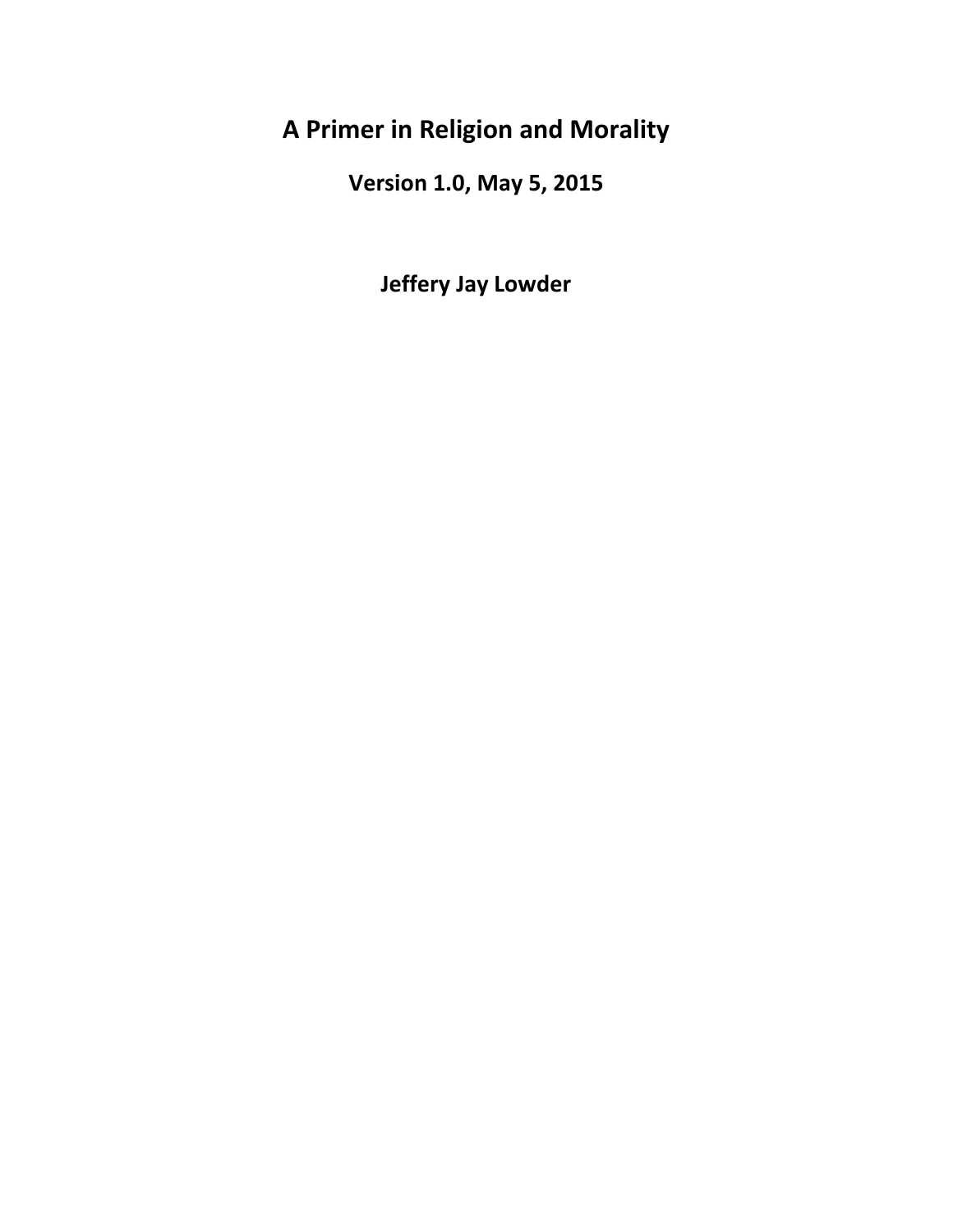#### **A Primer in Religion and Morality by Jeffery Jay Lowder**

**Version 1.0, May 5, 2015.**



This book is licensed under the [Attribution-NonCommercial-NoDerivatives 4.0 International](https://creativecommons.org/licenses/by-nc-nd/4.0/)  [license.](https://creativecommons.org/licenses/by-nc-nd/4.0/) You may copy and redistribute the material in any medium or format, as long as you (1) give appropriate credit; (2) provide a link to the license; (3) indicate if changes were made, (4) not use the material for commercial purposes; and (5) do not distribute any derivative works.

http://secularoutpost.infidels.org/ http://www.infidels.org/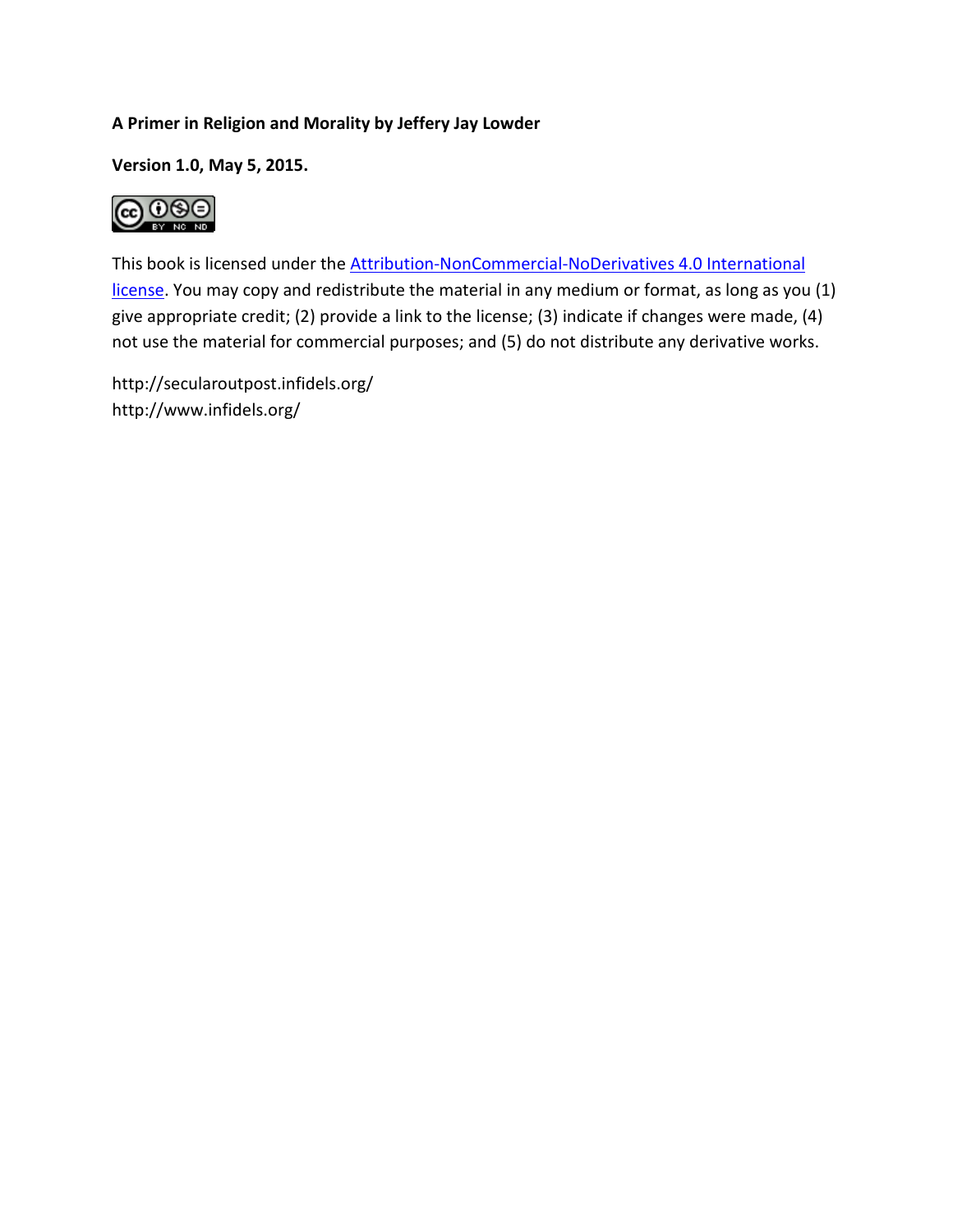## **Contents**

| 4.2. Classification of Value by the Relationship the Value Itself Bears to Others  16     |  |
|-------------------------------------------------------------------------------------------|--|
| 4.3. Nicholas Rescher's Classification of Value by the Nature of the Benefit at Issue  17 |  |
|                                                                                           |  |
|                                                                                           |  |
|                                                                                           |  |
|                                                                                           |  |
|                                                                                           |  |
|                                                                                           |  |
|                                                                                           |  |
|                                                                                           |  |
|                                                                                           |  |
| 5.2.2. Taxonomy of Other Ethical Arguments about God's Existence 28                       |  |
|                                                                                           |  |
|                                                                                           |  |
|                                                                                           |  |
|                                                                                           |  |
| 5.3.1. Taxonomy of Meta-Ethical Arguments against God's Existence 31                      |  |
| 5.3.2. Taxonomy of Other Ethical Arguments against God's Existence  31                    |  |
|                                                                                           |  |
| 6. Other Related Issues Which Are (Arguably) Not Part of Ethics Proper  33                |  |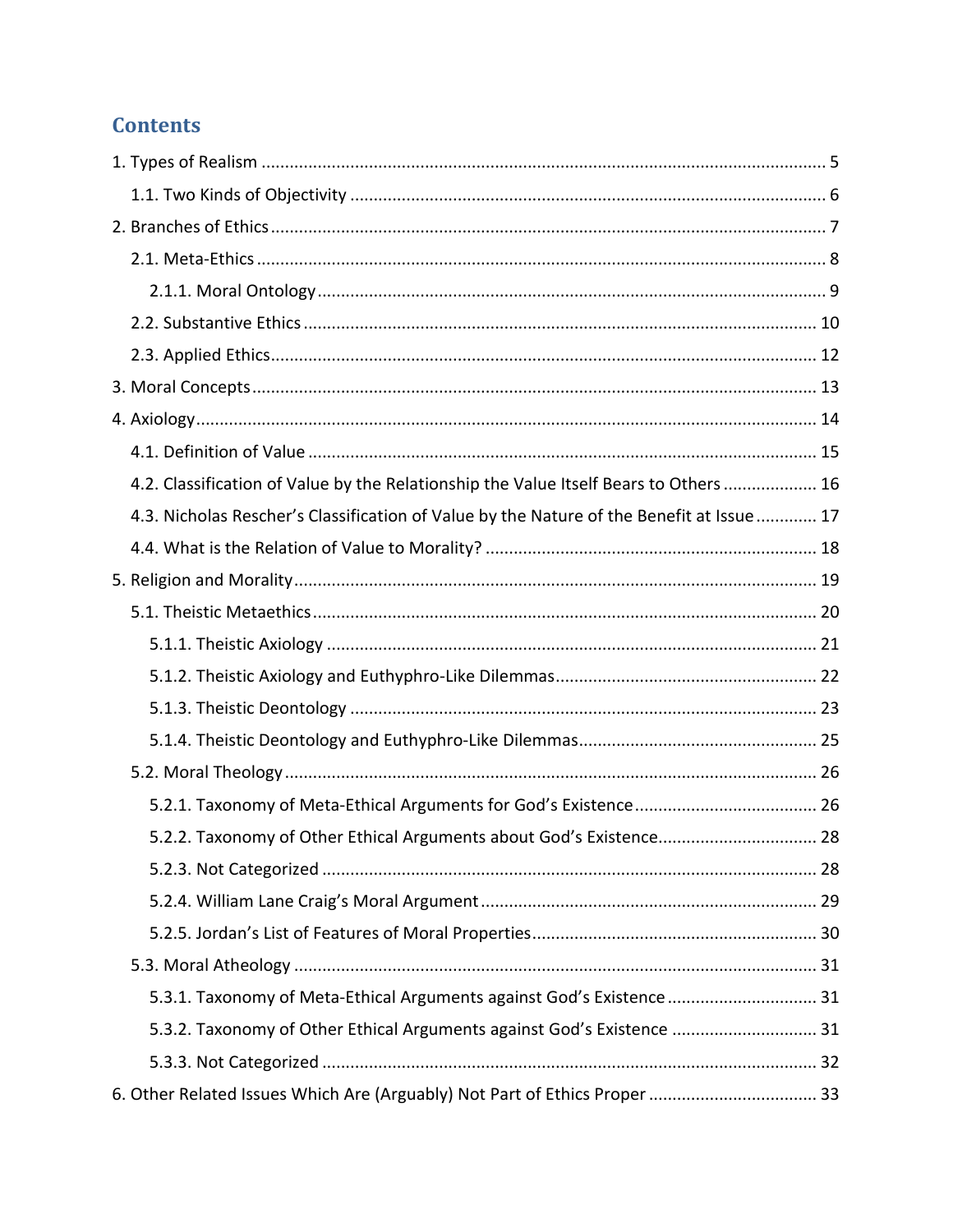|--|--|--|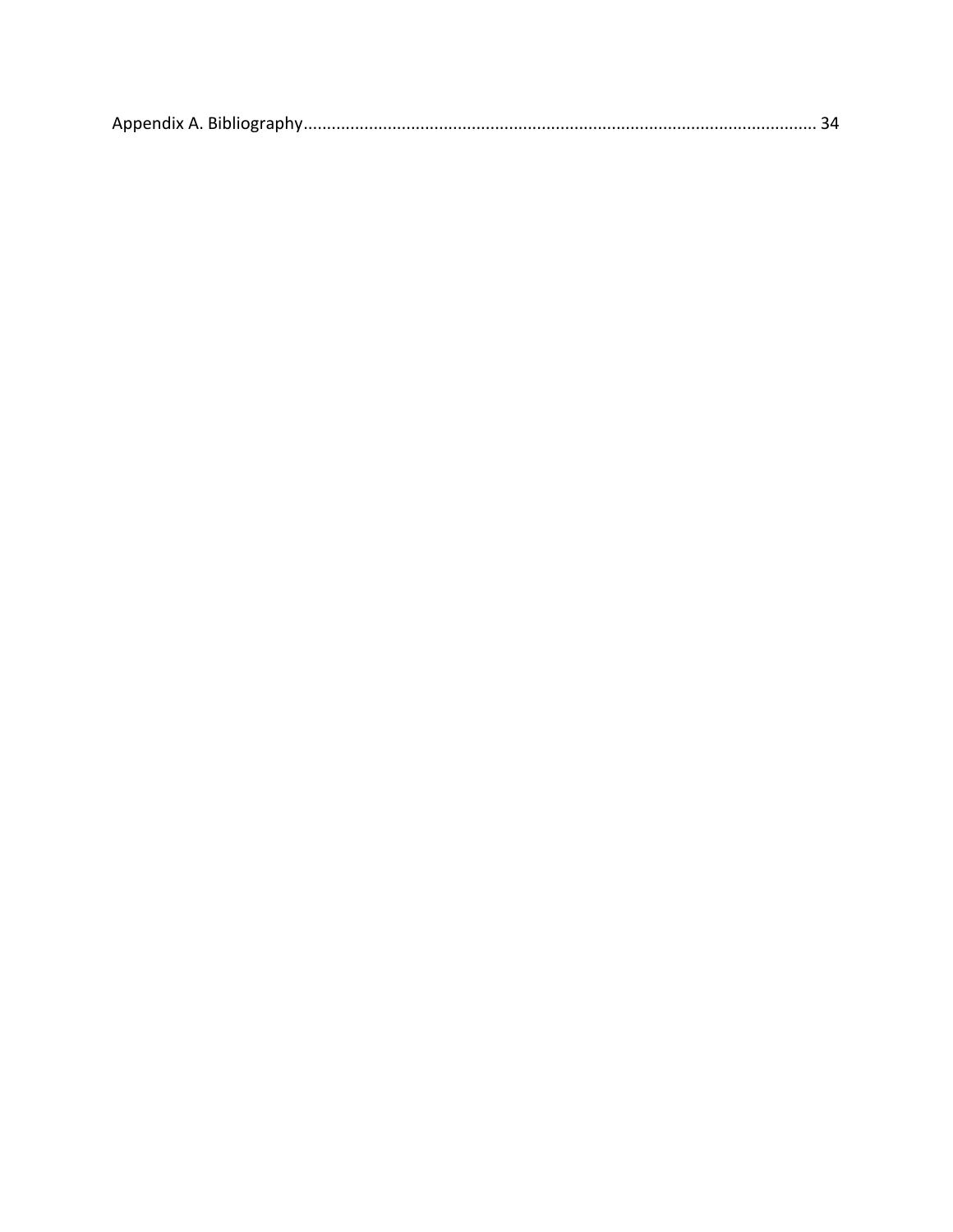## <span id="page-4-0"></span>**1. Types of Realism**



- **Types of Realism**:
	- o **Objective**: Independent of the subjective states of individual.
	- o **Intersubjective**: Based upon the subjective states of a group of people, even an entire species.
	- o **Subjective**: Based upon the subjective states of an individual.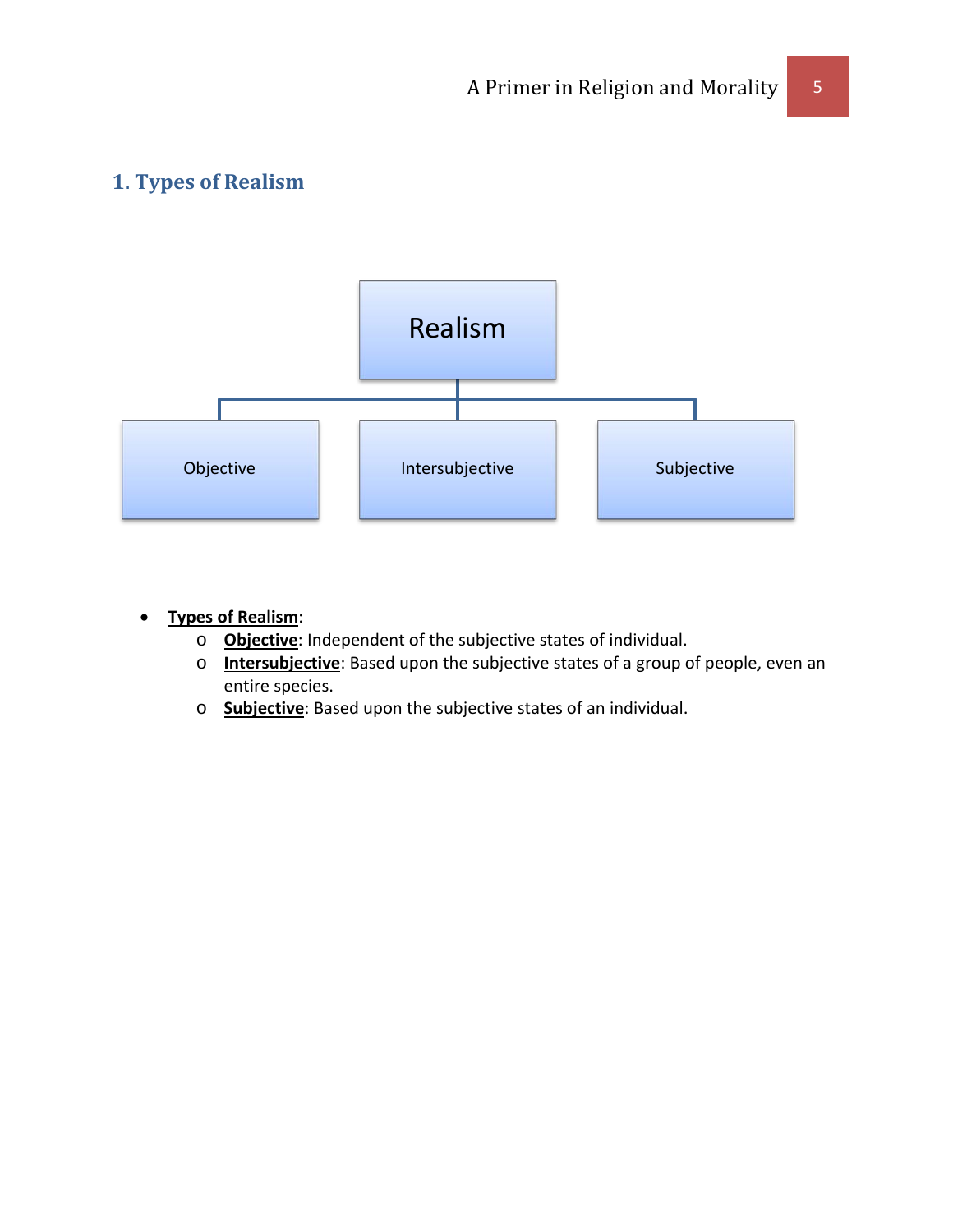### <span id="page-5-0"></span>**1.1. Two Kinds of Objectivity**



#### • **Objectivity**:

- o **Ontological Objectivity**: A claim is *ontologically* objective just in case the claim is true by virtue of correspondence to an objective entity or property.
	- Example: The sentence "Murder is wrong" is true *because* there is a real property, *wrongness,* and all moral acts that result in murder have that property. Moreover, all murders would have this property even if no one contemplated the moral status of murder and even if everyone thought that murder did not have such a property.
- o **Epistemological Objectivity**: A claim is *epistemologically* objective just in case the claim would be believed by an impartial or rational person who considered it. *Note:* An epistemologically objective claim might or might not also be ontologically objective.
	- Example: The sentence "Murder is wrong" is true *because* if there were an Ideal Observer—a person who is omniscient with respect to nonethical facts, omnipercipient, disinterested, dispassionate, consistent, and normal in other respects—would contemplate murder with a feeling of disapproval.  $1$

<span id="page-5-1"></span> <sup>1</sup> Michael Martin, *Atheism, Morality, and Meaning* (Buffalo: Prometheus, 2003), 55.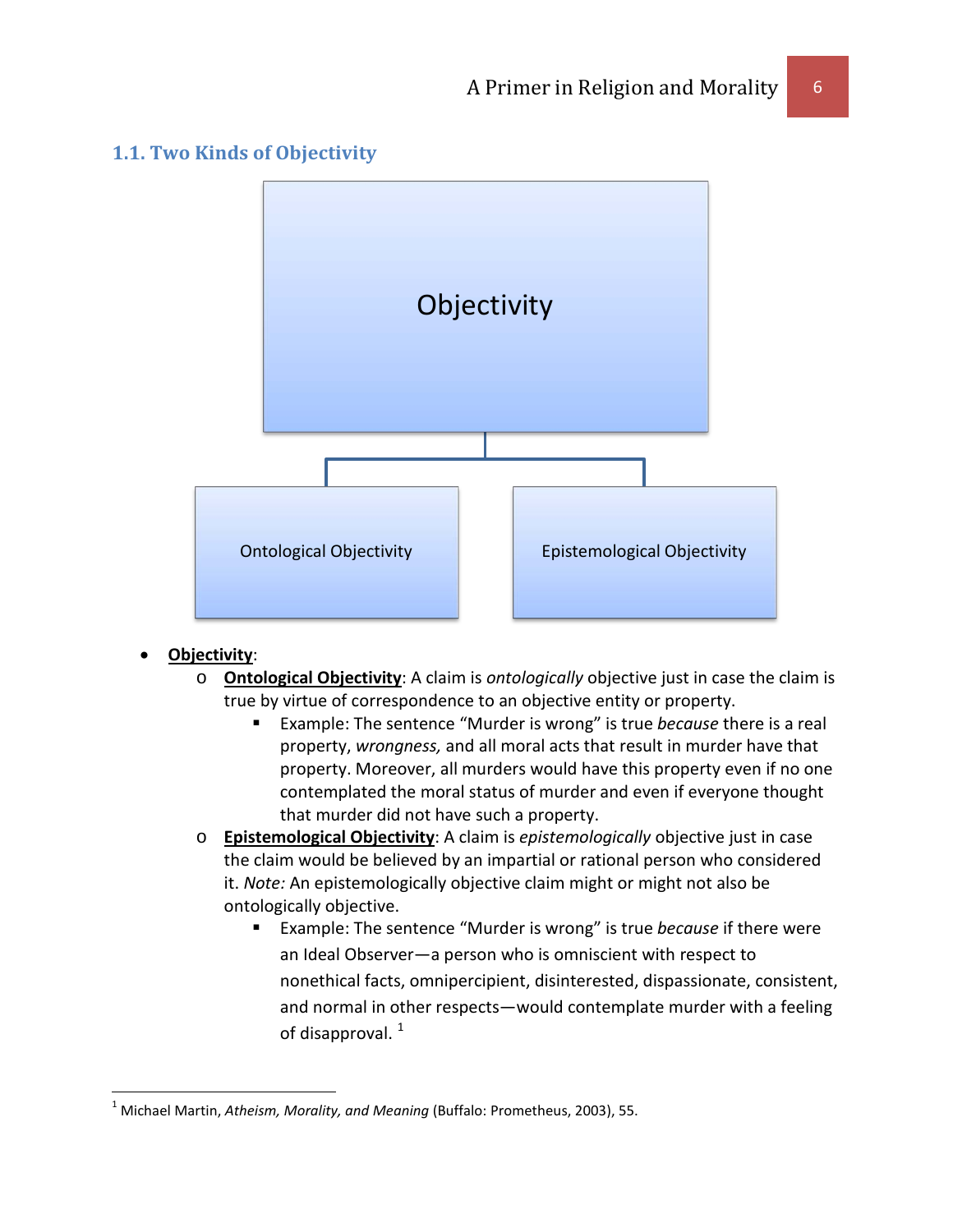## <span id="page-6-0"></span>**2. Branches of Ethics**



#### • **Moral Theory**:

- o **Normative Ethics**: The study of what is morally good or bad, what is morally right or wrong, what morally ought or ought not to be done, and so forth.
- o **Meta-Ethics**: The study of the nature of status of normative ethical claims, beliefs, and theories.<sup>[2](#page-5-1)</sup>
- o **Applied Ethics**: The study of particular issues that are matters of moral judgment.
- o **Descriptive Ethics**: The study of people's beliefs about morality. It's probably inaccurate to categorize descriptive ethics as a part of moral theory, but I threw it in here for lack of a better place to put it.

 <sup>2</sup> Walter Sinnott-Armstrong, *Moral Skepticisms* (New York: Oxford University Press, 2006), 6.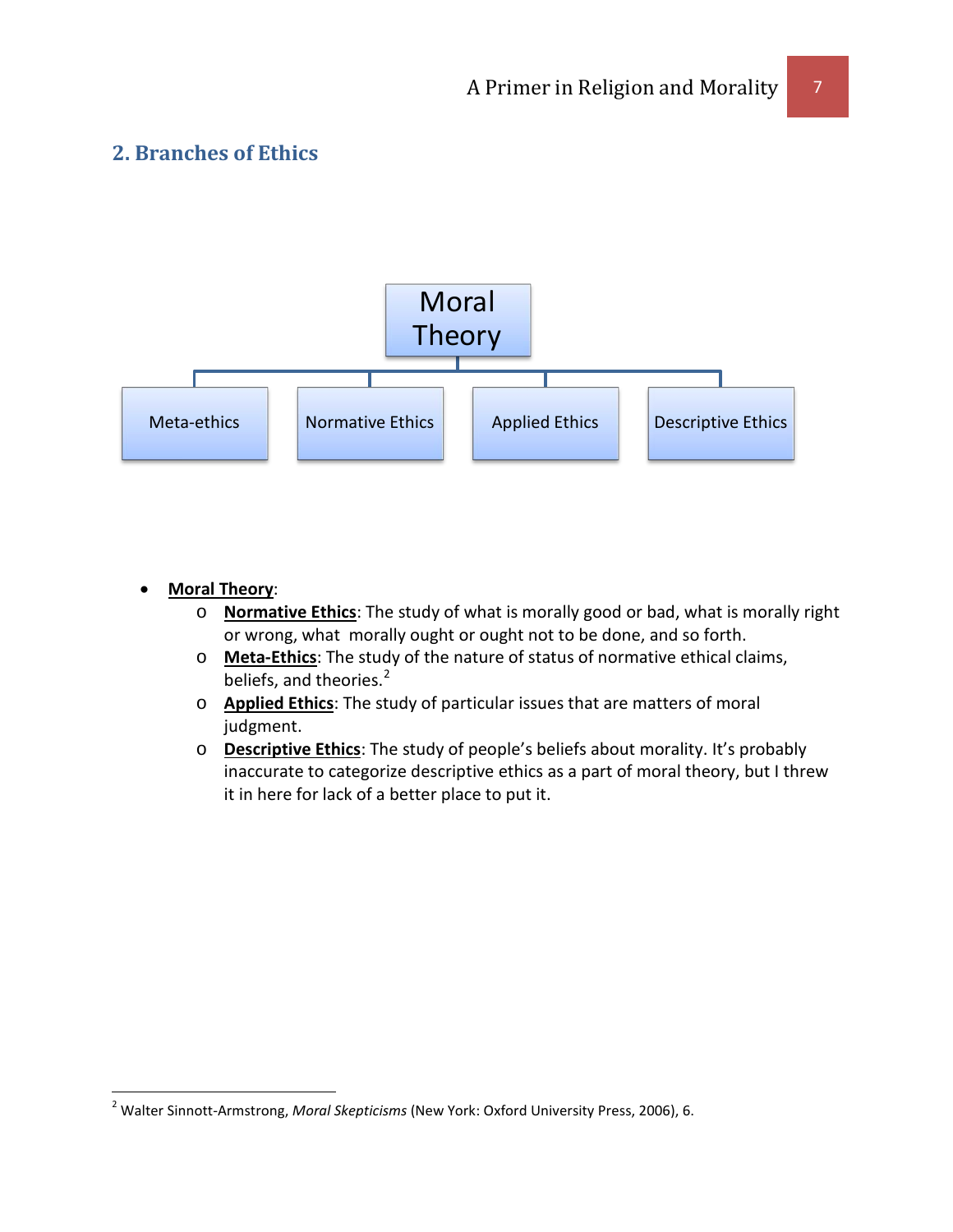## <span id="page-7-0"></span>**2.1. Meta-Ethics**



#### • **Meta-Ethics**:

- o **Definitions of Morality**: The study of theoretical definitions of morality.
- o **Deontic Logic**: The study of forms of argument or inference or reasoning that depend on the normative and evaluative terms in normative ethical claims.<sup>[3](#page-7-1)</sup>
- o **Moral Linguistics**: The study of (a) the meaning of moral sentences; and (b) of moral speech acts and effects.<sup>[4](#page-7-2)</sup>
- o **Moral Ontology** :The study of whether any moral properties and facts exist and, if so, what metaphysical status they have.
- o **Moral Epistemology**: The study of whether, when, and how substantive moral claims and beliefs can be justified or known.<sup>[5](#page-7-3)</sup>
- o **Moral Psychology**: The study of the nature and sources of moral beliefs and moral emotions, such as guilt and shame, as well as about our motivation to be moral.<sup>[6](#page-7-4)</sup>

<span id="page-7-1"></span><sup>&</sup>lt;sup>3</sup> Sinnott-Armstrong 2006, 6.<br>
<sup>4</sup> Sinnott-Armstrong 2006, 6.<br>
<sup>5</sup> Sinnott-Armstrong 2006, 6.<br>
<sup>6</sup> Sinnott-Armstrong 2006, 6.

<span id="page-7-2"></span>

<span id="page-7-3"></span>

<span id="page-7-4"></span>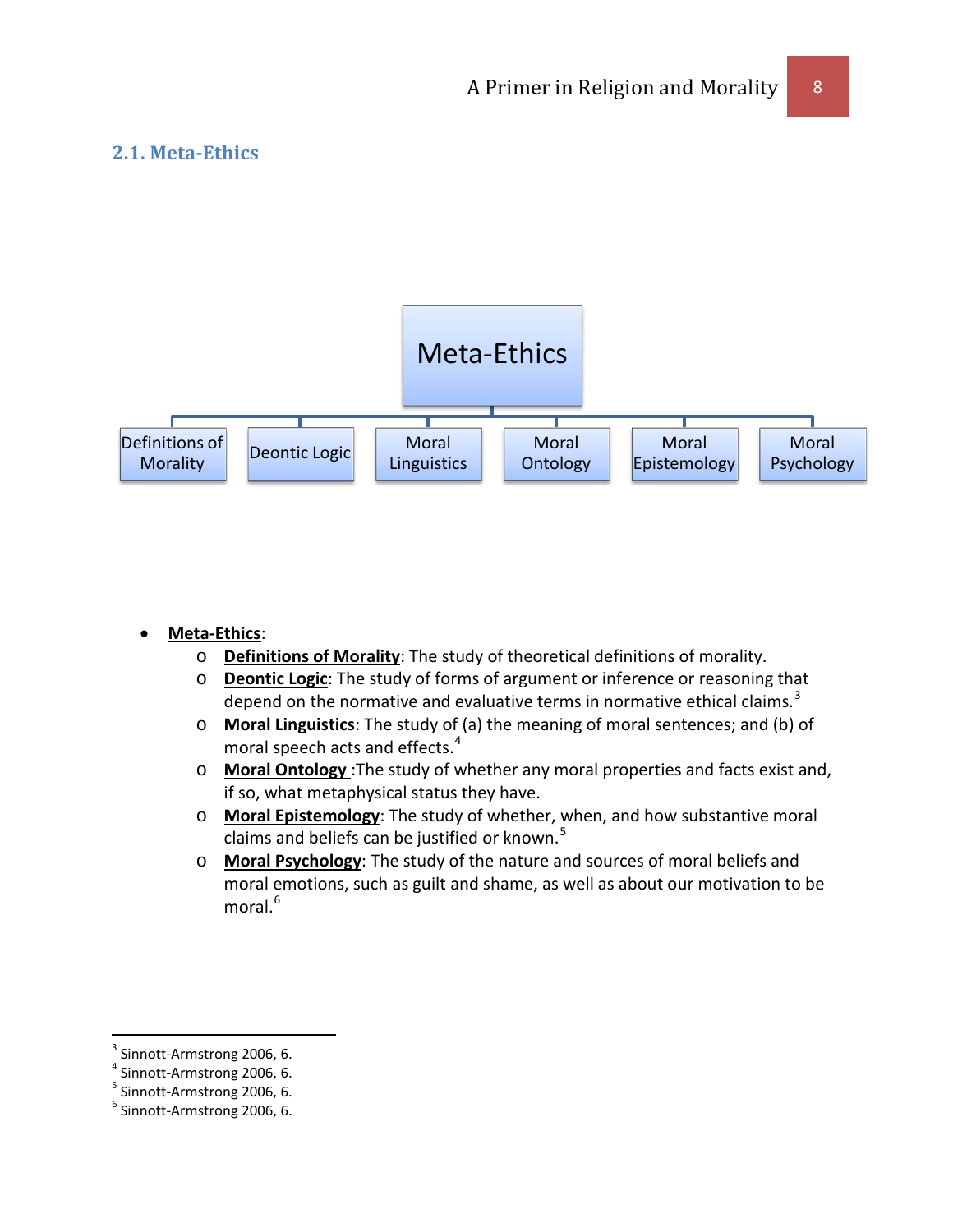#### <span id="page-8-0"></span>**2.1.1. Moral Ontology**



#### • **Moral Ontology**:

- o **Moral Anti-Reductionism (a/k/a 'non-naturalism')**: The position that moral facts and properties are not reducible to non-moral facts and properties. The standard label for this position is the rather unfortunate and undescriptive term 'nonnaturalism.' I have coined the new term, "moral anti-reductionism," to be more clear. (Moore, Fales, Wielenberg)
- o **Moral Reductionism**:
	- **Reductive Moral Naturalism:** Moral facts and properties are reducible to natural, non-moral facts and properties. (Brink, Swinburne)
	- **Reductive Moral Supernaturalism:** Moral facts and properties are reducible to supernatural, non-moral facts and properties. (Adams)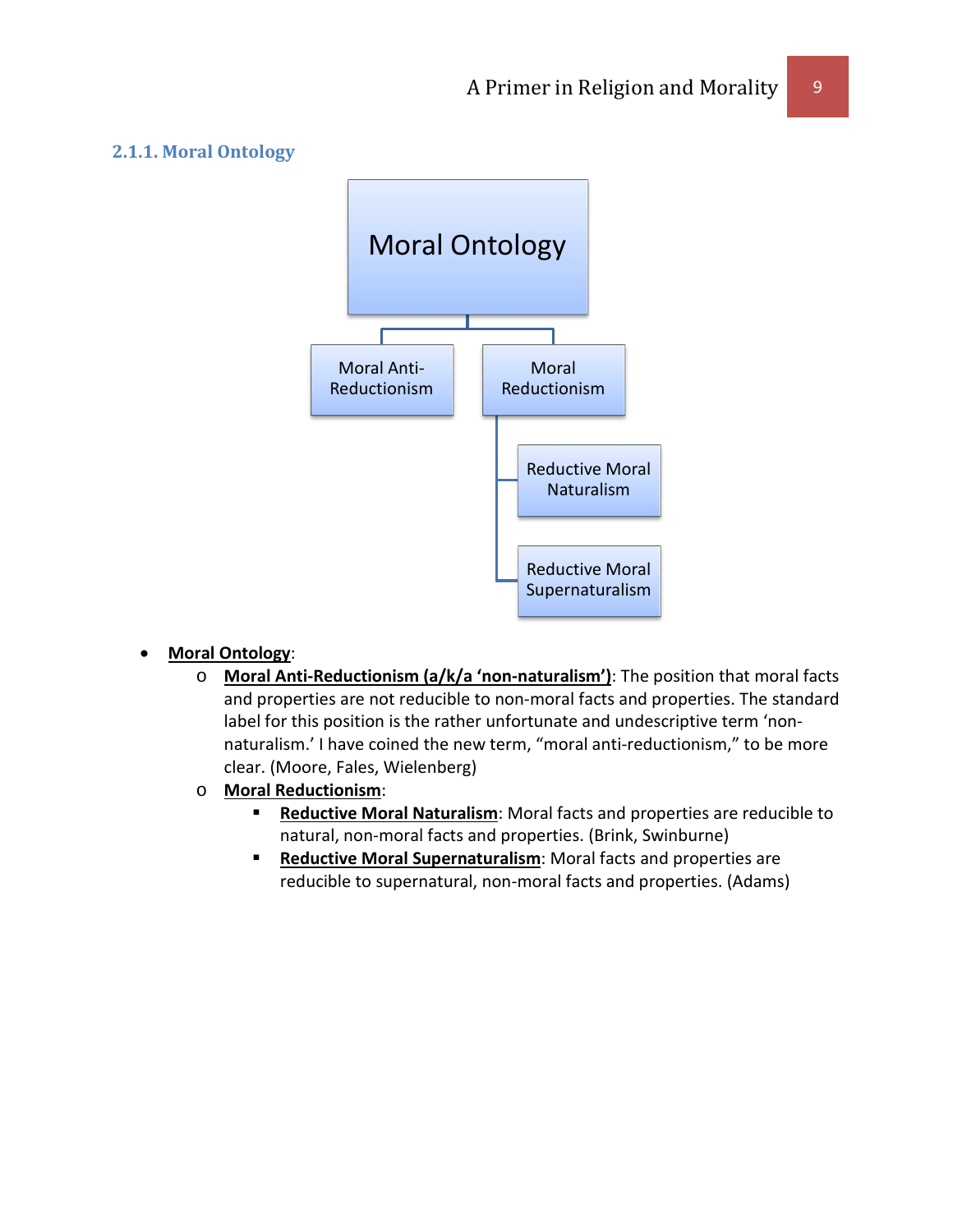

#### <span id="page-9-0"></span>**2.2. Substantive Ethics**

#### • **Substantive Ethics:**

- o **Consequentialism**: The rightness or wrongness of action depends on its consequences.
	- **Egoism**: The rightness or wrongness of action depends on its consequences *for the individual.*
	- **Utilitarianism**: The rightness or wrongness of action depends on its consequences *for everyone.*
- o **Non-Consequentialism**: The rightness or wrongness of an action does not depend on its consequences.
	- **Kantianism**: The rightness or wrongness of an action depends on the action's adherence to a rule or rules.<sup>[7](#page-9-1)</sup> Rational will (the categorical imperative) gives us the moral law.
	- **Social Contract Theory**: *Necessary agreement* gives us the moral law.

<span id="page-9-1"></span> $^7$  http://en.wikipedia.org/wiki/Deontological ethics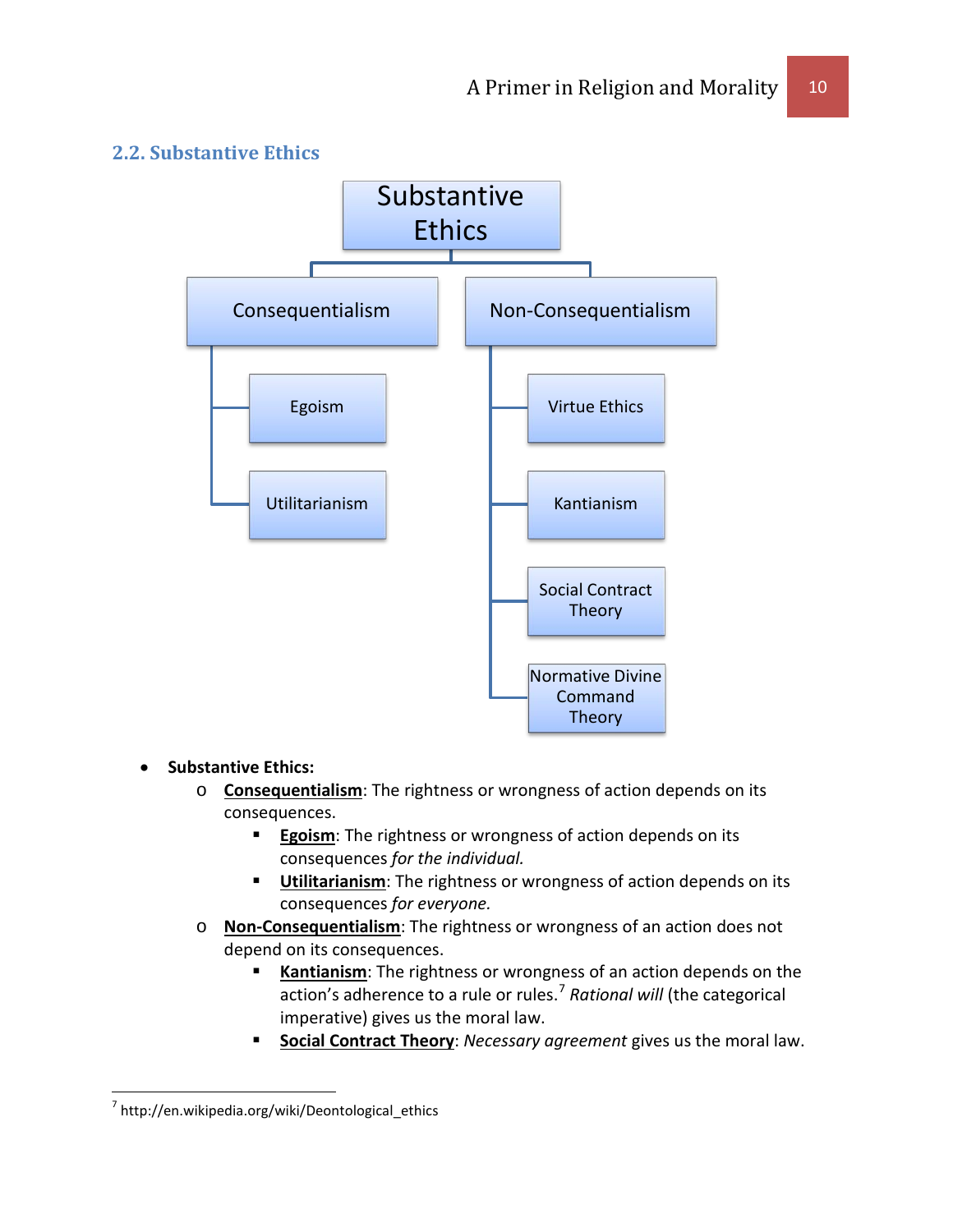- **Normative Divine Command Theory**: *God's commands* give us the moral  $\overline{law.^8}$  $\overline{law.^8}$  $\overline{law.^8}$
- **Virtue Ethics**: Unlike the previous three theories which are focused on *doing,* virtue ethics is focused on *being, viz.,* the virtues or characteristics of a moral person.<sup>[9](#page-10-1)</sup>

<span id="page-10-0"></span><sup>&</sup>lt;sup>8</sup> Mark Murphy points out that we can distinguish metaethical and normative versions of divine command theories. See Mark Murphy, "Theological Voluntarism," *Stanford Encyclopedia of Philosophy*  [\(http://plato.stanford.edu/entries/voluntarism-theological/\)](http://plato.stanford.edu/entries/voluntarism-theological/), August 12, 2012.<br><sup>9</sup> http://en.wikipedia.org/wiki/Virtue\_ethics

<span id="page-10-1"></span>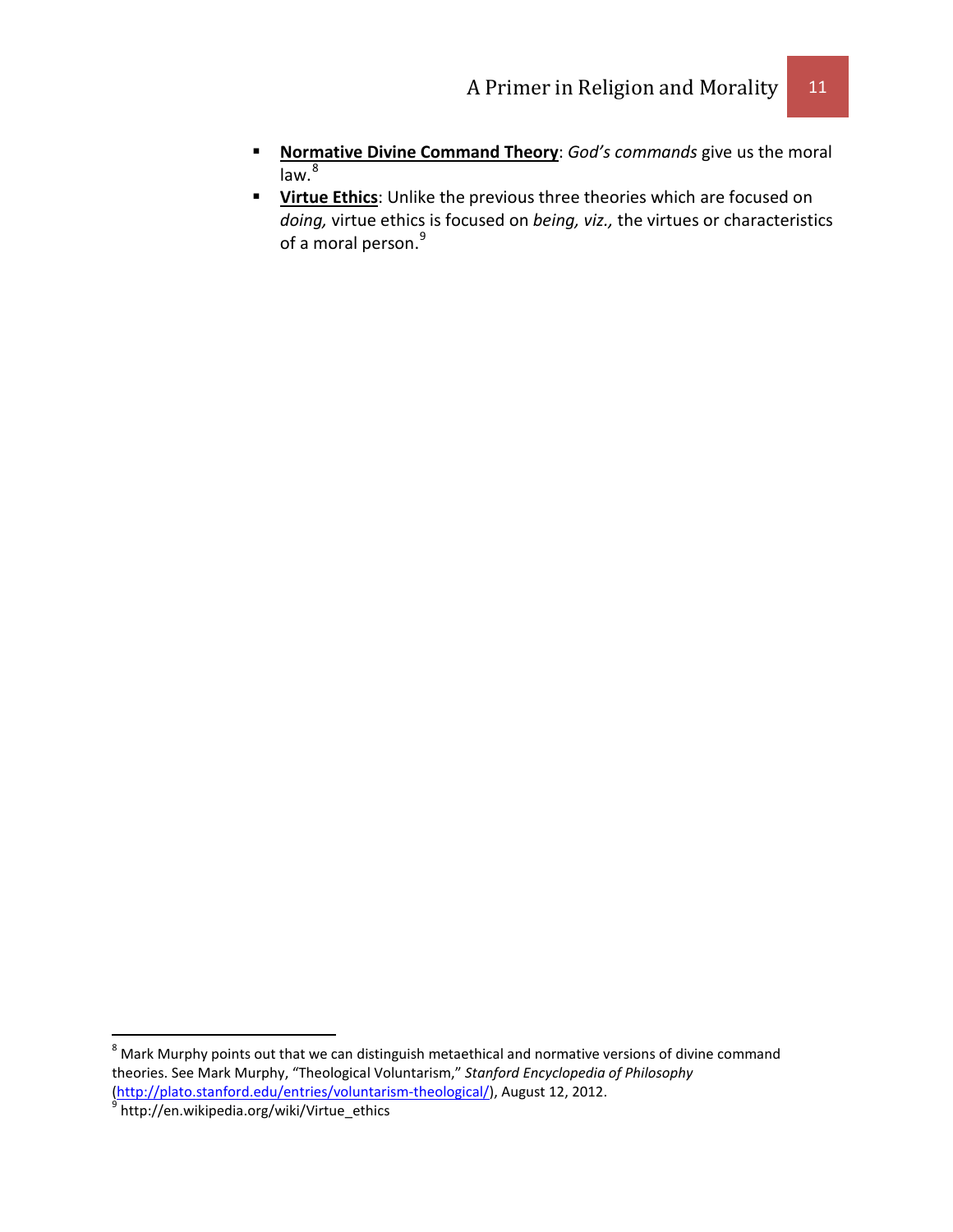## <span id="page-11-0"></span>**2.3. Applied Ethics**



- **Applied Ethics**: the list below is far from comprehensive; it is provided for illustration only.
	- o War
	- o Capital Punishment
	- o Euthanasia
	- o Abortion
	- o Animal Rights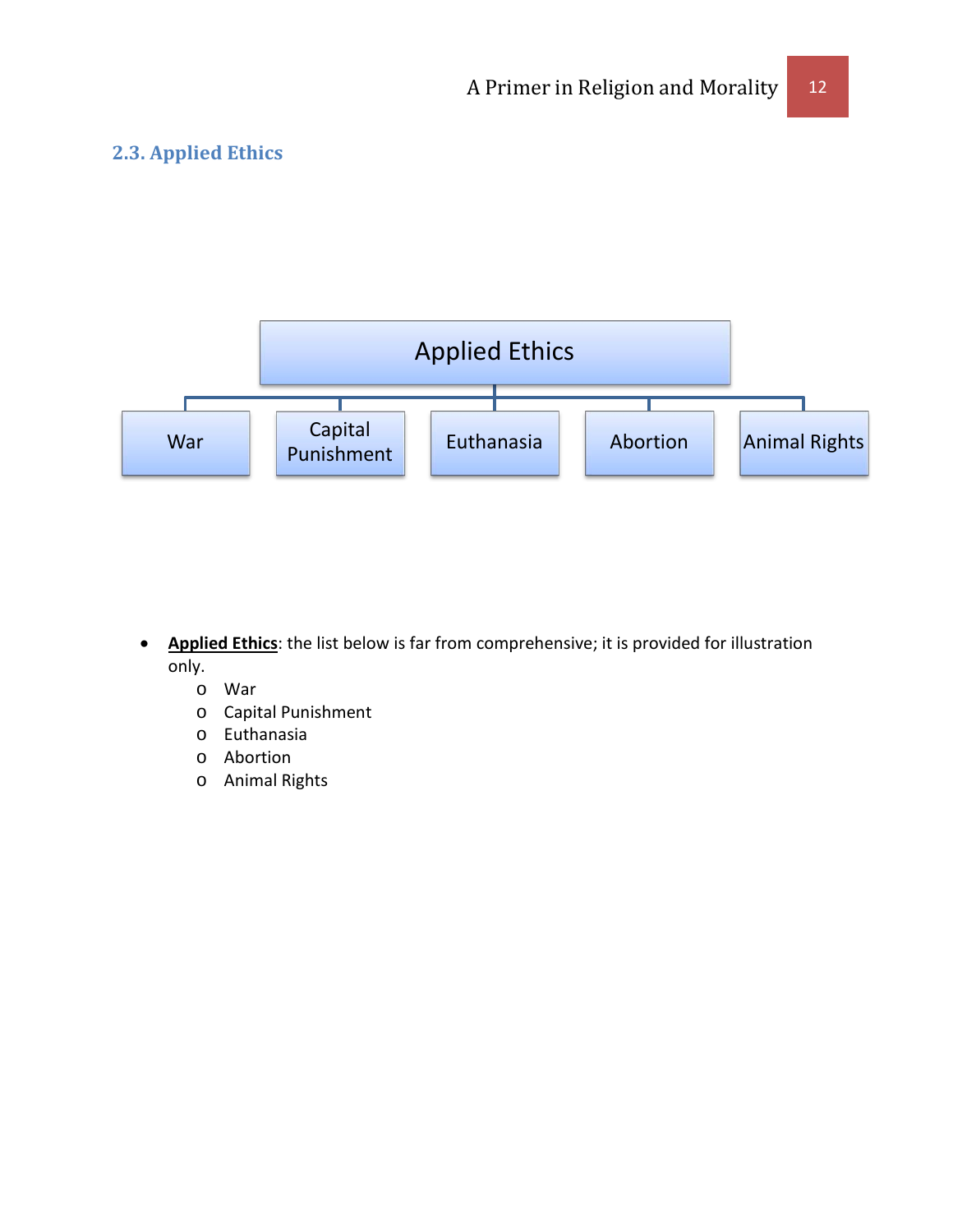## <span id="page-12-0"></span>**3. Moral Concepts**



- **Value (Axiological) Concepts**: Categories include positive (*value*), neutral (*indifferent*), and negative (*disvalue*).
- **Duty (Deontic) Concepts**: Examples include required/obligatory, permitted, and prohibited/forbidden.
- **Virtue Concepts**: Categories include positive characteristics (*virtues*) and negative characteristics (*vices*). Examples of virtues might include courage, justice, and patience. Examples of vices might include cowardice, injustice, and impatience.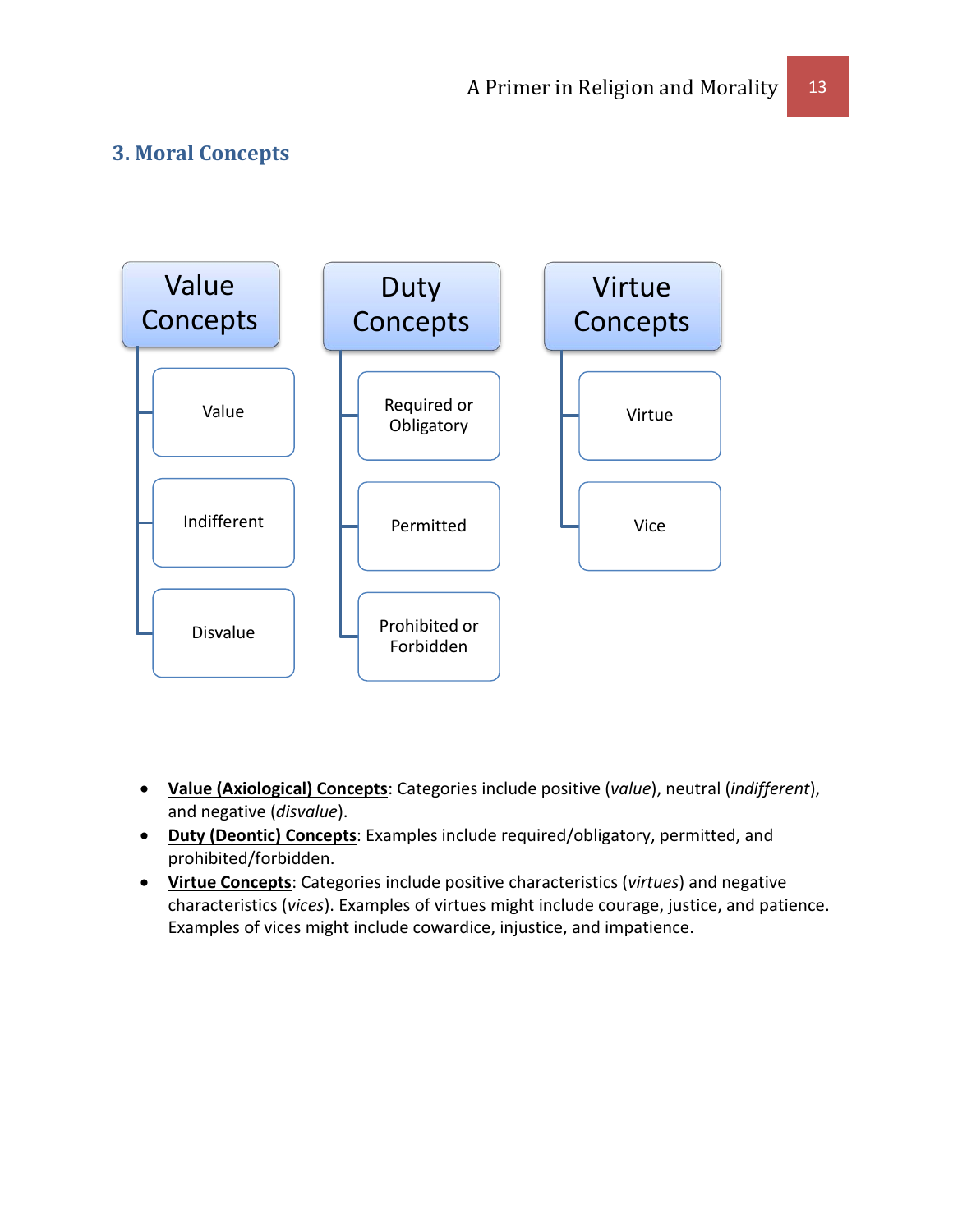## <span id="page-13-0"></span>**4. Axiology**



- **Axiology**: The study of values and comprehensive value theory.
	- o **Definition of Value**:
	- o **Relationship of Value to Others**: intrinsic vs. extrinsic value
	- o **Nature of the Benefit at Issue**:
	- o **Relationship to Morality**: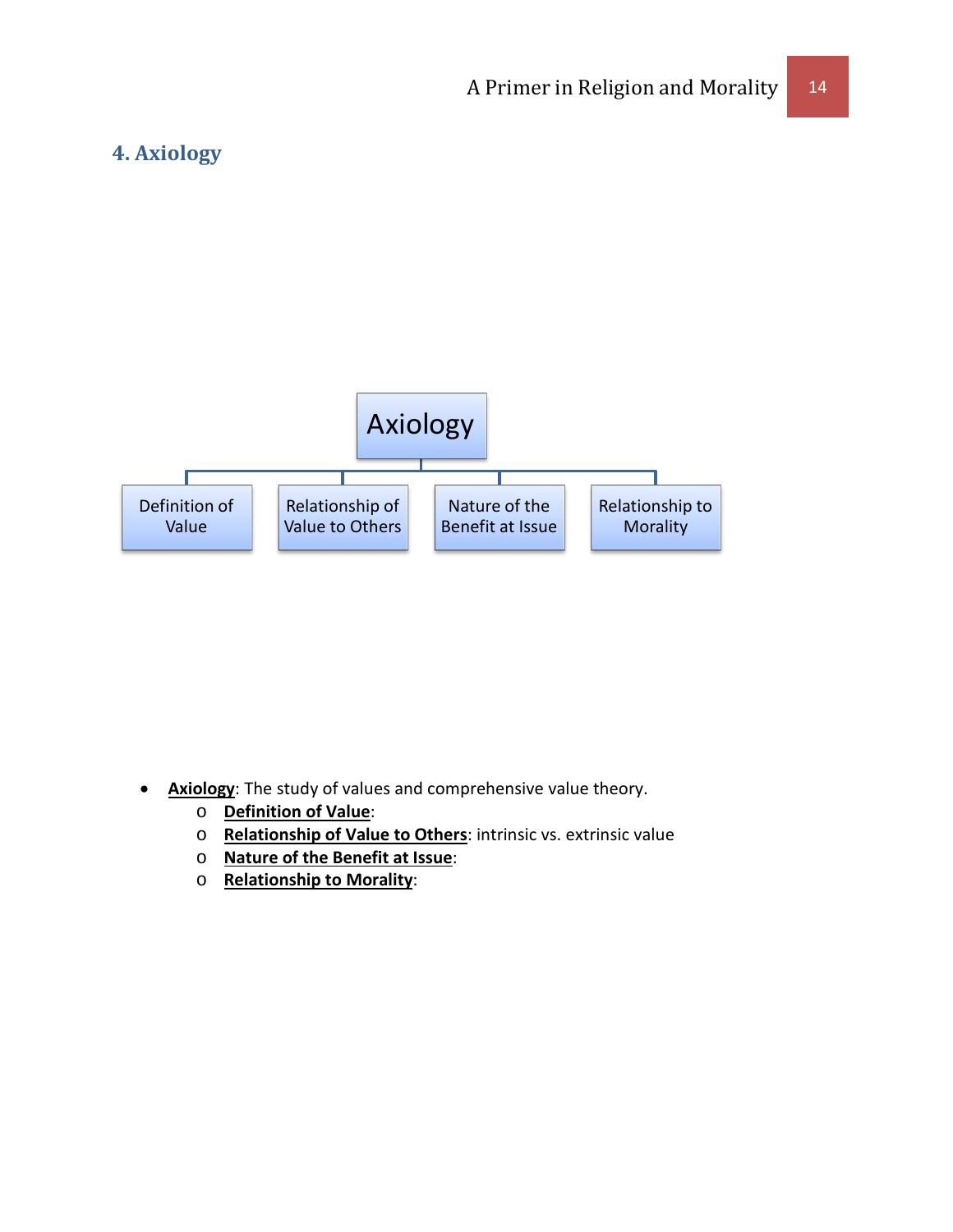## <span id="page-14-0"></span>**4.1. Definition of Value**

#### • **Louis Pojman's definition**:

- o Definition 1 (narrow sense): synonym for good or valuable. Opposite of value in the narrow sense is "disvalue."
- o Definition 2 (broad sense): the whole scope of evaluative terms, ranging from the highest good through the indifferent to the worst evil, comprising positive, neutral, as well as negative "values." Opposite of value in the broad sense is "fact." $10$

#### • **Tara Smith's definition**:

A value is "that which one acts to gain and/or keep." People act to gain or keep material possessions as well as such things as relationships with others, professional positions, knowledge, opportunities, beliefs, and outlooks. Thus, a house, a friend, a job, or self-esteem could all be values. Insofar as morality is intended to guide a person, however, it seeks to identify those objects that human beings should pursue. Values in this positive sense—things that a person truly should act to require—are united by the fact that they are good for a person. They bring beneficial effects, minor or major, on a person's life.

... Thus, a value is that which one acts to attain.<sup>[11](#page-14-2)</sup>

<span id="page-14-2"></span><span id="page-14-1"></span><sup>&</sup>lt;sup>10</sup> Louis Pojman, *Ethics: Discovering Right and Wrong* (third ed., Belmont: Wadsworth, 1999), 84.<br><sup>11</sup> Tara Smith, *Viable Values: A Study of Life as the Root and Reward of Morality (Lanham: Rowman & Littlefield,* 2000)*,* 85.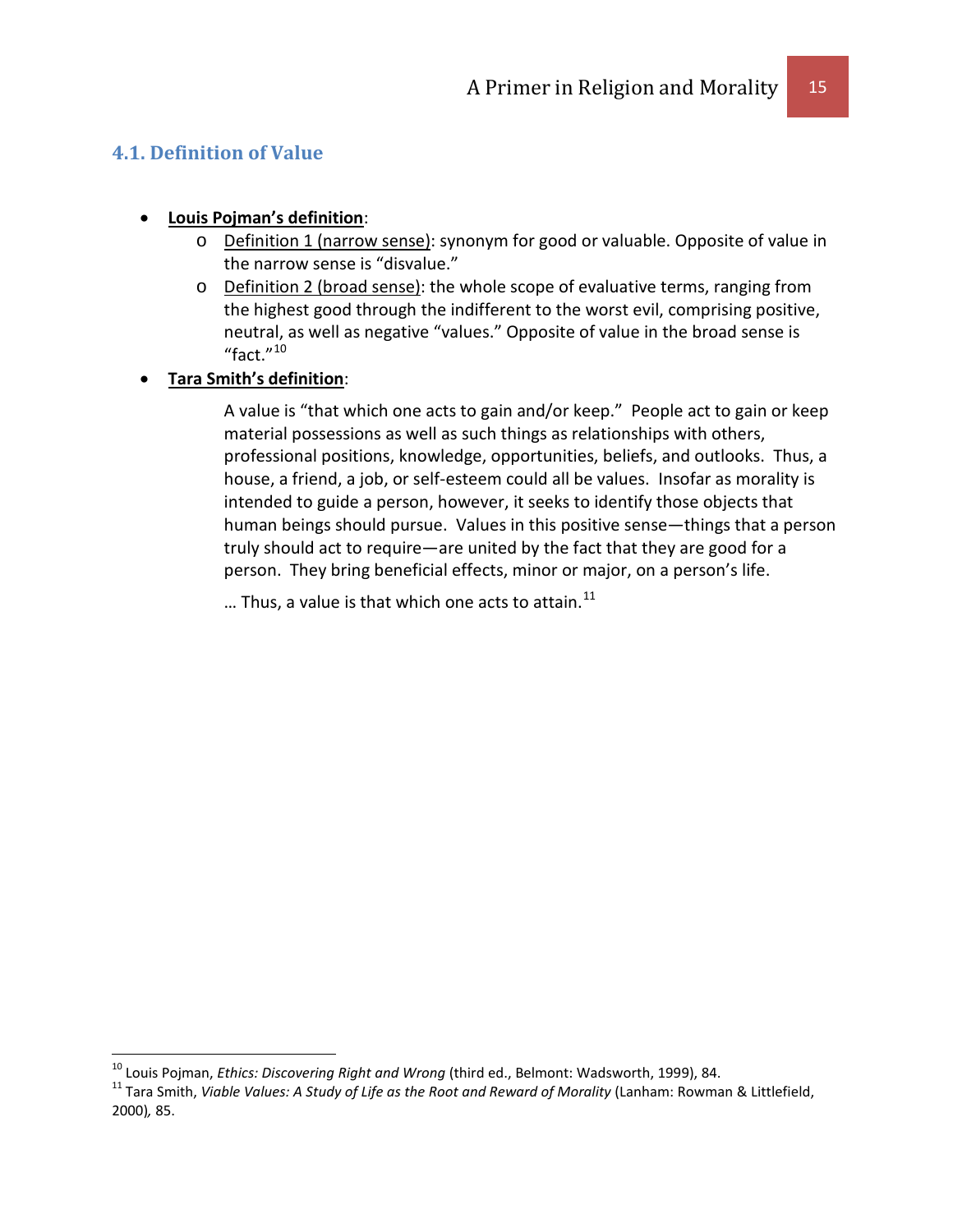<span id="page-15-0"></span>



- **Sources of Value**:
	- o **Intrinsic Value**: Something is *intrinsically valuable* if and only if its value is not derived from something else. For this reason, the expression "non-derivative value" could be synonymous with "intrinsic value." "End value" is another synonym for intrinsic value.
	- o **Extrinsic Value**: Something is *extrinsically valuable* if its value is derived from something else. For this reason, the expression "derivative value" could be synonymous with "extrinsic value." "Means value" is another synonym for extrinsic value.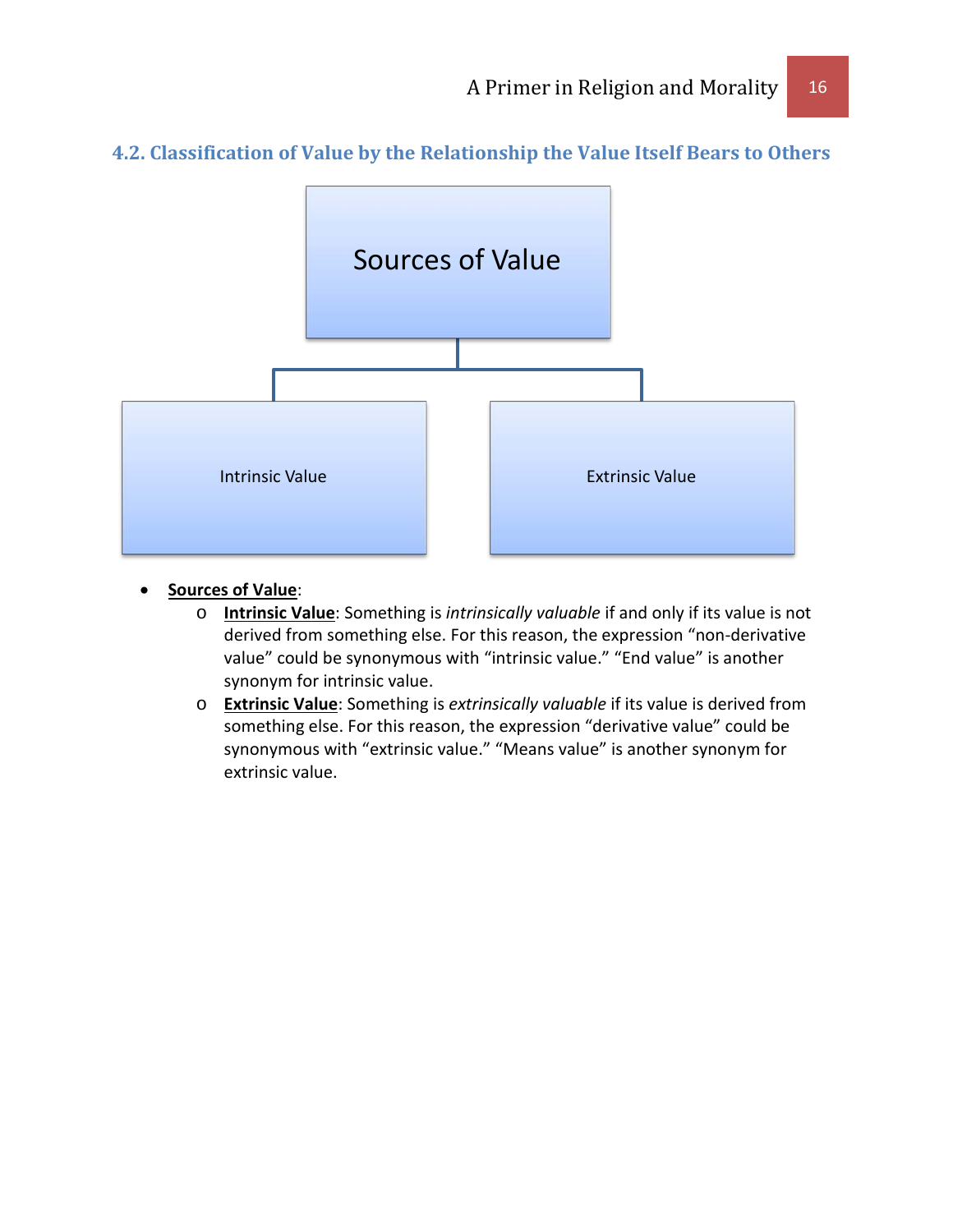<span id="page-16-0"></span>**4.3. Nicholas Rescher's Classification of Value by the Nature of the Benefit at Issue**

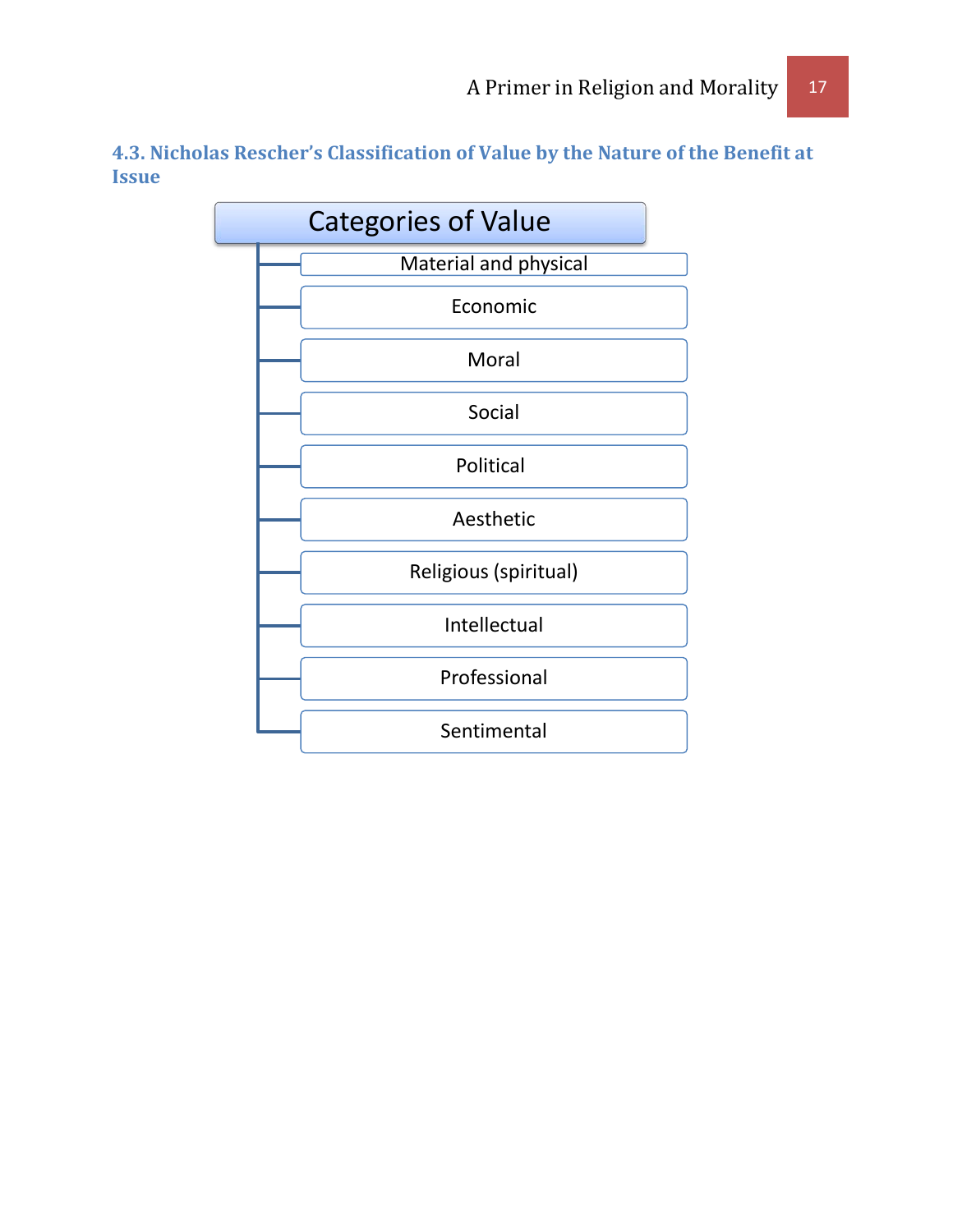| <b>Category of Value</b> | <b>Sample Values</b>                 |
|--------------------------|--------------------------------------|
| Material and physical    | health, comfort, physical security   |
| Economic                 | economic security, productiveness    |
| Moral                    | honesty, fairness                    |
| Social                   | charitableness, courtesy             |
| Political                | freedom, justice                     |
| Aesthetic                | beauty, symmetry                     |
| Religious (spiritual)    | piety, clearness of conscience       |
| Intellectual             | intelligence, clarity                |
| Professional             | professional recognition and success |
| Sentimental              | love, acceptance                     |

## **Nicholas Rescher's ten categories of values and examples[12](#page-17-1)**

## <span id="page-17-0"></span>**4.4. What is the Relation of Value to Morality?**

Are moral concepts—such as moral right and wrong, virtues and vices—intrinsically valuable? Or are moral concepts extrinsically valuable, i.e., their value derives from "their ability to further nonmoral values, such as pleasure, happiness, health, and political harmony"? $^{13}$  $^{13}$  $^{13}$ 

- According to deontological ethics, "the locus of value is the act or kind of act" and so "certain features of the act itself" have intrinsic value.[14](#page-17-3)
- According to teleological ethics (such as utilitarianism), "the locus of value is the outcome or consequences of act" and so "the ultimate criterion of morality [resides] in some nonmoral value that results from acts."[15](#page-17-4) In contrast to deontological ethics, teleological ethics denies that that an act has intrinsic value.

<span id="page-17-2"></span><span id="page-17-1"></span><sup>&</sup>lt;sup>12</sup> Nicholas Rescher, *Introduction to Value Theory*, 16.<br><sup>13</sup> Pojman 1999, 93.<br><sup>14</sup> Pojman 1999, 107.<br><sup>15</sup> Poiman 1999, 107.

<span id="page-17-3"></span>

<span id="page-17-4"></span>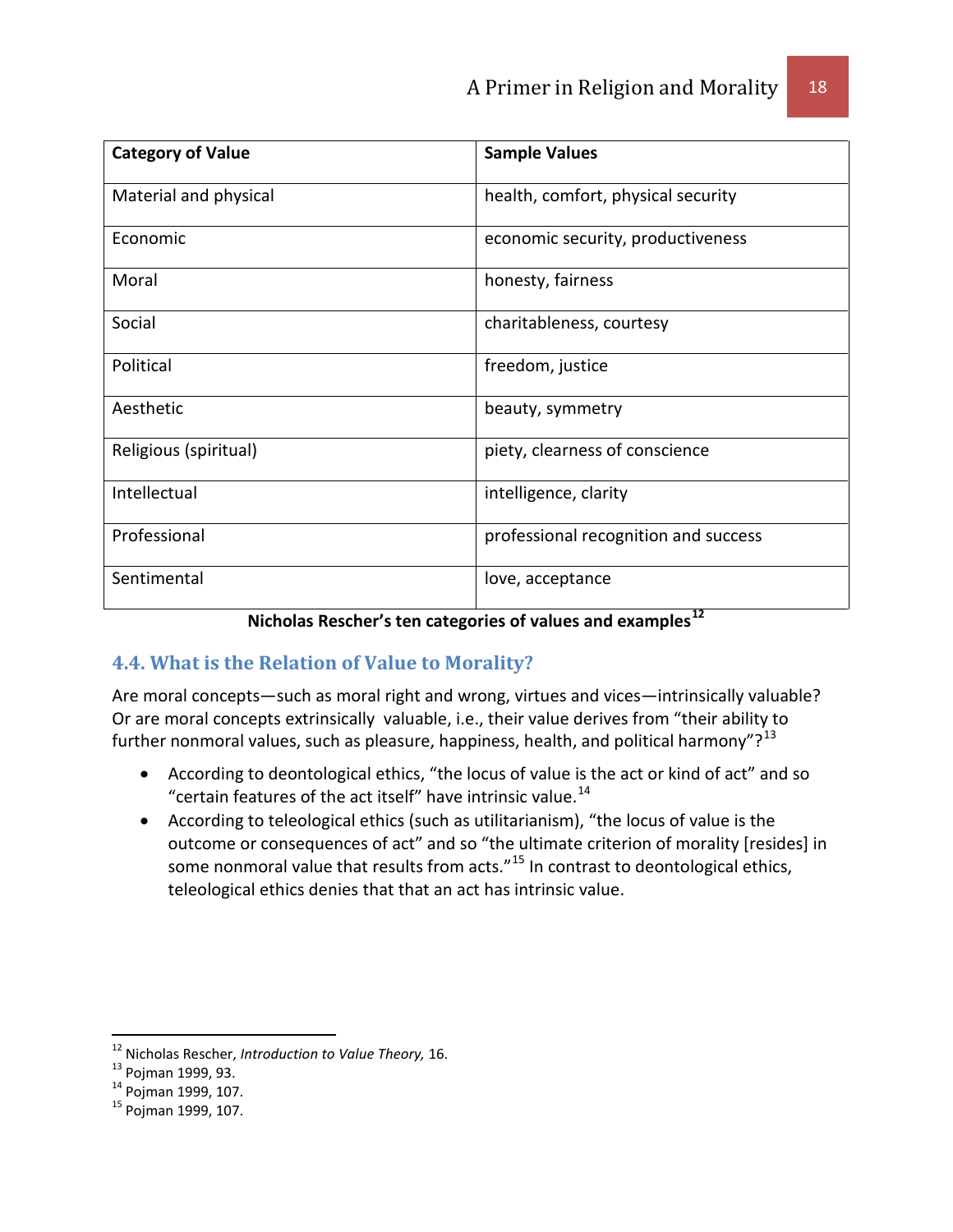## <span id="page-18-0"></span>**5. Religion and Morality**



#### • **Religion and Morality**:

- o **Theistic Metaethics**: The study of the relationship between God and metaethics.
- o **Moral Theology**: Arguments from morality *for* theism.
- o **Moral Atheology**: Arguments from morality *against* theism.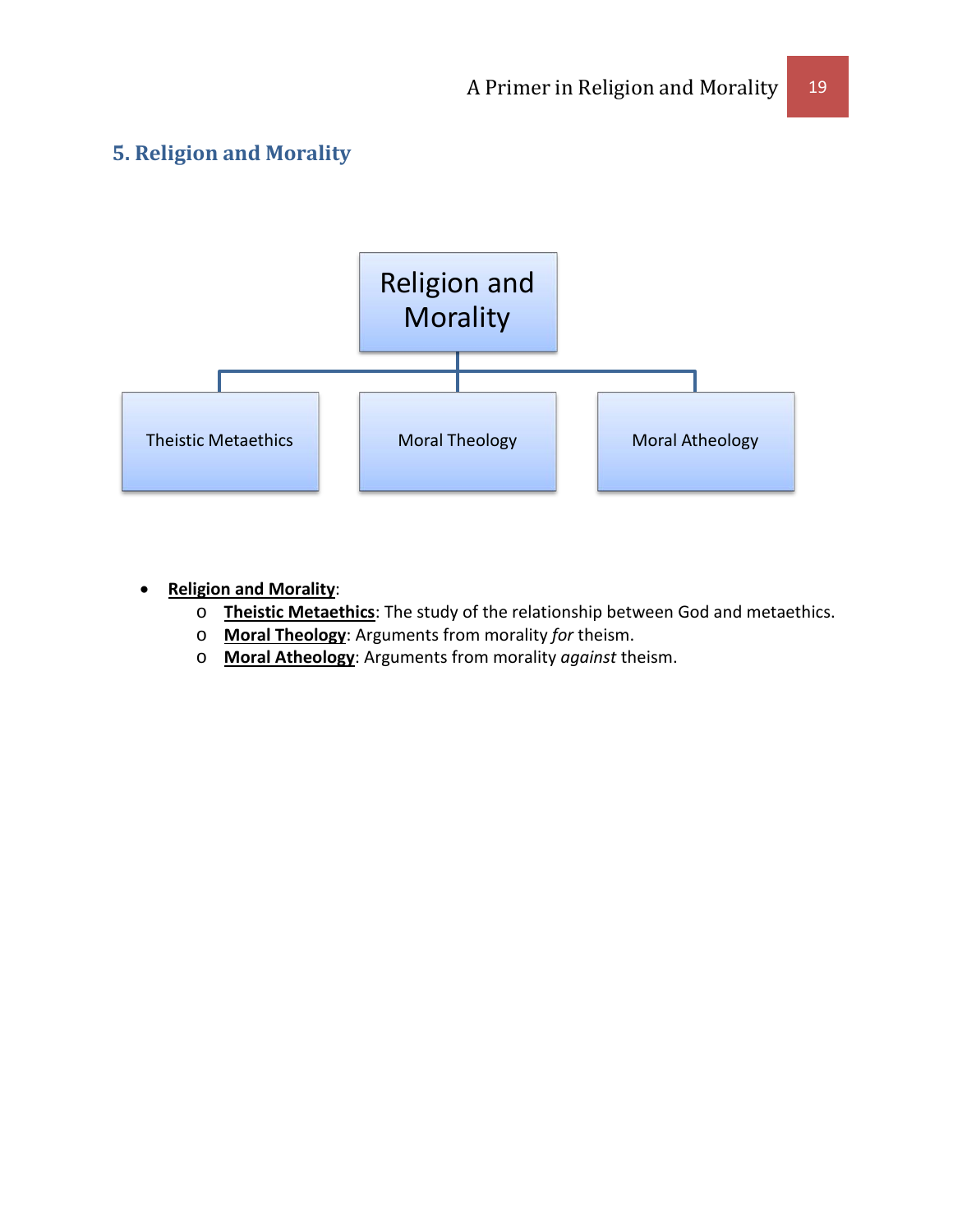## <span id="page-19-0"></span>**5.1. Theistic Metaethics**



- **Moral Theory**:
	- o **Theistic Axiology**: The study of the relationship between God and *values.*
	- o **Theistic Deontology**: The study of the relationship between God and *duties* or *obligations.*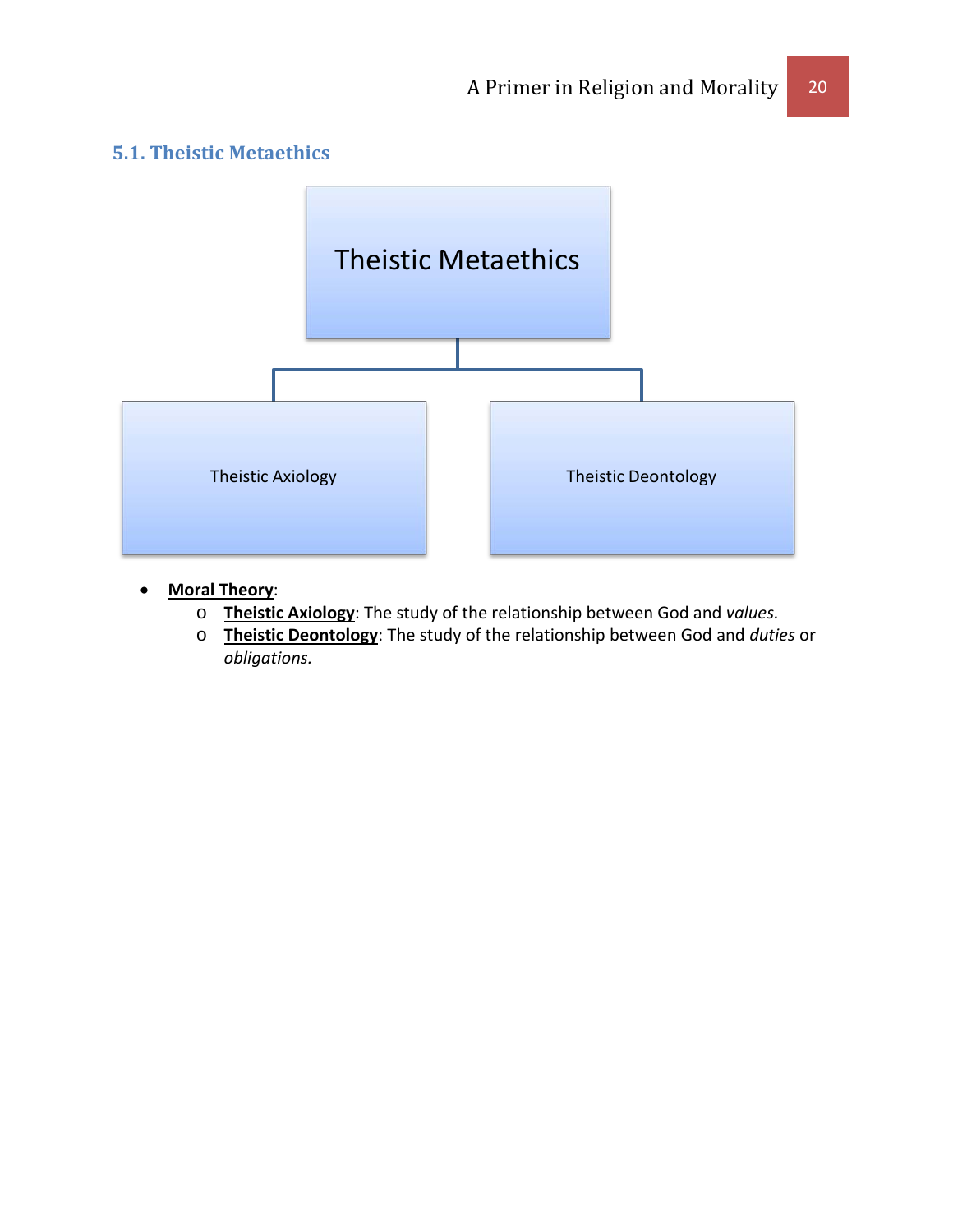#### <span id="page-20-0"></span>**5.1.1. Theistic Axiology**



- **Theistic Axiology**:
	- o **Divine Nature Theory (DNT-A)**: Axiological properties are metaphysically grounded in God's nature (or character). $^{16}$  $^{16}$  $^{16}$  (Lovell)
	- o **Divine Command Theory of Moral Values (DCT-A)**: Axiological properties are metaphysically grounded in God's relevant commands.<sup>[17](#page-20-2)</sup> (Mawson)
	- o **Divine Theory of Moral Goodness (DT-A)**: God himself is the ultimate standard of moral goodness.<sup>[18](#page-20-3)</sup> (Aquinas?, Alston?)
	- o **Autonomous Theory of Moral Values (AT-A)**: Axiological properties are *not* metaphysically grounded in God or anything dependent on God, such as His nature or commands.
		- **Natural Law Theory (NLT-A)**: Moral values are metaphysically grounded in facts about human nature and human flourishing. (Artistotle)

<span id="page-20-3"></span>

<span id="page-20-2"></span><span id="page-20-1"></span><sup>&</sup>lt;sup>16</sup> Lovell 2003.<br><sup>17</sup> Mawson 2002. The name for this theory is mine, not Mawson's.<br><sup>18</sup> Aquinas?, Alston 1990; the name for this theory is mine, not Aquinas's or Alston's.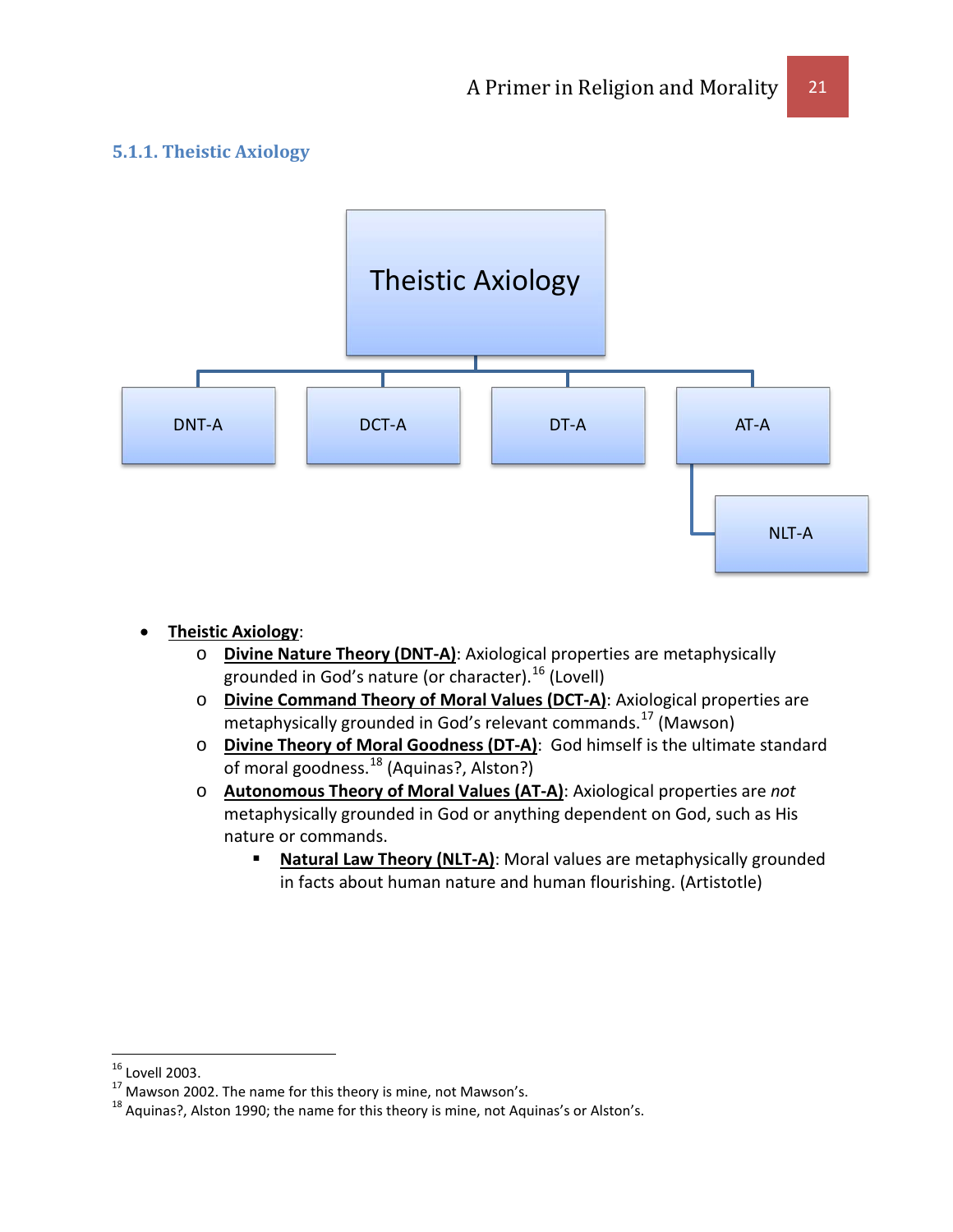## <span id="page-21-1"></span>**5.1.2. Theistic Axiology and Euthyphro-Like Dilemmas**

<span id="page-21-0"></span>

| <b>Metaethical Theory</b> | <b>Euthyphro-Like Objection</b> | <b>Potential Responses</b>     |
|---------------------------|---------------------------------|--------------------------------|
| <b>DNT-A</b>              | Euthyphro Dilemma (ED-A): Is    | All metaethical theories, not  |
|                           | God's nature good simply        | just DNT-A, have a stopping    |
|                           | because it is God's nature, or  | point. Why is God's nature     |
|                           | is there some independent       | any more problematic than      |
|                           | standard to which God's         | any other stopping point?      |
|                           | nature conforms?                | God Himself (or His nature) is |
|                           |                                 | the paradigm of goodness.      |
| AT-A (the unnamed         | "Are the supervening moral      | All metaethical theories, not  |
| sub-version in which      | properties-or even moral        | just AT-A, have a stopping     |
| moral values              | principles like justice-good    | point. Why are the             |
| supervene on so-          | simply because they are good,   | supervening moral properties   |
| called non-moral,         | or is there some independent    | any more problematic than      |
| natural properties)       | standard of good to which       | any other stopping point?      |
|                           | they conform?" <sup>19</sup>    | These properties just are the  |
|                           |                                 | paradigm of goodness.          |

 <sup>19</sup> Paul Copan, "Can Michael Martin Be A Moral Realist?: Sic et Non," *Philosophia Christi,* Series 2, 1/2 (1999): 45-72 at 61-62.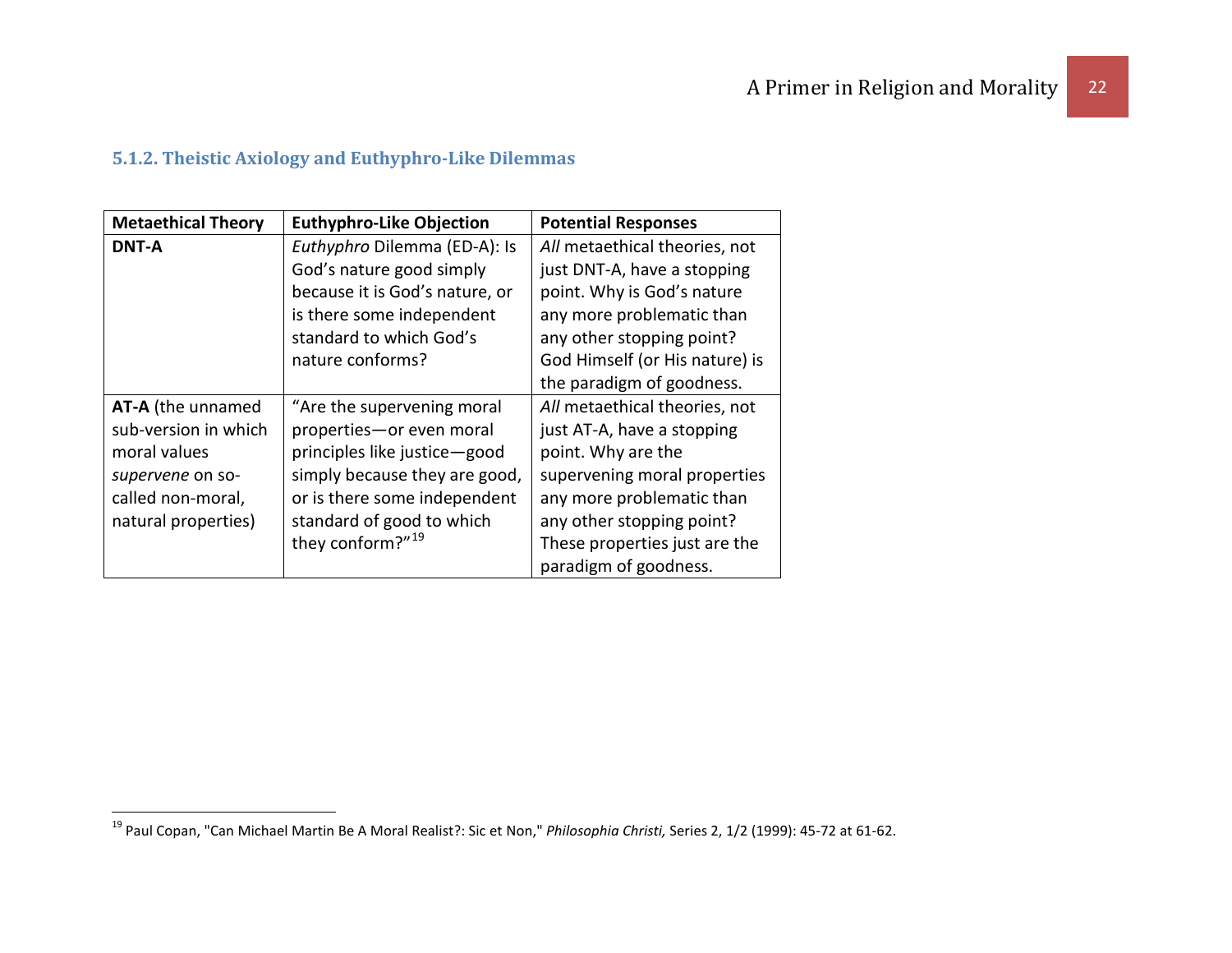#### <span id="page-22-0"></span>**5.1.3. Theistic Deontology**



#### • **Theistic Deontology**:

- o **Divine Command Theory (DCT-D)**: Deontological properties are metaphysically grounded in God's relevant *commands.[20](#page-22-1)* (Ockham)
	- **Modified Divine Command Theory (MDCT-D)**: Deontological properties are metaphysically grounded in the relevant commands of a *loving* God.[21](#page-22-2) (Adams)
- o **Divine Will Theory (DWT-D)**: a view of deontological properties according to which, for instance, an agent S's obligation to perform action A in circumstances C is grounded in God's *will* that S A in C. Divine will theory does not specify which kind of mental state is supposed to ground S's obligation; it could be God's desires, beliefs, intentions, or emotions.<sup>[22](#page-22-3)</sup>
	- **Divine Intention Theory (DIT-D)**: Deontological properties are metaphysically grounded in God's relevant *intentions.*[23](#page-22-4) (Murphy, Quinn)
	- **Divine Motivation Theory (DMT-D)** : Deontological properties are metaphysically grounded in God's relevant *motivations.*[24](#page-22-5) (Zagzebski)

<span id="page-22-3"></span>

<span id="page-22-2"></span><span id="page-22-1"></span><sup>&</sup>lt;sup>20</sup> Ockham.<br><sup>21</sup> Adams 1973, 1979, 1999.<br><sup>22</sup> Miller 2008.<br><sup>23</sup> Murphy 1998; Quinn 2000, 2002.<br><sup>24</sup> Zagzebski.

<span id="page-22-5"></span><span id="page-22-4"></span>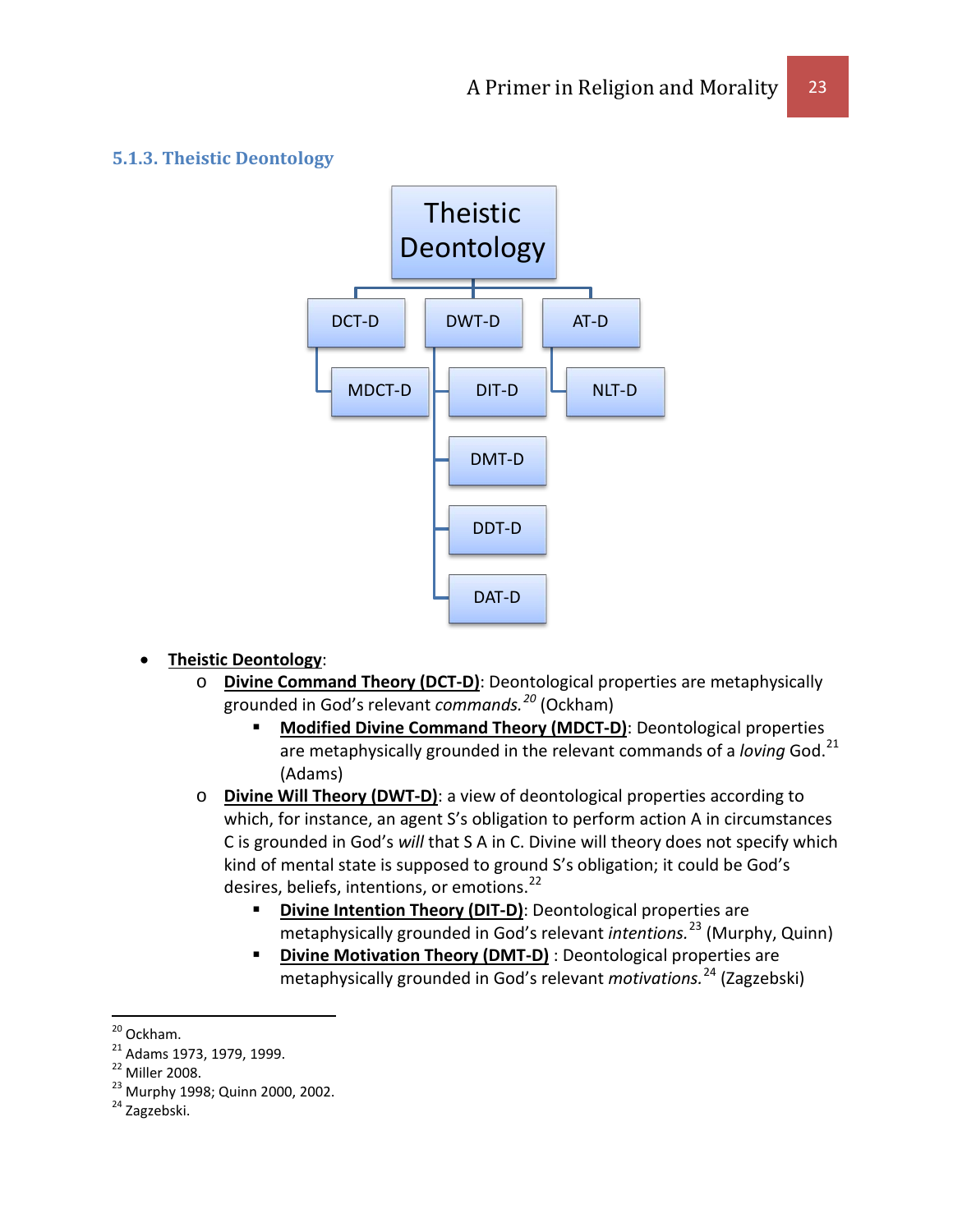- **Divine Desire Theory (DDT-D)**: Deontological properties are metaphysically grounded in God's relevant *desires.*[25](#page-23-0) (Brody, Wierenga, C. Miller)
- **Divine Attitude Theory (DAT-D)**: Deontological properties are metaphysically grounded in (and identical to) God's *attitudes* towards agents (e.g. an action's moral wrongness consists in its being such that God would be displeased with a person who performs it).<sup>[26](#page-23-1)</sup> (Jordan)
- o **Autonomous Theory of Right and Wrong (AT-D)**: Deontological properties are *not* metaphysically grounded in God's will, commands, or anything else dependent on God.
	- **Natural Law Theory (NLT-D)**: Deontological properties are metaphysically grounded in facts about human nature and human flourishing.

<span id="page-23-0"></span><sup>&</sup>lt;sup>25</sup> Brody 1976?; Wierenga 1983?; Miller 2008.<br><sup>26</sup> Jordan 2009

<span id="page-23-1"></span>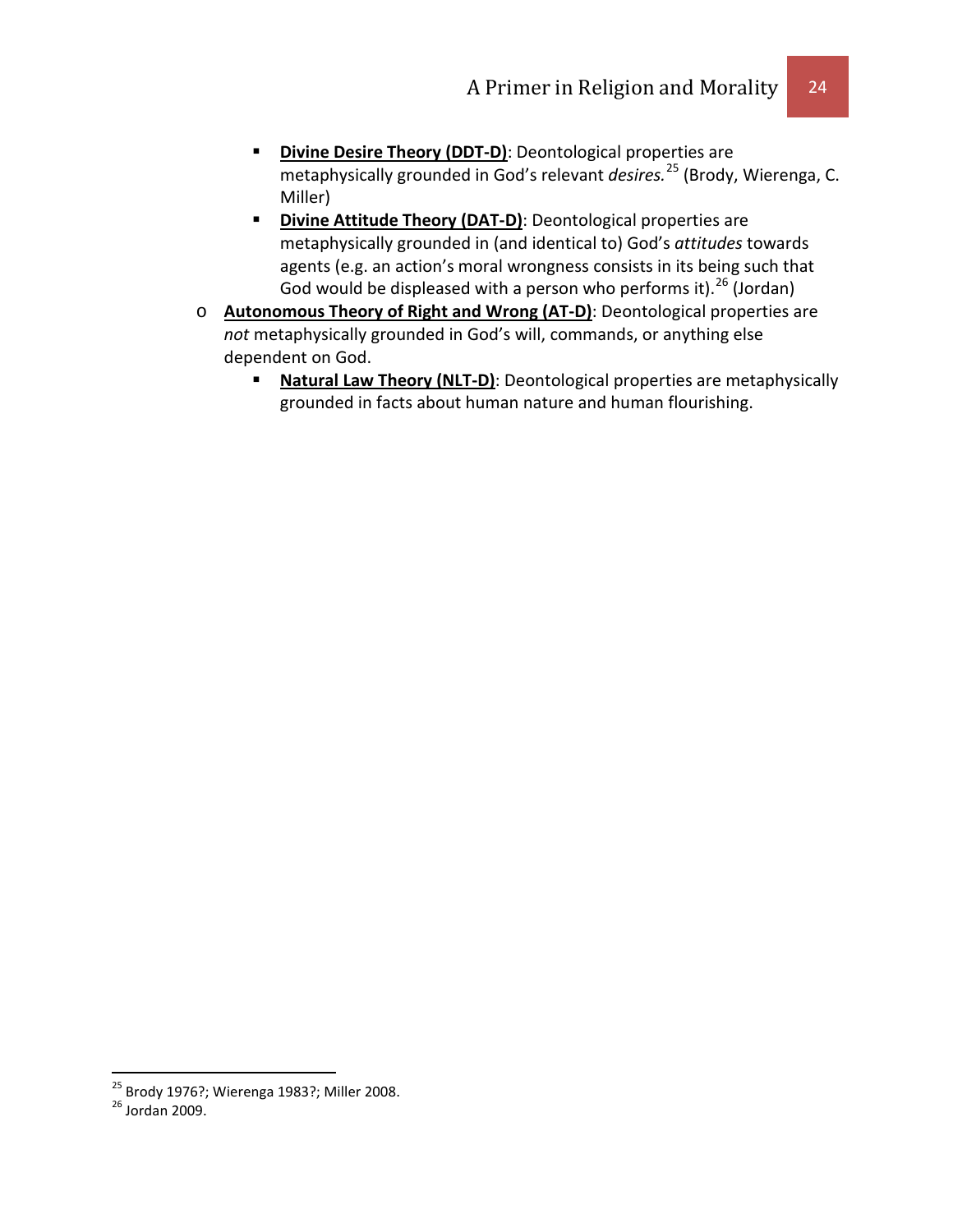## **5.1.4. Theistic Deontology and Euthyphro-Like Dilemmas**

<span id="page-24-0"></span>

| <b>Metaethical Theory</b> | <b>Euthyphro-Like Objection</b>                                                                                                                                                      | <b>Potential Responses</b>                                                                                                                                                                                                                    |
|---------------------------|--------------------------------------------------------------------------------------------------------------------------------------------------------------------------------------|-----------------------------------------------------------------------------------------------------------------------------------------------------------------------------------------------------------------------------------------------|
| <b>DCT-D</b>              | Euthyphro Dilemma (ED-D): Is<br>something morally obligatory                                                                                                                         | (1) No contemporary theistic<br>philosophers endorse DCT-D,                                                                                                                                                                                   |
|                           | because God commands it, or<br>does God command it<br>because it is obligatory?                                                                                                      | so ED-D attacks a straw man.<br>(2) If ED-D is made against<br>MDCT-D (see below), then ED-<br>D is a false dilemma. MDCT-D<br>identifies a third option: God<br>commands something<br>because He is good.                                    |
| <b>MDCT-D</b>             | Modified Euthyphro Dilemma<br>(MED-D): Is something<br>morally obligatory because a<br>loving God commands it, or<br>does God command it<br>because it is the loving thing<br>to do? | God commands it because it is<br>the loving thing to do and<br>God's nature is essentially<br>loving. But so what? The<br>concept of God is the concept<br>of a greatest conceivable<br>being. God just is the standard<br>of moral goodness. |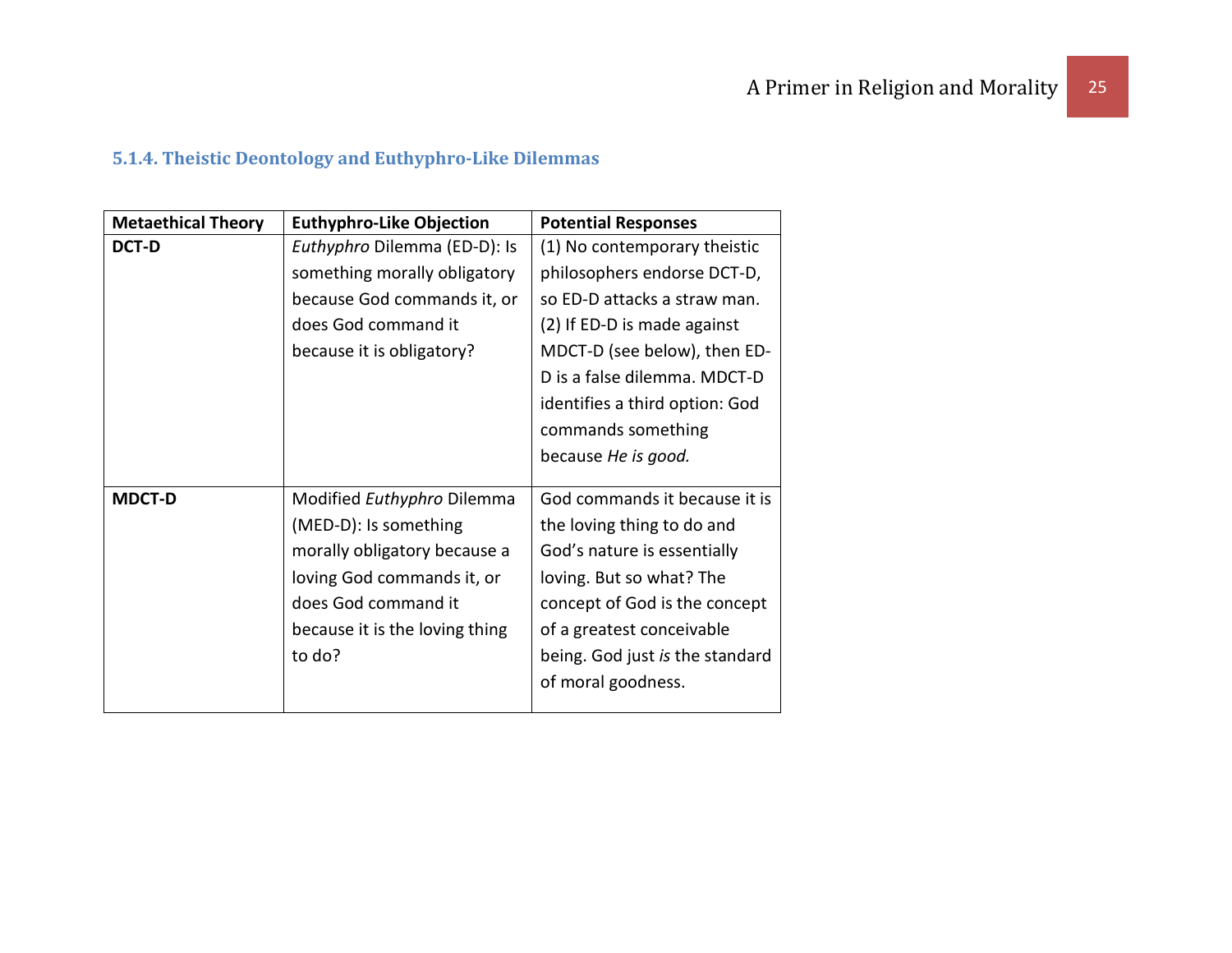## <span id="page-25-0"></span>**5.2. Moral Theology**

## <span id="page-25-1"></span>**5.2.1. Taxonomy of Meta-Ethical Arguments for God's Existence**

| <b>Branch of Meta-</b><br><b>Ethics</b>  | Philosopher         | Item(s) of Evidence                                                          |
|------------------------------------------|---------------------|------------------------------------------------------------------------------|
| <b>Definitions of</b><br><b>Morality</b> | Not Applicable      | None                                                                         |
| <b>Deontic Logic</b>                     | Not Applicable      | None                                                                         |
| <b>Moral Linguistics</b>                 | Not Applicable      | None                                                                         |
| <b>Moral Ontology</b>                    | <b>Robert Adams</b> | moral duties (supported with a social theory of<br>obligation) <sup>27</sup> |
|                                          | Beaty, Fisher, and  | Objective moral truths are not truths about                                  |
|                                          | Nelson (implied)    | either natural or nonnatural facts or<br>properties <sup>28</sup>            |
|                                          | Paul Copan          | (1) Human dignity;                                                           |
|                                          |                     | (2) Human rights; and                                                        |
|                                          |                     | (3) Human responsibility. <sup>29</sup>                                      |
|                                          | W.L. Craig          | (1) objectve moral values; and                                               |
|                                          |                     | (2) objective moral <i>duties.</i> <sup>30</sup>                             |
|                                          | Paul Draper         | (1) Substantive moral truths do not appear to be                             |
|                                          |                     | necessary truths or groundless contingent                                    |
|                                          |                     | truths.                                                                      |
|                                          |                     | (2) They do not appear to supervene on ordinary                              |
|                                          |                     | physical facts.                                                              |
|                                          |                     | (3) Legal and other non-moral obligations                                    |
|                                          |                     | depend for their existence on (human) minds. <sup>31</sup>                   |
|                                          | C.S. Lewis          | Moral Law (laws require a lawmaker) <sup>32</sup>                            |
|                                          | Mark Linville       | Humans have a kind of intrinsic dignity or                                   |

<span id="page-25-2"></span> <sup>27</sup> Robert M. Adams, "Divine Commands and the Social Nature of Obligation" *Faith and Philosophy* 4 (1987), 262-

<span id="page-25-3"></span><sup>275;</sup> cf. idem, Finite and Infinite Goods: A Framework for Ethics (New York: Oxford University Press, 1999), 245-246.<br><sup>28</sup> Michael Beaty, Carlton Fisher, and Mark Nelson, "Editors' Introduction" Christian Theism and Moral P (Macon, Georgia: Mercer University Press, 1998), 2-13.<br><sup>29</sup> Paul Copan, "God, Naturalism and Morality" in *The Future of Atheism: The Future of Atheism: Alister McGrath* 

<span id="page-25-4"></span>and Daniel Dennett in Dialogue (ed. Robert Stewart, Minneapolis: Fortress, 2008), 141-161.<br><sup>30</sup> William Lane Craig, "The Indispensability of Theological Meta-ethical Foundations for Morality" *Foundations* 5

<span id="page-25-6"></span><span id="page-25-5"></span><sup>(1997): 9-12,</sup> republished at Leadership University (http://www.leaderu.com/offices/billcraig/docs/meta-eth.html).<br><sup>31</sup> Paul Draper, "Cumulative Cases," in *Blackwell Companion to the Philosophy of Religion* (ed. Charles Ta

<span id="page-25-7"></span><sup>&</sup>lt;sup>32</sup> C.S. Lewis, *Mere Christianity* (1952, San Francisco: HarperSanFrancisco, 2001).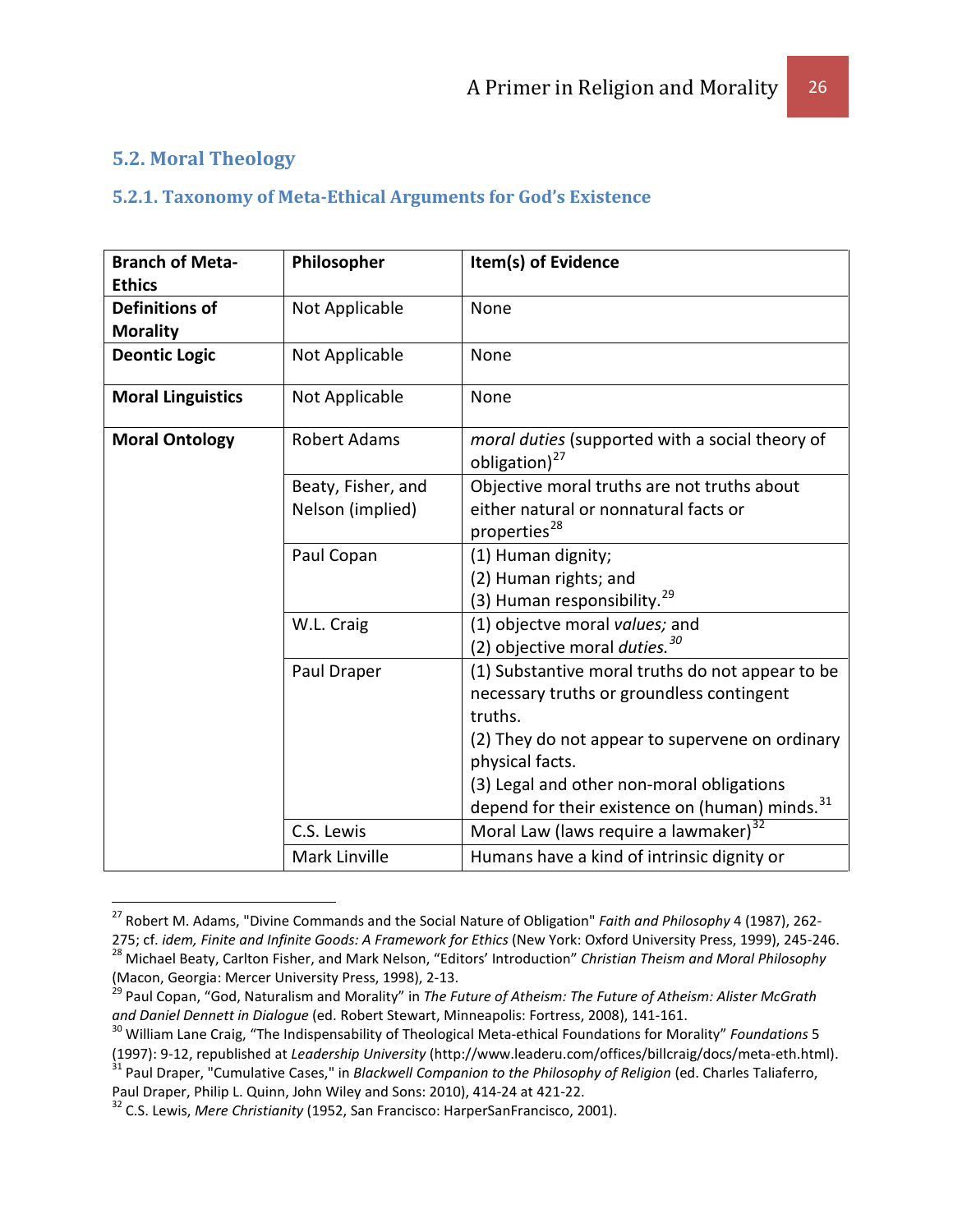| <b>Branch of Meta-</b>    | Philosopher              | Item(s) of Evidence                                                                                                                                                                                                      |
|---------------------------|--------------------------|--------------------------------------------------------------------------------------------------------------------------------------------------------------------------------------------------------------------------|
| <b>Ethics</b>             |                          |                                                                                                                                                                                                                          |
|                           |                          | worth $\overline{33}$                                                                                                                                                                                                    |
|                           | George Mavrodes          | The superficiality of morality in a "Russellian"<br>(read: materialistic) world <sup>34</sup>                                                                                                                            |
|                           | J.P. Moreland            | (1) Irreducible, nonnatural value properties;<br>(2) Correspondence theory of moral truth;<br>(3) Moral obligations often go against our own<br>best interests <sup>35</sup><br>(4) Intrinsic value of human beings $36$ |
|                           | <b>Hastings Rashdall</b> | Moral law <sup>37</sup>                                                                                                                                                                                                  |
|                           | <b>William Sorley</b>    | Moral values <sup>38</sup>                                                                                                                                                                                               |
| <b>Moral Epistemology</b> | Paul Copan               | Moral intuitions <sup>39</sup>                                                                                                                                                                                           |
|                           | Peter Kreeft and         | Conscience <sup>40</sup>                                                                                                                                                                                                 |
|                           | Ronald Tacelli           |                                                                                                                                                                                                                          |
|                           | C.S. Lewis               | Knowledge of the Moral Law <sup>41</sup>                                                                                                                                                                                 |
|                           | Mark Linville            | Warranted moral beliefs <sup>42</sup>                                                                                                                                                                                    |
| <b>Moral Psychology</b>   | C.S. Lewis               | Moral Emotions <sup>43</sup>                                                                                                                                                                                             |
|                           | H.P. Owen                | Moral reverence, responsibility, and guilt <sup>44</sup>                                                                                                                                                                 |

<span id="page-26-0"></span><sup>&</sup>lt;sup>33</sup> Mark Linville, "The Moral Argument" in *The Blackwell Companion to Natural Theology* (ed. William Lane Craig<br>and J.P. Moreland, Wiley-Blackwell, 2009), 391-446.

<span id="page-26-1"></span><sup>&</sup>lt;sup>34</sup> George I. Mavrodes, "Religion and the Queerness of Morality" In *Rationality, Religious Belief, and Moral*<br>Commitment (ed. Robert Audi and William J. Wainwright. Ithaca: Cornell University Press, 1986), 213-26.

<span id="page-26-2"></span><sup>&</sup>lt;sup>35</sup> J.P. Moreland, "Ethics Depend on God" in J.P. Moreland and Kai Nielsen, *Does God Exist? The Debate Between*<br>Theists & Atheists (ed. Buffalo: Prometheus, 1993), 111-126.

<span id="page-26-3"></span><sup>&</sup>lt;sup>36</sup> J.P. Moreland, *The Recalcitrant Imago Dei: Human Persons and the Failure of Naturalism* (London: Hymns Ancient & Modern Ltd, 2009), 143-64.

<span id="page-26-4"></span><sup>&</sup>lt;sup>37</sup> Hastings Rashdall, *The Theory of Good and Evil: A Treatise on Moral Philosophy* (2nd ed., New York: Kraus

<span id="page-26-7"></span><span id="page-26-6"></span>

<span id="page-26-5"></span>Reprint, 1971), 2: 211-13.<br><sup>38</sup> William R. Sorley, *Moral Values and the Idea of God* (2nd ed., New York: Macmillan, 1921).<br><sup>39</sup> Copan 2008.<br><sup>40</sup> Peter Kreeft and Ronald Tacelli, *Handbook of Christian Apologetics: Hundred* 

<span id="page-26-9"></span>

<span id="page-26-11"></span><span id="page-26-10"></span>

<span id="page-26-8"></span><sup>&</sup>lt;sup>41</sup> Lewis 1952.<br><sup>42</sup> Linville 2009.<br><sup>43</sup> Lewis 1952. 44 H.P. Owen, *The Moral Argument for Christian Theism* (London: Allen and Uwin, 1965).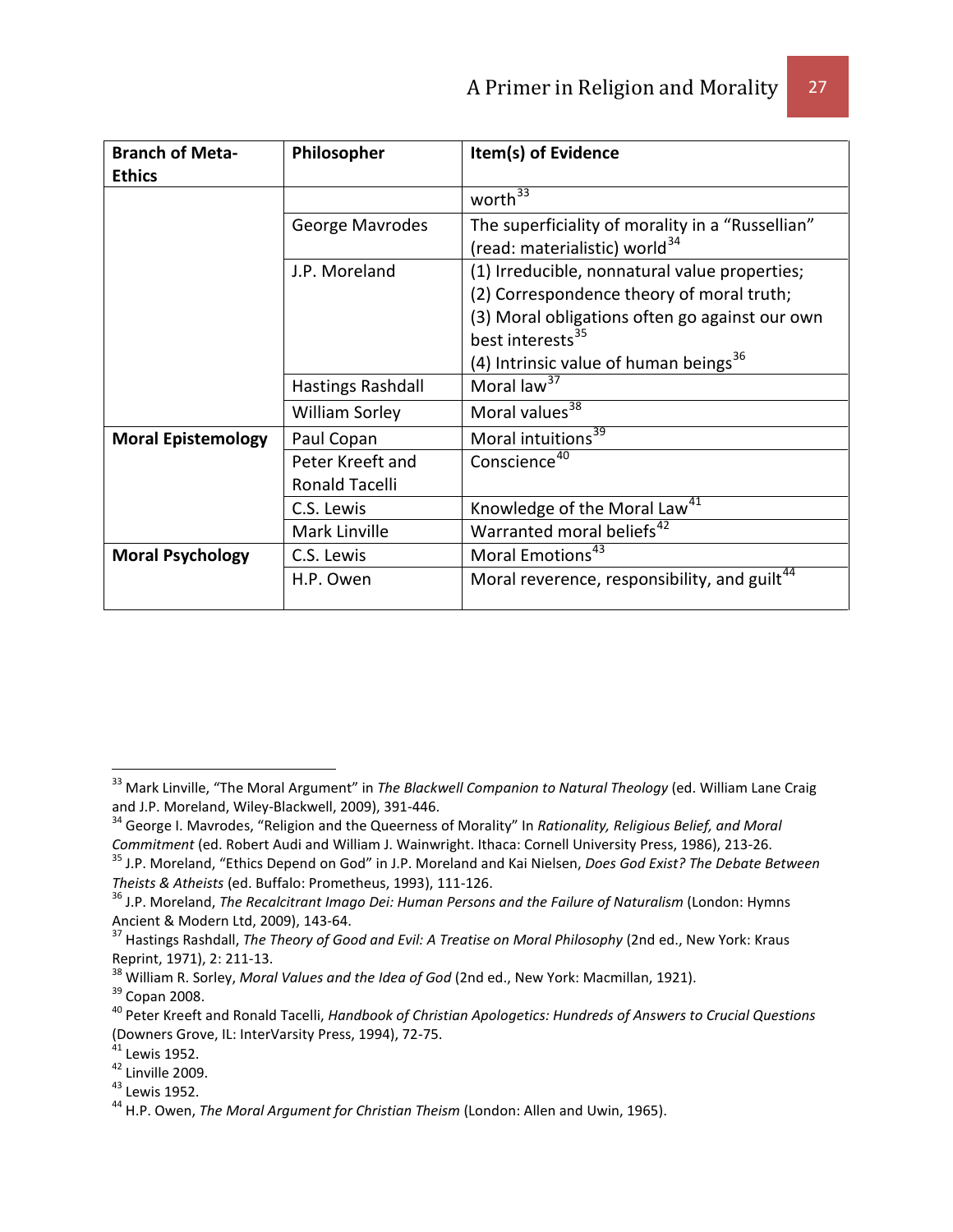#### <span id="page-27-0"></span>**5.2.2. Taxonomy of Other Ethical Arguments about God's Existence**

| <b>Branch of Ethics</b> | Philosopher       | Item(s) of Evidence                         |
|-------------------------|-------------------|---------------------------------------------|
| Descriptive Ethics      | Paul Copan        | The existence of God answers the question,  |
|                         | J.P. Moreland     | "Why should I be moral?"45                  |
|                         | George Mavrodes   | Overriding demands of morality which do not |
|                         |                   | seem to conducive to the good of the person |
|                         |                   | on whom the demands are laid. <sup>46</sup> |
|                         | C. Stephen Layman | Placing Layman's argument here is           |
|                         |                   | debatable. <sup>47</sup>                    |

#### <span id="page-27-1"></span>**5.2.3. Not Categorized**

• Kant's practical moral argument $48$ 

<span id="page-27-2"></span><sup>&</sup>lt;sup>45</sup> J.P. Moreland, "Ethical Egoism and Biblical Self-Interest" *The Westminster Theological Journal* 59 (Fall 1997):<br>257-268.<br><sup>46</sup> Mavrodes, 580.

<span id="page-27-4"></span><span id="page-27-3"></span><sup>&</sup>lt;sup>47</sup> C. Stephen Layman, "God and the Moral Order" *Faith and Philosophy* 23 (2006): 304-16. For a reply to Layman, see Peter Byrne, "God and the Moral Order: A Reply to Layman" Faith and Philosophy 23 (2006): 201-08.<br><sup>48</sup> Immanuel Kant, Critique of Practical Reason, (trans. Lewis White Beck, New York: The Liberal Arts Press, 1956),

<span id="page-27-5"></span><sup>114-136.</sup>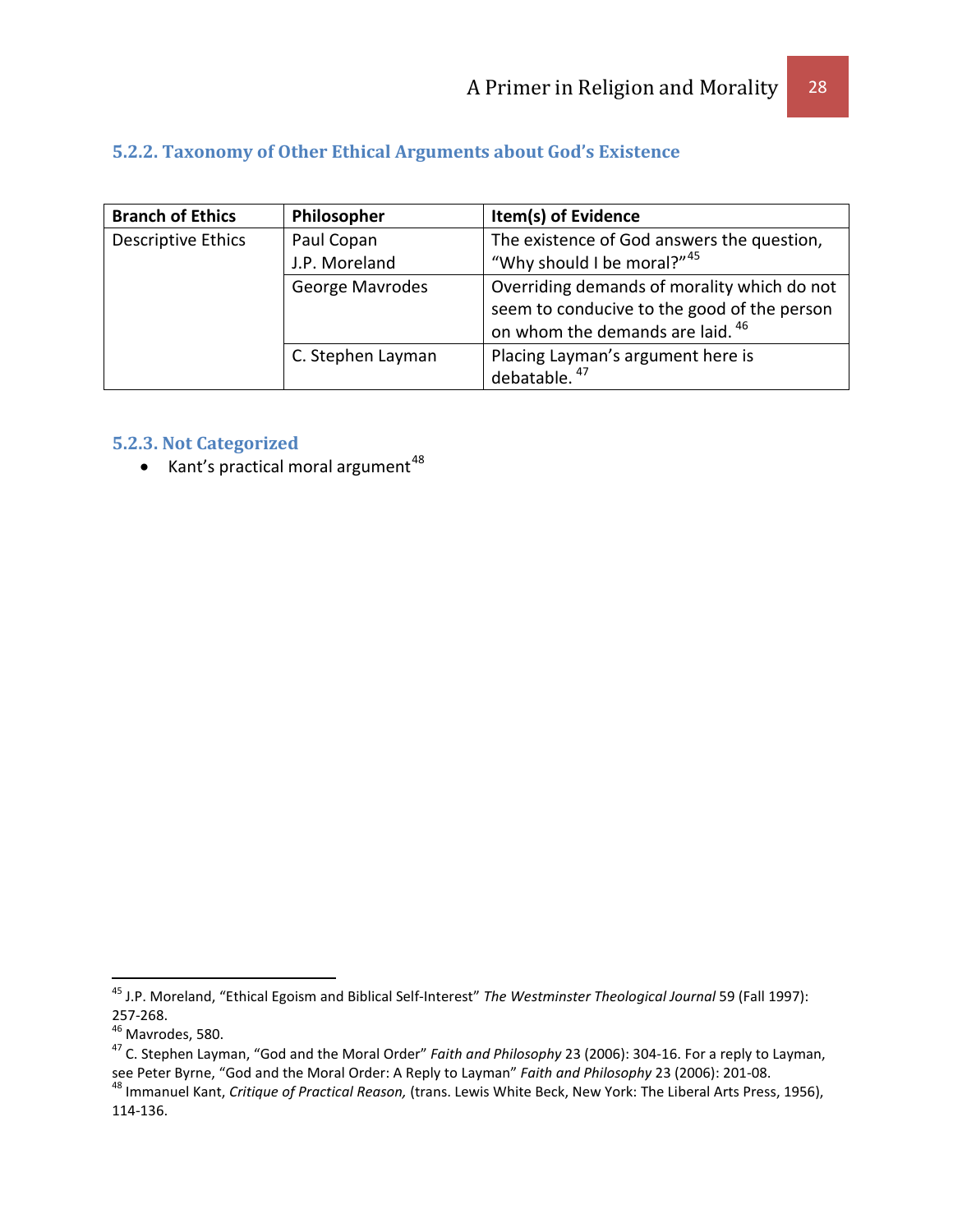#### <span id="page-28-0"></span>**5.2.4. William Lane Craig's Moral Argument**

#### *5.2.4.1. Logical Form*

- (1) If God does not exist, objective moral values and duties do not exist.
- (2) Objective moral values and duties do exist.
- (3) Therefore, God exists. $49$

#### *5.2.4.2. Characterization of the Argument*

- Craig's argument is about moral ontology, *not* descriptive ethics, moral epistemology, or moral psychology.
- In Craig's argument, "objective" means *ontological* objectivity, not *epistemological* objectivity.
- When Craig refers to moral values, he has in mind (positive) values like *love, generosity, self-sacrifice, equality, mercy, justice, love,* and *forbearance* and (negative) disvalues like *selfishness, hatred, abuse, discrimination,* and *oppression.*
- Craig's argument presupposes a hybrid moral ontology of DNT-A and MDCT-D.

#### *5.2.4.3. Ineffective Replies*

- The 'standard' version of the *Euthyphro* dilemma (ED-D) attacks a straw man because the argument does not depend upon the assumption that DCT-D is true. In fact, Craig rejects DCT-D.
- Objections to Biblical morality are irrelevant because the argument isn't about the Bible. It could be the case both that Biblical morality is objectively false *and* that God exists.
- The descriptive fact that atheists can be just as moral as theists is irrelevant because the argument is not about descriptive ethics.
- Someone might object by appealing to the semantic facts that (a) morally goodness does not *mean* identical with God's nature; and (b) moral duty does not *mean*  "commanded by God." Such an objection is irrelevant, however, because the argument is not about moral semantics.
- The epistemological fact that atheists can *recognize, know,* or *have justfied belief* in moral claims is irrelevant because the argument is not about moral epistemology. Explaining moral beliefs as the byproduct of evolution is also irrelevant for the same reason.

#### *5.2.4.3. Assessment*

The argument fails because there is no good reason to believe (1). Craig begs the question against both *moral anti-reductionism* and *reductive moral naturalism* (see 1.1.1).

<span id="page-28-1"></span><sup>&</sup>lt;sup>49</sup> http://www.reasonablefaith.org/moral-argument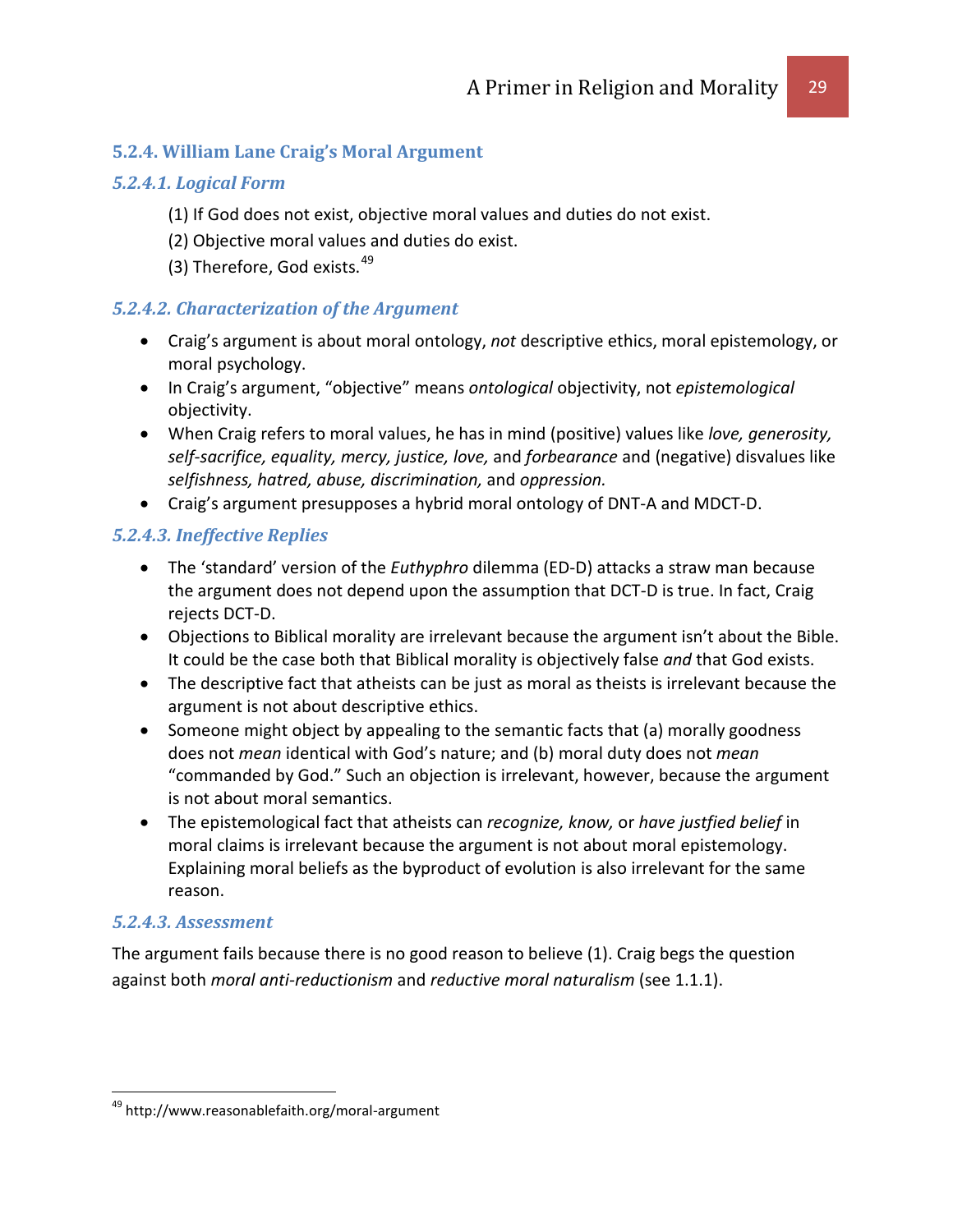#### <span id="page-29-0"></span>**5.2.5. Jordan's List of Features of Moral Properties**

Matthew Carey Jordan has argued that moral properties have five features:<sup>[50](#page-29-1)</sup>

- (1) Objectivity: The truth of a moral proposition is independent of the beliefs of any particular human being or human community.
- (2) Normativity: Moral considerations, as such, constitute reasons for acting.
- (3) Categoricity: Moral reasons are reasons for all human persons, regardless of what goals or desires they may have.
- (4) Authority: Moral reasons are especially weighty reasons.
- (5) Knowability: In normal circumstances, adult human beings have epistemic access to morally salient considerations.

<span id="page-29-1"></span> <sup>50</sup> Matthew Carey Jordan, "Some Metaethical Desiderata and the Conceptual Resources of Theism" *Sophia* (2011): 50:39-55 at 42.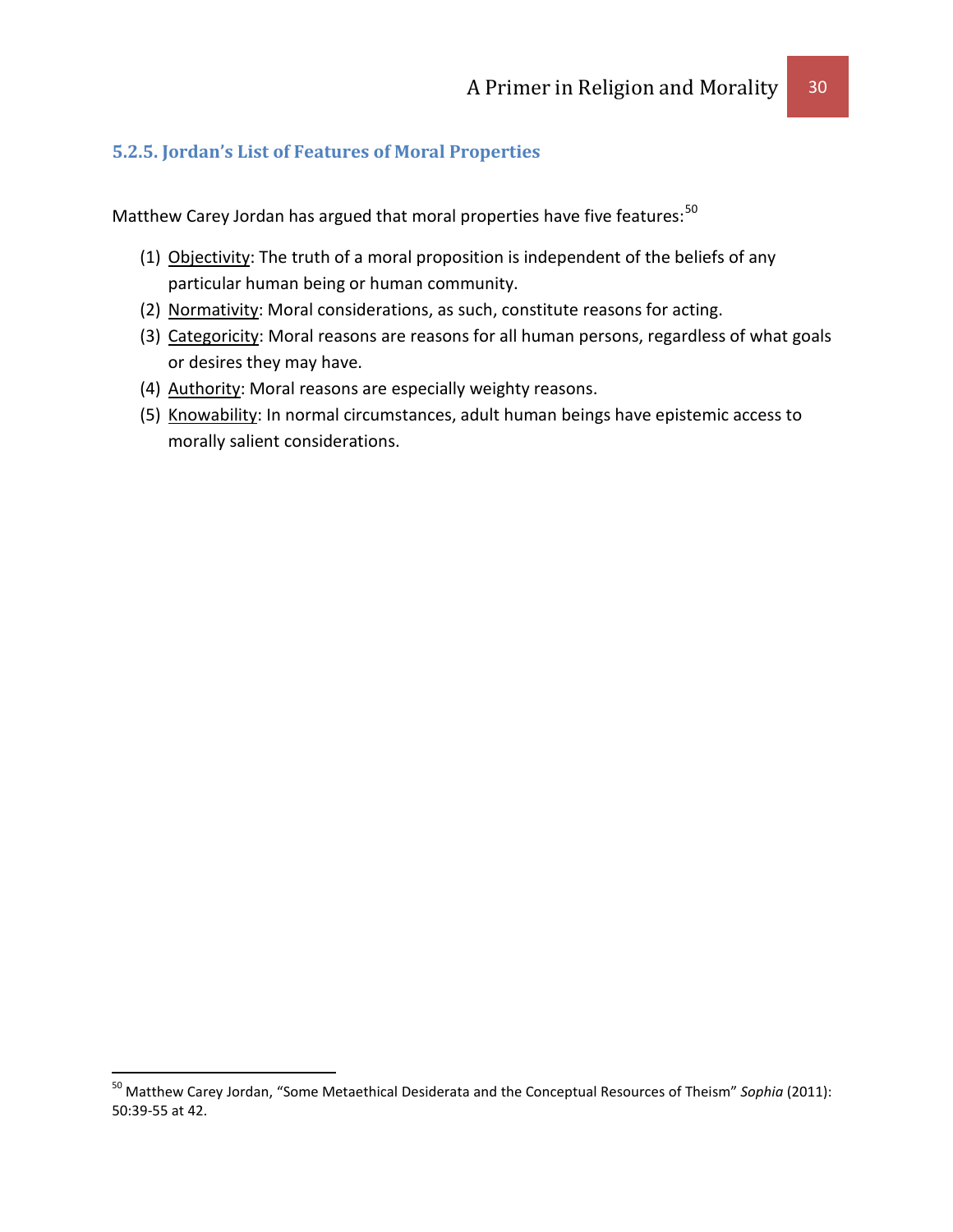## <span id="page-30-0"></span>**5.3. Moral Atheology**

#### <span id="page-30-1"></span>**5.3.1. Taxonomy of Meta-Ethical Arguments against God's Existence**

| <b>Branch of Meta-</b>    | Philosopher     | Item(s) of Evidence                                                                                                                                                                                                           |
|---------------------------|-----------------|-------------------------------------------------------------------------------------------------------------------------------------------------------------------------------------------------------------------------------|
| <b>Ethics</b>             |                 |                                                                                                                                                                                                                               |
| Definitions of            | Not Applicable  | <b>None</b>                                                                                                                                                                                                                   |
| <b>Morality</b>           |                 |                                                                                                                                                                                                                               |
| <b>Deontic Logic</b>      | Not Applicable  | None                                                                                                                                                                                                                          |
| <b>Moral Linguistics</b>  | Not Applicable  | None                                                                                                                                                                                                                          |
| <b>Moral Ontology</b>     | Graham Oppy     | (Hypothetical) Falsity of moral realism <sup>51</sup>                                                                                                                                                                         |
| <b>Moral Epistemology</b> | Niclas Berggren | First-order ethical disagreement (i.e.,<br>disagreement about specific topics in applied<br>ethics, such as abortion, capital punishment,<br>homosexuality, animal rights, protecting the<br>environment, etc.) <sup>52</sup> |
| <b>Moral Psychology</b>   | Not Applicable  | None                                                                                                                                                                                                                          |

## <span id="page-30-2"></span>**5.3.2. Taxonomy of Other Ethical Arguments against God's Existence**

| <b>Branch of Ethics</b> | Philosopher     | Item(s) of Evidence                                                                                                                        |
|-------------------------|-----------------|--------------------------------------------------------------------------------------------------------------------------------------------|
| Normative Ethics        | Stephen Maitzen | The ordinary and fundamental moral<br>obligation to prevent easily preventable,<br>horrific suffering by an innocent person. <sup>53</sup> |
| Descriptive Ethics      | Paul Draper     | Meager moral fruits of theistic belief <sup>54</sup>                                                                                       |
|                         | Stephen Maitzen | The existence of God would undermine the<br>main basis of our duty to act<br>compassionately. <sup>55</sup>                                |

<span id="page-30-4"></span><span id="page-30-3"></span><sup>&</sup>lt;sup>51</sup> Graham Oppy, "Is God Good By Definition?" *Religious Studies* 28 (1992): 467-474.<br><sup>52</sup> Niclas Berggren, "On the Nature of Morality: An Internet Reply to Eugene Khutoryansky's 'Objective Morality Based on Scientific and Rational Reasoning'" *The Secular Web* 

<span id="page-30-7"></span><span id="page-30-5"></span>[<sup>\(</sup>http://infidels.org/library/modern/niclas\\_berggren/morality.html\)](http://infidels.org/library/modern/niclas_berggren/morality.html), 1998. <sup>53</sup> Stephen Maitzen, "Ordinary Morality Implies Atheism" *European Journal for Philosophy of Religion* 2 (2009): 107- 26; *idem,* "Atheism and the Basis of Morality" in *What Makes Us Moral?* (ed. A. W. Musschenga and Anton van Harskamp, Springer Publishing, 2013), 257–269.<br><sup>54</sup> Paul Draper, "God and Perceptual Evidence" *Philosophy of Religion* 32 (1992): 149-165 at 162.

<span id="page-30-6"></span>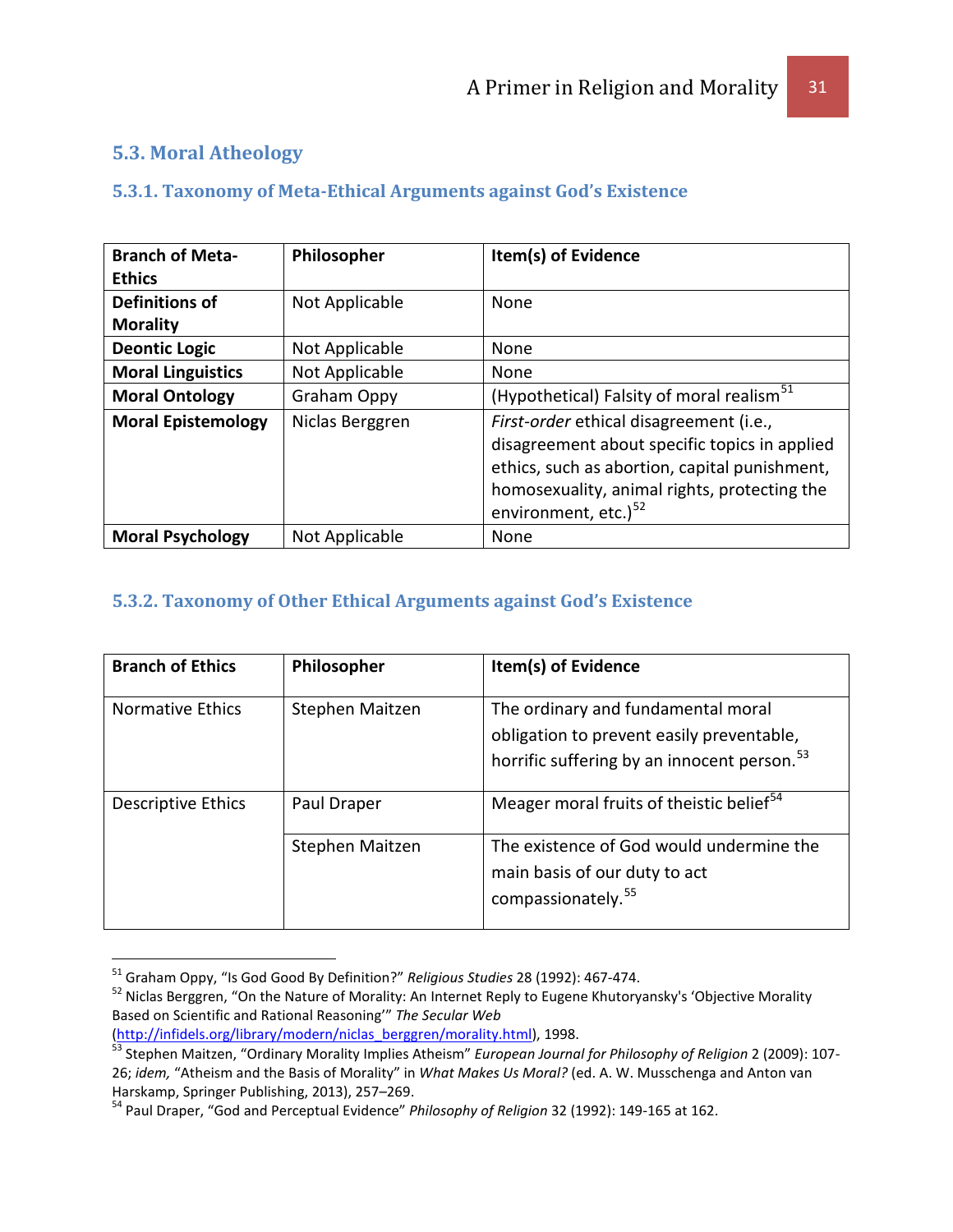#### <span id="page-31-0"></span>**5.3.3. Not Categorized**

- James Rachels' and Scott Aikins' arguments against the possibility of a being worthy of worship.[56](#page-31-1)
- Raymond Bradley's "moral argument for atheism."[57](#page-31-2)

<span id="page-31-1"></span><sup>&</sup>lt;sup>55</sup> Stephen Maitzen, "Does God Destroy Our Duty of Compassion?" Free Inquiry (October/November 2010): 52-53.<br><sup>56</sup> James Rachels, "God and Human Attitudes" *Religious Studies 7* (1971): 325-37; Aikin, Scott F. "The Problem

<span id="page-31-2"></span><sup>&</sup>lt;sup>57</sup> Bradley, Raymond D. "A Moral Argument for Atheism." Presented at the University of Western Washington, May 27, 1999, and–in a revised form–at the University of Auckland, September 29, 1999. Republished in The Secular Web (n.d.), http://www.infidels.org/library/modern/raymond\_bradley/moral.html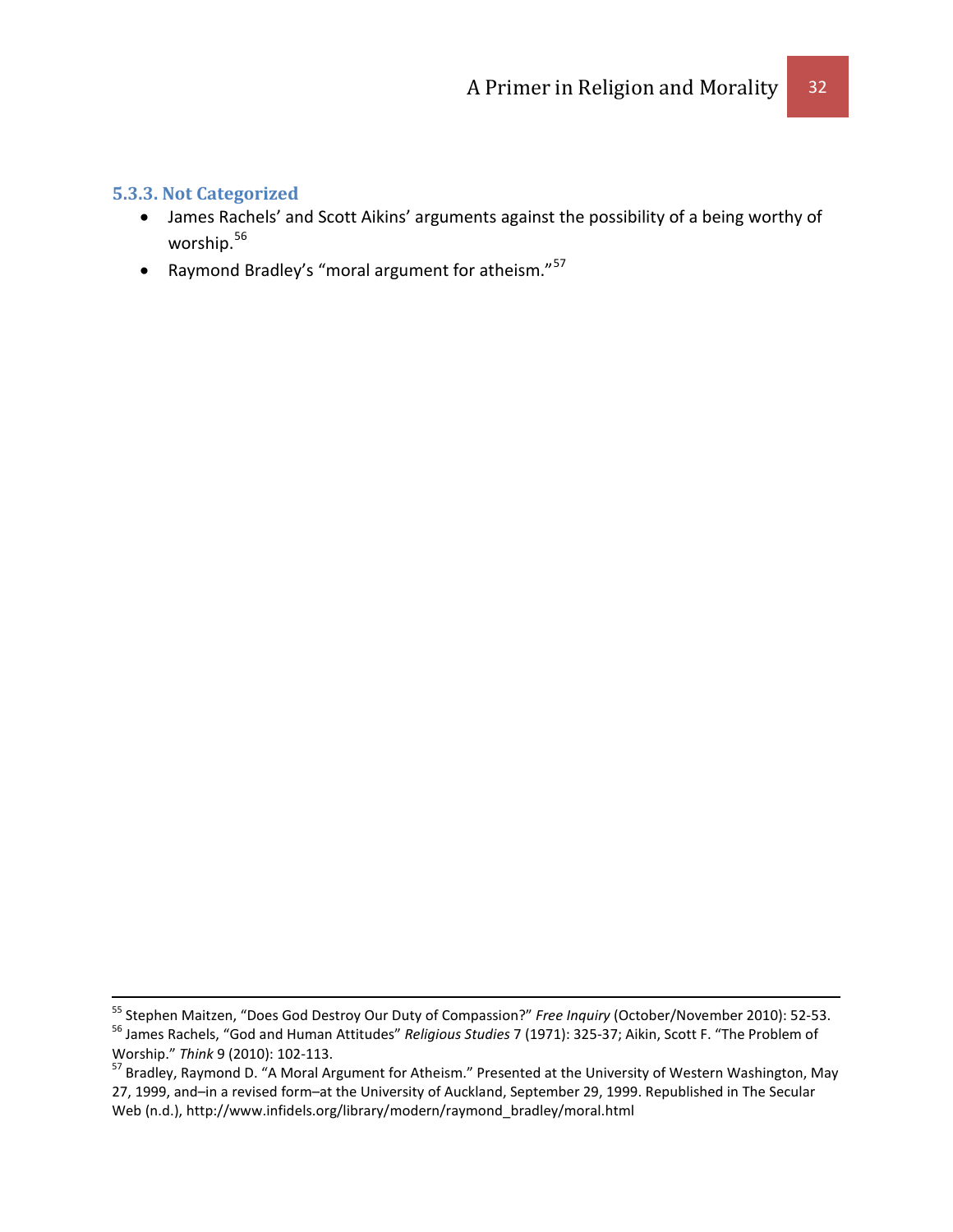## <span id="page-32-0"></span>**6. Other Related Issues Which Are (Arguably) Not Part of Ethics Proper**

| <b>Topic</b>        | Sub-Topic                 | (Alleged) Relationship to Ethics                                                                                                                                                                                                                                                                                           |
|---------------------|---------------------------|----------------------------------------------------------------------------------------------------------------------------------------------------------------------------------------------------------------------------------------------------------------------------------------------------------------------------|
| <b>Moral Agency</b> | Consciousness             | I have placed this issue here in section 5 since                                                                                                                                                                                                                                                                           |
|                     |                           | this (arguably) seems to be an argument from                                                                                                                                                                                                                                                                               |
|                     |                           | consciousness, not a moral argument per se.                                                                                                                                                                                                                                                                                |
|                     |                           | Some philosophers have argued that, even if<br>ethics is autonomous (in the sense that both<br>AT-A and AT-D are true), it is odd that humans<br>are under an obligation to an autonomous<br>moral realm which is causally inert. For example,<br>Craig argues:                                                            |
|                     |                           | It is almost as though the moral realm<br>knew we were coming. It is far more<br>plausible to regard both the natural<br>realm and the moral realm as under the<br>hegemony of a divine creator and<br>lawgiver than to think that these entirely<br>independent orders of reality just<br>happened to mesh. <sup>58</sup> |
|                     |                           | Thus, Craig argues, theism offers a a single                                                                                                                                                                                                                                                                               |
|                     |                           | hypothesis to explain facts about both morality<br>and human persons, in contrast to metaphysical                                                                                                                                                                                                                          |
|                     |                           | naturalism or atheism which would need to                                                                                                                                                                                                                                                                                  |
|                     |                           | appeal to <i>multiple</i> hypotheses (such as moral                                                                                                                                                                                                                                                                        |
|                     |                           | anti-reductionism to explain the moral realm                                                                                                                                                                                                                                                                               |
|                     |                           | and multiple scientific theories to explain                                                                                                                                                                                                                                                                                |
| <b>Moral Agency</b> | Libertarian or            | embodied persons in the natural realm).<br>Many philosophers have argued that moral                                                                                                                                                                                                                                        |
|                     | <b>Contra-Causal Free</b> | responsibility and accountability requires                                                                                                                                                                                                                                                                                 |
|                     | Will                      | libertarian or contra-causal free will.                                                                                                                                                                                                                                                                                    |

<span id="page-32-1"></span> <sup>58</sup> William Lane Craig, "Final Response" in *Does God Exist? The Craig-Flew Debate* (ed. Stan W. Wallace, Ashgate, 2003), 170.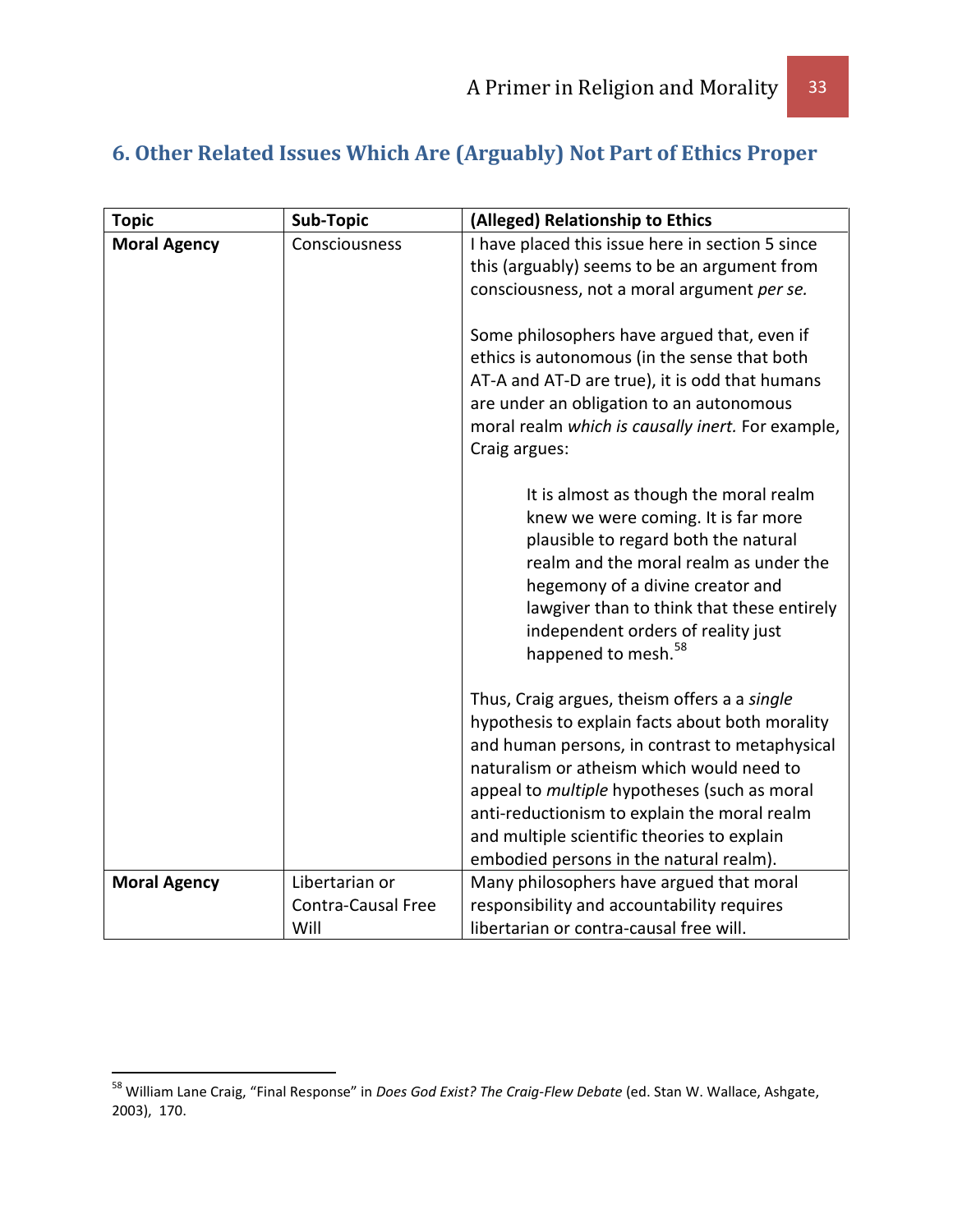## <span id="page-33-0"></span>**Appendix A. Bibliography**

The purpose of this bibliography is to provide a comprehensive list of all academic articles published on the relationship between religion and morality. This bibliography is something I have been compiling for years; I still consider it a work in progress.

If you spot any errors, omissions, or other edits required, please post a comment and I will update the bibliography accordingly.

Note: an asterisk (\*) indicates an item which I consider particularly good. No inferences at all should be made about the absence of an asterisk before an item, since some of these items I have not yet even read.

Adams, Noel. "Reconsidering the [Relation between God and Ethics.](http://www.pdcnet.org/collection/show?id=ipq_2009_0049_0002_0247_0258&file_type=pdf)" *International Philosophical Quarterly* 49 (2009): 247-258.

Adams, Robert Merrihew. "Divine Command Metaethics Modified Again." *Journal of Religious Ethics* 7 (1979): 71-79. Reprinted in Robert M. Adams, The Virtue of Faith. New York: Oxford University Press, 1987, 97-122.

\*—. "Divine Commands and the Social Nature of Obligation." *Faith and Philosophy* 4 (1988): 262-275. Reprinted in *Christian Theism and Moral Philosophy,* ed. Michael Beaty, Carlton Fisher, and Mark Nelson. Macon, Georgia: Mercer University Press, 1998, 47-62.

\*—. *Finite and Infinite Goods: A Framework for Ethics.* New York: Oxford University Press, 1999.

—. "A Modified Divine Command Theory of Ethical Wrongness." In *Religion and Morality: A Collection of Essays,* ed. Gene Outka and John P. Reeder, Jr. Doubleday & Company, 1973, 318- 347.

—. "Moral Arguments for Theistic Belief." In *Rationality and Religious Belief,* ed. C.F. Delaney. Notre Dame: University of Notre Dame Press, 1979, 116-140.

—. "Platonism and Naturalism: Options for a Theocentric Ethics." In *Ethics, Religion, and the Good Society: New Directions in a Pluralistic World,* ed. Joseph Runzo. Louisville, Ky.: Wesminster/John Knox Press, 1992, 22-42.

—. "Prospects for a Metaethical Argument for Theism: A Response to Stephen J. Sullivan." *Journal of Religious Ethics* 21.2 (1993): 313-318.

—. "Responses." *Philosophy and Phenomenological Research* 64 (2002): 475-490.

Akhtar, Shabbir. *The Quran and the Secular Mind: A Philosophy of Islam.* Taylor and Francis, 2008.

Alexander, Richard. *The Biological Basis of Morality.* New York: Aldine de Gruyter, 1987.

Almeida, Michael. "Supervenience and Property-Identical Divine Command Theory." *Religious Studies* 40 (2004): 323-333.

Alston, William, ed. *Religious Belief and Philosophical Thought* (New York: Harcourt, Brace & World: 1963).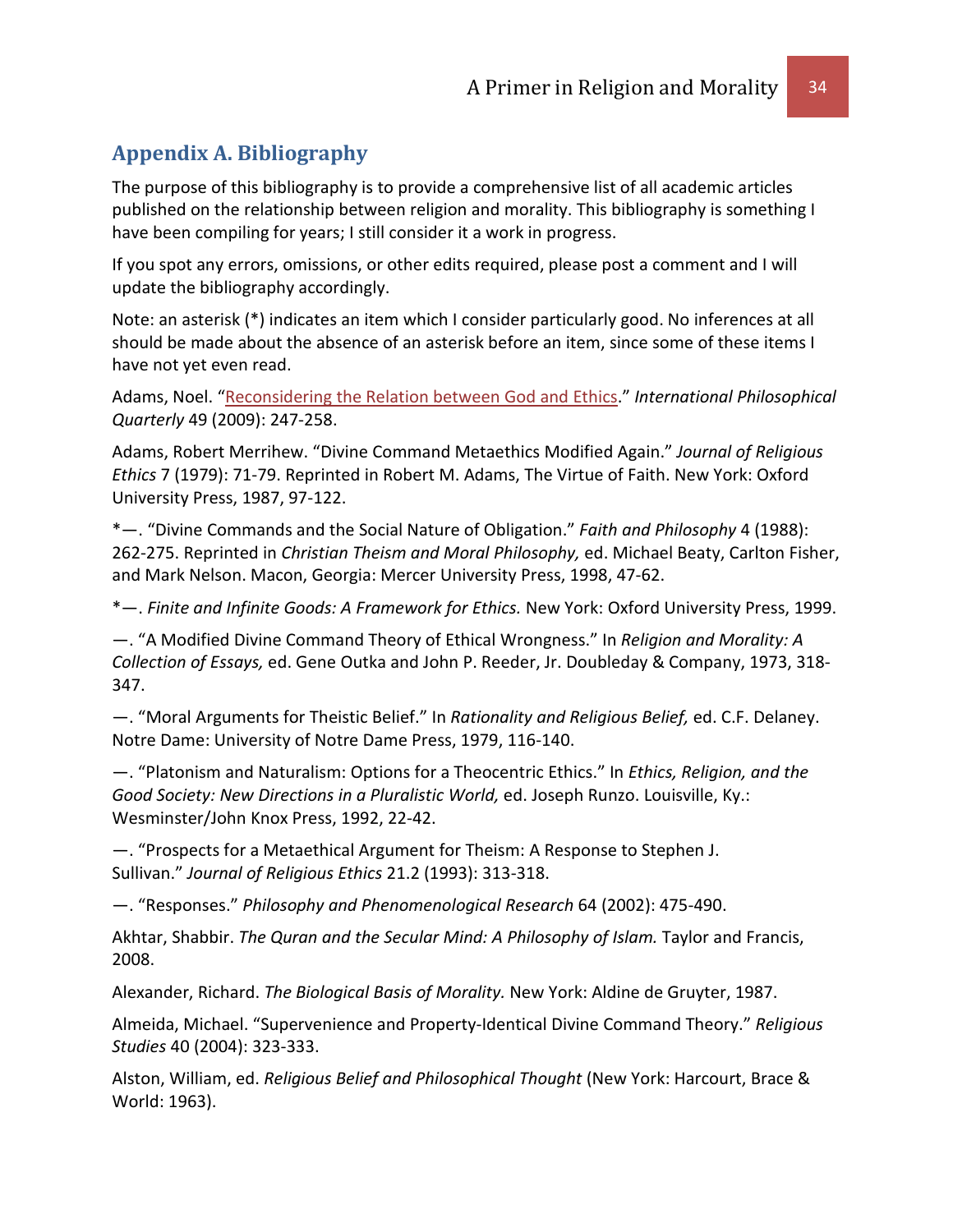\*—. "Some Suggestions for Divine Command Theorists." In *Christian Theism and the Problems of Philosophy,* ed. Michael D. Beaty. Notre Dame: University of Notre Dame Press, 1990, 303- 326.

—. "What Euthyphro Should Have Said." In William Alston, *Divine Nature and Human Language.* Ithaca, N.Y.: Cornell University Press, 1989.

—. "What Is Naturalism, that We Should Be Mindful of It?" Academic Integration 1997, http://www.leaderu.com/aip/docs/alston naturalism.html (accessed June 24, 2004). Paper presented at the "Christian Scholarship: Knowledge, Reality, and Method" conference in Boulder, Colorado, October 7-9, 1997.

Anderson, Elizabeth. "If God is Dead, is Everything Permitted?" In *Philosophers Without God,* ed. Louise M. Antony. New York: Oxford University Press, 2007, 215-230.

—. *Values in Ethics and Economics.* Cambridge, Mass.: Harvard University Press, 1993.

Anscombe, G.E.M. "Modern Moral Philosophy." *Philosophy* 33 (1958): 1-19.

Antonaccio, Maria. "Godless Moralists and Faithful Philosophers: Theism, Atheism, and the Objectivity of Ethics." *Conversations in Religion and Theology* 4.2 (2006): 205-228.

\*Antony, Louise M., ed. *Philosophers Without Gods: Meditations on Atheism and the Secular Life.* New York: Oxford University Press, 2007.

\*Arnhart, Larry. *Darwinian Natural Right: The Biological Ethics of Human Nature.* Albany: State University of New York Press, 1988.

Attar, Mariam. *Islamic Ethics: Divine Command Theory in Arabo-Islamic Thought.* New York: Routledge, 2010.

Audi, Robert. ["Divine Command Morality and the Autonomy of Ethics.](http://www.pdcnet.org/collection/show?id=faithphil_2007_0024_0002_0121_0143&file_type=pdf)" *Faith and Philosophy* 24 (2007): 121-143.

\*Baggett, David and Jerry L. Walls. *Good God: The Theistic Foundations of Morality.* New York: Oxford University Press, 2011.

Baier, Annette. "Secular Faith." Reprinted in Baier, *Postures of the Mind: Essays on Mind and Morals.* Minneapolis: University of Minnesota Press, 1985.

Baier, Kurt E.M. "The Meaning of Life." In Peter Angeles (ed.). *Critiques of God: Making the Case Against Belief in God.* Buffalo: Prometheus Books, 1997, 293-331.

Baldwin, Thomas. "Death and Meaning – Some Questions for Derrida." *Ratio* 13 (December 2000): 387-400.

Bambrough, R. *Moral Skepticism and Moral Knowledge.* Routledge: London, 1979.

Barnes, Gordon. "The Sins of Christian Orthodoxy." *Philo: A Journal of Philosophy* 10 (2007): 93- 113.

Bartley III, William Warren. *Morality and Religion.* London: Macmillan, 1971.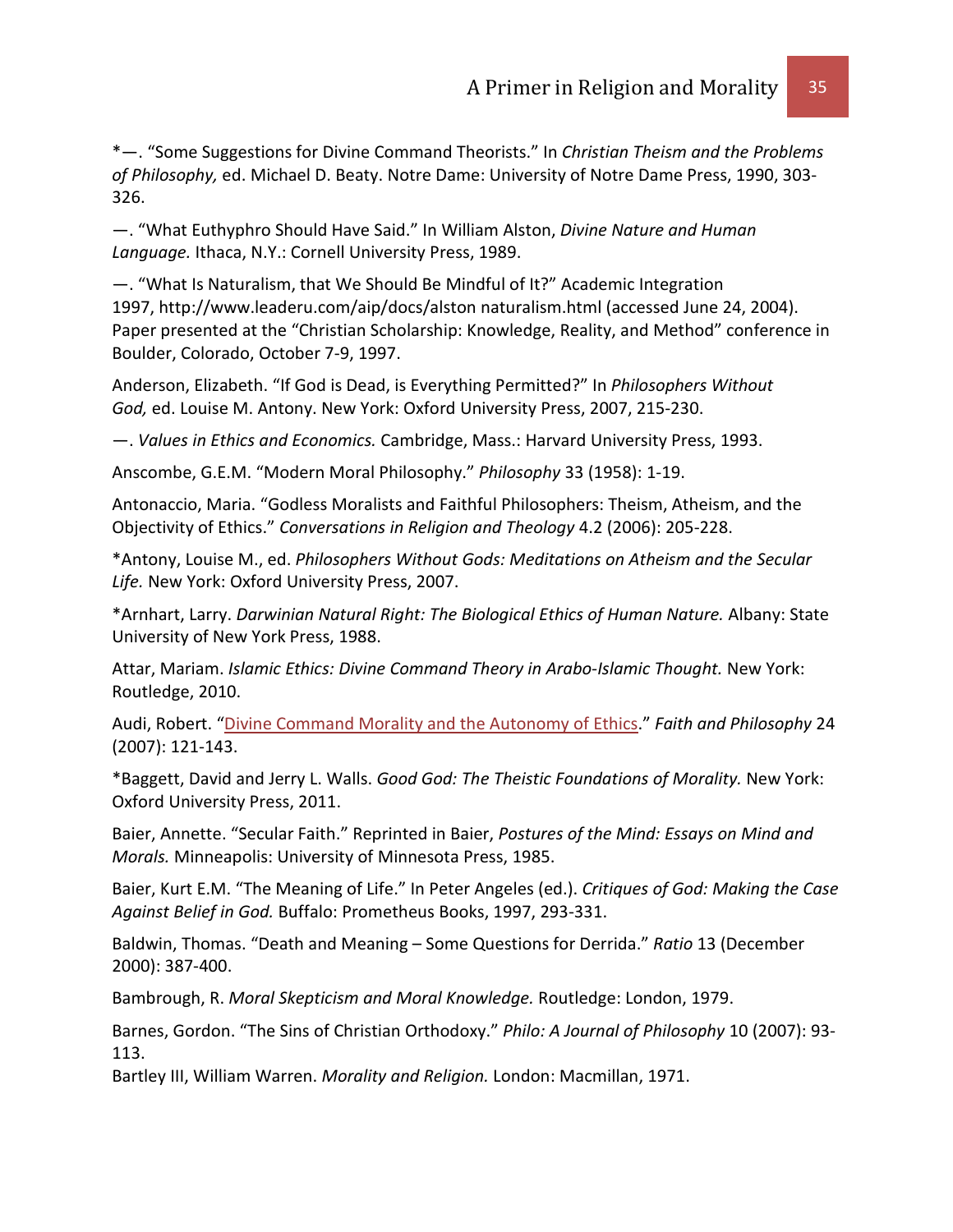Basinger, David. "Neilsen and the Nature of Theistic Ethics."

Faithquest, http://www.faithquest.com/home.cfm?main=docs/philosophers/basinger/Ethics.cf m (accessed June 24, 2004). Also available in *Journal of the Evangelical Theological Society* 24 (September 1981): 233-238.

Beaty, Michael, Carlton Fisher, and Mark Nelson, eds. *Christian Theism and Moral Philosophy.* Macon, Georgia: Mercer University Press, 1998.

Beck, David. "God's Existence." In *In Defense of Miracles,* ed. Gary Habermas and R. Douglas Geivett. Downers Grove: Intervarsity Press, 1997, 160-62.

Beckwith, Francis J. "Moral Law, the Mormon Universe, and the Nature of the Right We Ought to Choose." In *The New Mormon Challenge,* ed. Francis J. Beckwith, *et al.* Jonathan Ball Publishers, 2002.

Beckwith, Francis J. and Gregory Koukl. *Moral Relativism: Feet Firmly Planted in Mid-Air.* Grand Rapids, Michigan: Baker, 1998.

Beit-Hallahmi, Benjamin. "Morality and Immorality among the Irreligious" in *Atheism and Secularity* (ed. Phil Zuckerman, ABC-CLIO, 2009), 113-148.

\*Berg, Jonathan. "How Could Ethics Depend on Religion?" In *A Companion to Ethics,* ed. Peter Singer. Oxford: Blackwell, 1991, 525-533.

\*Bergmann, Michael, Michael Murray, and Michael Rea, ed. *Divine Evil?* New York: Oxford University Press, 2011.

[Berggren, Niclas.](http://www.infidels.org/library/modern/niclas_berggren/) ["On the Nature of Morality.](http://www.infidels.org/library/modern/niclas_berggren/morality.html)" *The Secular* 

*Web* (1998), http://www.infidels.org/library/modern/niclas\_berggren/morality.html (accessed June 24, 2004).

Beversluis, John. *C.S. Lewis and the Search for Rational Religion.* Grand Rapids: William B. Eerdmans, 1985.

Bloomfield, Paul. *Moral Reality.* New York: Oxford University Press, 2001.

Bourke, Vernon J. "The Ethical Role of the Impartial Observer." *Journal of Religious Ethics* 6 (1978): 279-92.

Boyd, Craig A. "Is Thomas Aquinas a Divine Command Theorist?" *Modern Schoolman* 55 (March 1998), 209-26.

\*Boyd, Craig A. and Raymond J. VanArragon. "Ethics is Based on Natural Law." *Contemporary Debates in Philosophy of Religion,* ed. Michael L. Peterson and Raymond J. Vanarragon. Malden, Massachussetts: Blackwell, 2004, 299-309.

—. "Reply to Idziak." *Contemporary Debates in Philosophy of Religion,* ed. Michael L. Peterson and Raymond J. Vanarragon. Malden, Massachussetts: Blackwell, 2004, 313-314.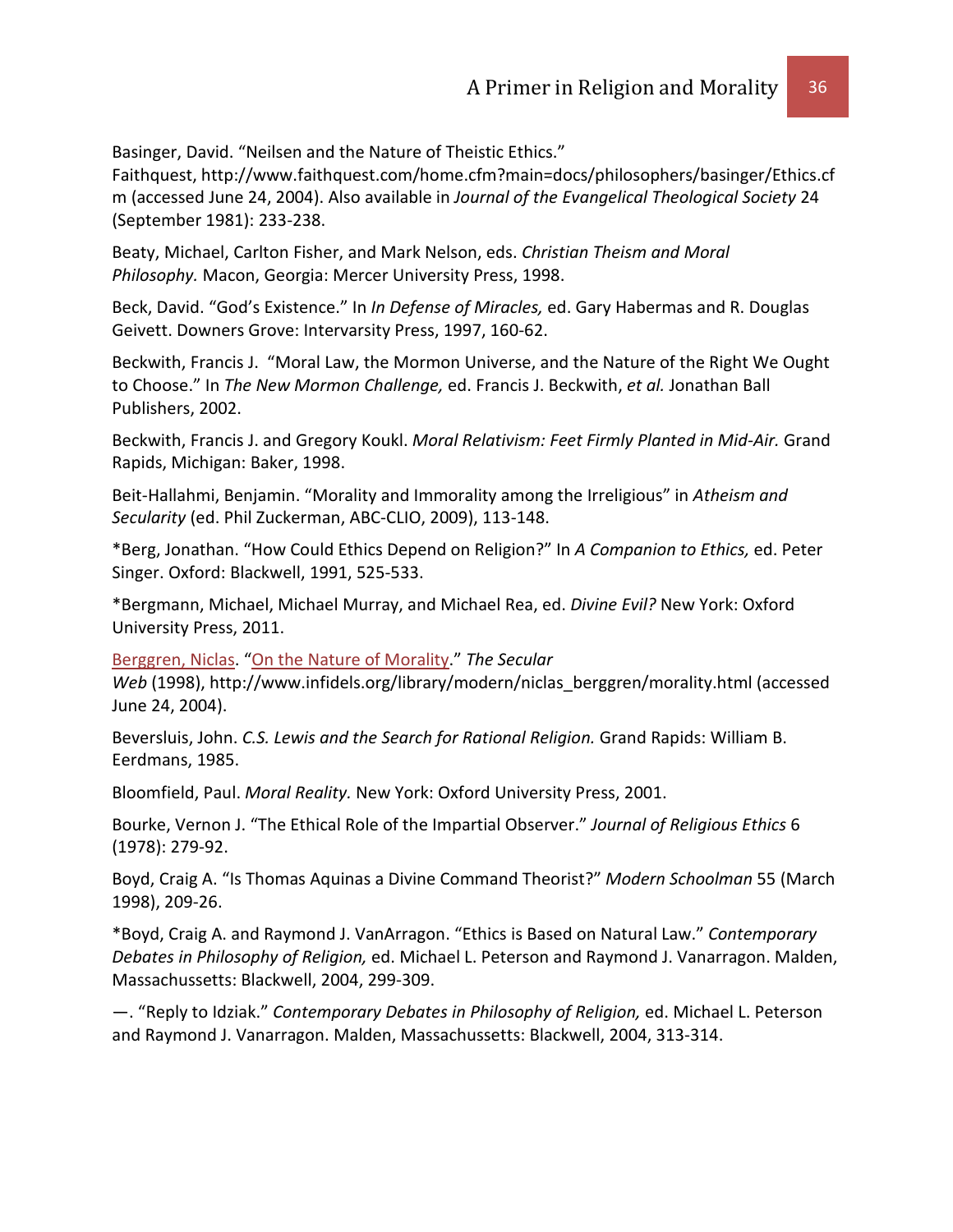Boyd, Richard. "Observation Explanatory Power, and Simplicity." In P. Achinstein and O. Hannaway (eds.), *Observation, Experiment, and Hypothesis in Modern Physical Science* (Cambridge, MA: MIT Press, 1985, 47 – 94.

—. "Scientific Realism and Naturalistic Epistemology." In Peter Asquith and Ronald Giere (eds.), *PSA 1980,* vol 2. (East Lansing, MI: Philosophy of Science Association, 1981), 613 – 662.

Bradie, Michael. "Rationality and the Objectivity of Values." *Monist* 67 (1984): 467-82.

[Bradley, Raymond D.](http://www.infidels.org/library/modern/raymond_bradley/) ["A Moral Argument for Atheism.](http://www.infidels.org/library/modern/raymond_bradley/moral.html)" *The New Zealand Rationalist & Humanist* (Spring 2000): 2-12. Republished in *The Secular* 

*Web* (1999), http://www.infidels.org/library/modern/raymond\_bradley/moral.html (accessed June 24, 2004); and Michael Martin and Ricki Monnier, eds., *The Impossibility of God* (Buffalo: Prometheus, 2004), 129-146.

Brandt, Richard. "The Definition of the Ideal Observer Theory in Ethics." *Philosophy and Phenomenological Research* 15 (1955): 407-13.

—. *A Theory of the Good and the Right.* New York: Oxford University Press, 1979.

Brink, David O. "The Autonomy of Ethics." In Michael Martin (ed.), *A Companion to Atheism* (New York: Cambridge University Press, 2007), 149-165.

—. *Moral Realism and the Foundations of Ethics.* New York: Cambridge University Press, 1988.

Britton, Karl. *Philosophy and the Meaning of Life* (Cambridge: Cambridge University Press, 1969).

Brody, Baruch. "Morality and Religion Reconsidered." In *Readings in the Philosophy of Religion,* ed. B. Brody. Englewood Cliffs: Prentice-Hall, 1976, 592-603.

Brown, John. "The Logic of Euthyphro 10A-11B." *Philosophical Quarterly* 14 (1964): 1-14.

Buckman Robert. *Can We Be Good Without God? Biology, Behavior, and the Need to Believe.* Buffalo: Prometheus Books, 2002.

Budziszewski, J. *What We Can't Not Know.* Dallas: Spence, 2003.

\*Burch, Robert W. "Objective Values and the Divine Command Theory." *The New Scholasticism* 54 (1980): 279-304.

Byrne, Peter. "Is Morality Undercut by Evolutionary Theory?" *Philo: A Journal of Philosophy* 12 (2009): 116-134.

—. *The Moral Interpretation of Religion.* Grand Rapids: William B. Eerdmans, 1998.

—. *The Philosophical and Theological Foundations of Ethics: An Introduction to Moral Theory and its Relation to Religious Belief.* (2nd ed.). New York: St. Martin's Press, 1999.

Cahn, Steven M. and Peter Markie, eds. *Ethics: History, Theory, and Contemporary Issues.* New York: Oxford University Press, 1998.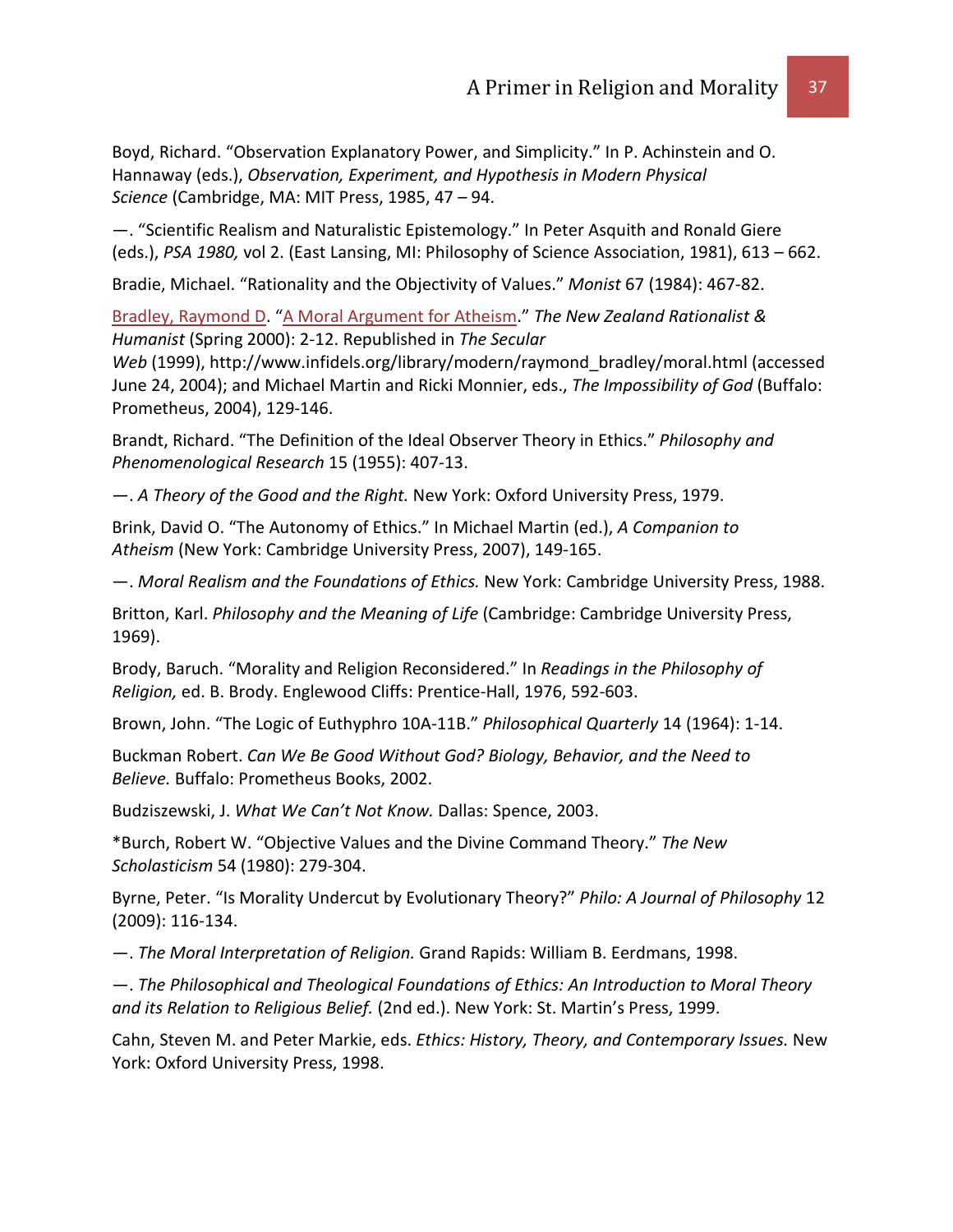Carson, Thomas L. "Could Ideal Observers Disagree? A Reply to Taliaferro." *Philosophy and Phenomenological Research* 50 (1989): 118-19.

Casebeer, William D. *Natural Ethical Facts: Evolution, Connectionism, and Moral Cognition.*

Callicott, J. Baird. "On the Intrinsic Value of Nonhuman Species." In *The Preservation of Species: The Value of Biological Diversity,* ed. Bryan G. Norton. Princeton, N.J.: Princeton University Press, 1996, 138-72.

Chaney, David R. and Steven Sanders, eds. *The Meaning of Life: Questions, Answers, and Analysis* (Englewood Cliffs, N.J.: Prentice-Hall, 1980).

\*Chandler, John. "Divine Command Theories and the Appeal to Love." *American Philosophical Quarterly* 22 (1985): 231-239.

—. "Is the Divine Command Theory Defensible?" *Religious Studies* 20 (1985): 443-52.

Clark, David W. "Voluntarism and Rationalism in the Ethics of Ockham." *Franciscan Studies* 31 (1971): 72-87.

Clark, Stephen R.L. "God's Law and Morality." *Philosophical Quarterly* 32 (1982): 339-347.

Cohen, S. Marc. "Socrates on the Definition of Piety; Euthyphro 10A-11B." *Journal of the History of Philosophy* 9 (1971): 1-13.

\*Collier, John and Michael Stingl. "Evolutionary Naturalism and the Objectivity of Morality." *Biology and Philosophy* 8 (1993): 43-50.

Conly, Sarah. "The Objectivity of Morals and the Subjectivity of Agents." *American Philosophical Quarterly* 22 (1985): 275-86.

Couture, Jocelyne and Kai Nielsen. "Introduction: The Ages of Metaethics." In *On the Relevance of Metaethics: New Essays on Metaethics,* ed. Jocelyne Couture and Kai Nielsen, University of Calgary Press: Calgary, 1995, 1-30.

[Copan, Paul.](http://www.infidels.org/library/modern/paul_copan/) "Atheistic Goodness Revisited: A Personal Reply to Michael Martin." *Philosophia Christi* Series 2: 2 (2000) 91-104.

—. "Can Michael Martin Be a Moral Realist? Sic Et Non." *Philosophia Christi* Series 2:1 (1999): 45-72.

—. "God, Naturalism, and the Foundations of Morality." In *The Future of Atheism: Alister McGrath and Daniel Dennett in Dialogue,* (ed. Robert Stewart, Minneapolis: Fortress Press, 2008), 141-61. Republished at http://www.paulcopan.com/articles/pdf/God-naturalismmorality.pdf (accessed May 21, 2012).

—. *Is God a Moral Monster? Making Sense of the Old Testament God.* Grand Rapids: Baker, 2011.

—. "Is God Necessary for Objective Morality?" Lawrence Christian Fellowship n.d., http://www.lawrence.edu/sorg/lcf/objectivemorality.pdf (accessed June 24, 2004).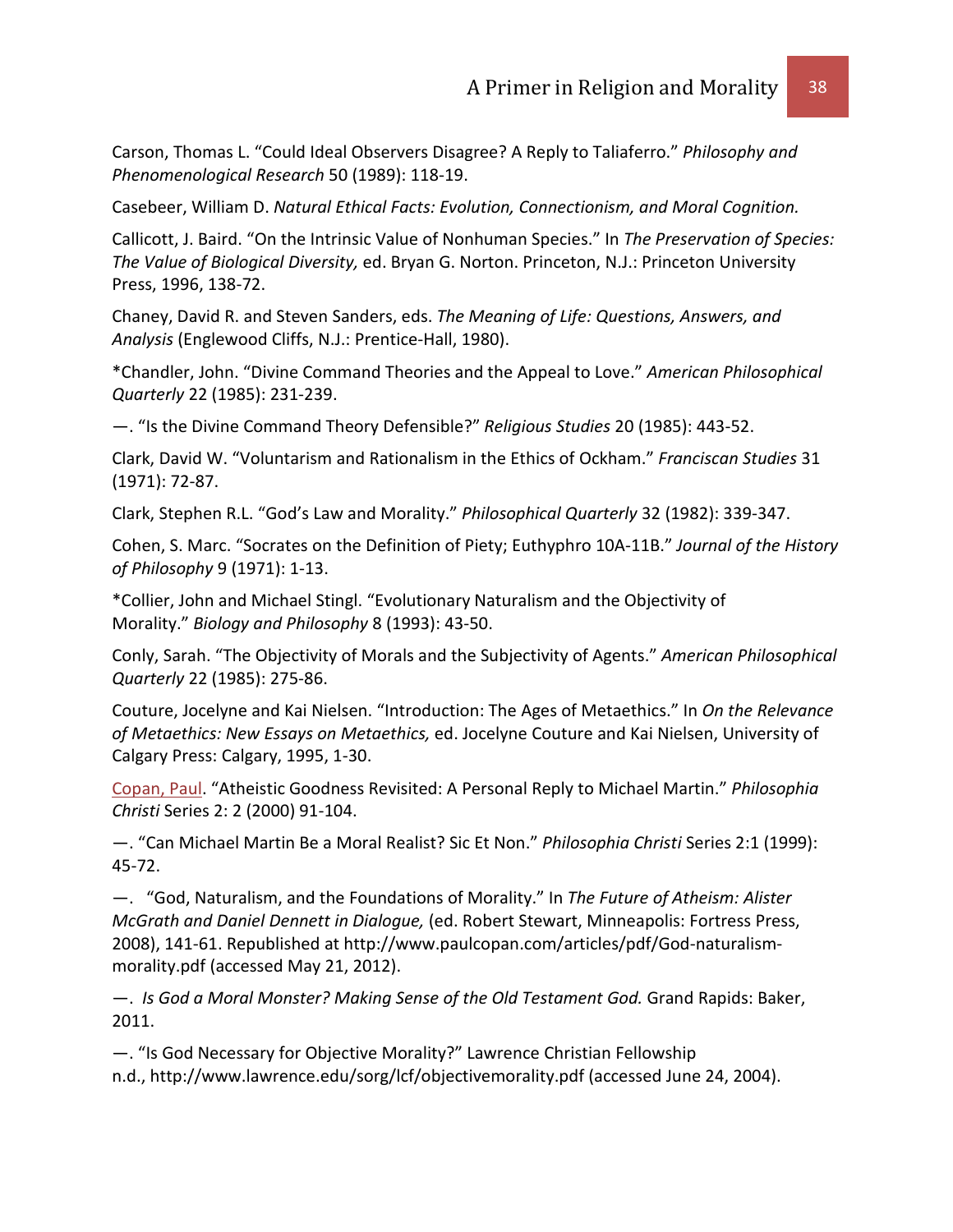—. "A Moral Argument." In *To Everyone an Answer: A Case for the Christian Worldview* (ed. Francis J. Beckwith, William Lane Craig, and J.P. Moreland, Downers Grove: InterVarsity Press, 2004), 108-123 at 114, table 7.1.

—. "The Moral Argument." In *The Rationality of Theism,* ed. Paul Copan and Paul K. Moser, Routledge: New York, 2003.

—. "The Moral Argument for God's Existence." *4Truth.Net* (n.d.), http://www.4truth.net/fourtruthpbgod.aspx?pageid=8589952712 (accessed November 5,

2011).

Copan, Paul and Mark Linville. *The Moral Argument.* Continuum, 2012.

Copp, David, and David Zimmerman, eds. *Morality, Reason, and Truth: New Essays on the Foundations of Ethics.* Totowa, NJ: Rowman and Allanheld, 1984.

Craig, William Lane. "The Absurdity of Life Without God." *Areapagus* 1 (2001): ??-??.

—. "The Indispensability of Theological Meta-ethical Foundations for Morality." *Leadership University* (1996), http://www.leaderu.com/offices/billcraig/docs/meta eth.html (accessed June 24, 2004). Also available in *Foundations* 5 (1997): 9-12.

—. "A Reply to Objections." In *Does God Exist? The Craig-Flew Debate,* ed. Stan W. Wallace. Burlington, Vermont: Ashgate, 2003, 155-187.

Craig, William Lane and Kai Nielsen. "The Craig-Nielsen Debate: God, Morality, and Evil." *Leadership University* (1991), http://www.leaderu.com/offices/billcraig/debates/ (accessed June 24, 2004).

Craig, William Lane and Richard Taylor. "Is the Basis of Morality Natural or Supernatural?" *Leadership* 

*University* (1993), http://www.leaderu.com/offices/billcraig/docs/craig-taylor0.html (accessed June 24, 2004).

Crosby, John F. "The Twofold Source of the Dignity of Persons." *Faith and Philosophy* 18 (2001): 292-306.

Crossley, John P., Jr. 1978. "Theological Ethics and the Naturalistic Fallacy." *Journal of Religious Ethics* 6.1:121-34.

Davis, Scott. ["Ethical Properties and Divine Commands.](http://www.jstor.org/stable/40017710)" *Journal of Religious Ethics* 11 (1983): 280-300.

Davis, Stephen T. *Logic and the Nature of God.* Grand Rapids, Michigan: Wm. B. Eerdmans, 1983.

Dawkins, Richard. "The Roots of Morality: Why Are We Good?" In Richard Dawkins, *The God Delusion.* Boston: Houghton Mifflin, 2006, 209-234.

de Graaff, Graeme. "God and Morality." In *Christian Ethics and Contemporary Philosophy,* ed. Ian T. Ramsey. New York: Macmillan, 1966, 31-52.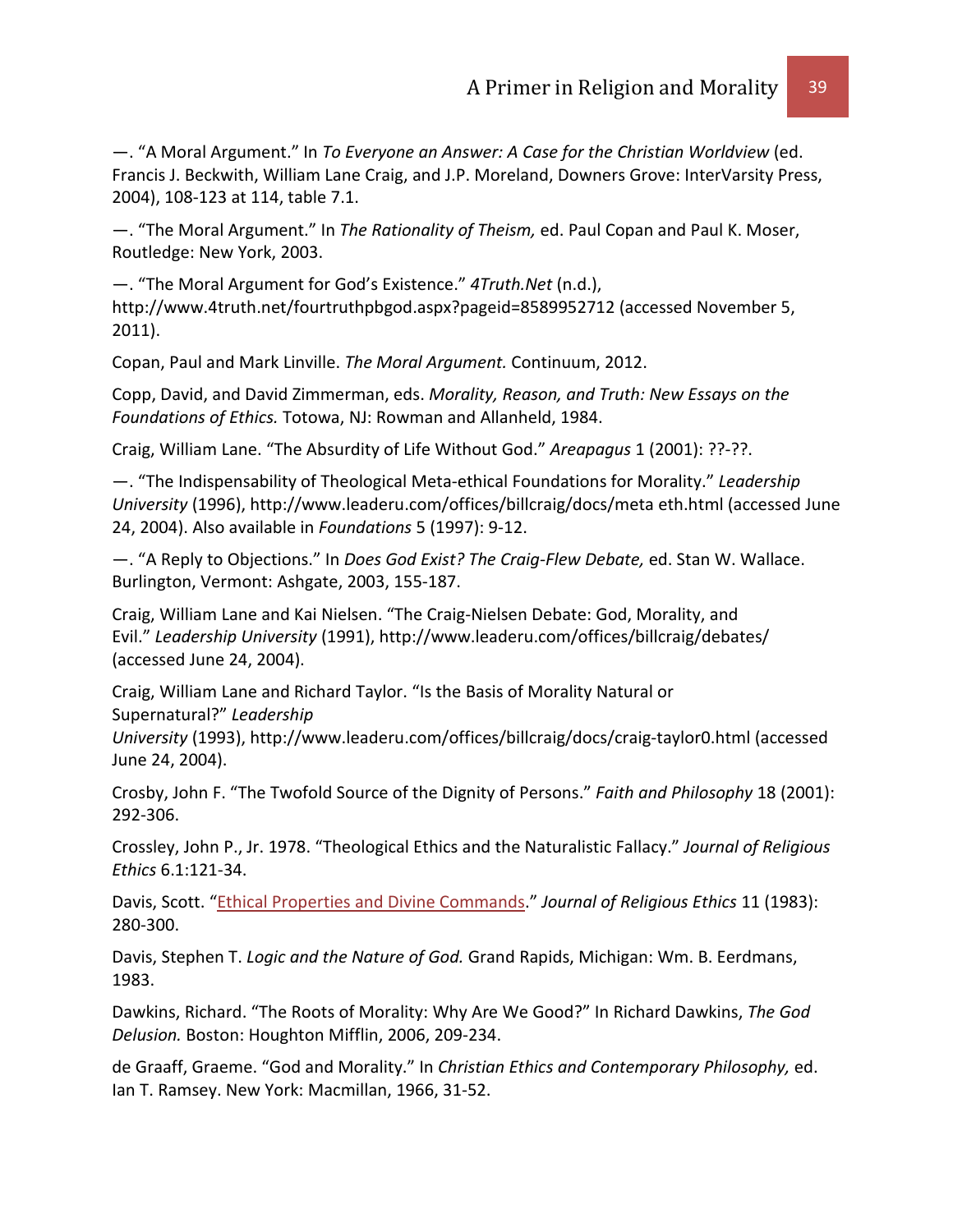de Waal, Frans. *Primates and Philosophers: How Morality Evolved.* Princeton: Princeton University Press, 2006.

Dennett, Daniel C. *Darwin's Dangerous Idea: Evolution and the Meanings of Life.* New York: Touchstone, 1995.

Devine, Philip E. *Relativism, Nihilism, and God.* Notre Dame: University of Notre Dame Press, 1989.

Diener, Paul W. *Religion and Morality: An Introduction.* Louisville, KY: Westminster John Knox Press, 1997.

Dore, Clement. "Ethical Supernaturalism and the Problem of Evil." *Religious Studies* 1973.

[Drange, Theodore M.](http://www.infidels.org/library/modern/theodore_drange/) "Why Be Moral?" *The Secular Web* (1998), http://www.infidels.org/library/modern/theodore\_drange/whymoral.html (access ed June 24, 2004).

[Draper, Paul.](http://www.infidels.org/library/modern/paul_draper/) "Craig's Case for God's Existence." In *Does God Exist? The Craig-Flew Debate,* ed. Stan W. Wallace. Burlington, Vermont: Ashgate, 2003, 141-54.

D'Souza, Dinesh. *What's So Great About Christianity?* Washington: Regnery, 2007.

Eberle, Christopher J. "Basic Human Worth: Religious and Secular Perspectives." In Yujin Nagasawa and Erik J. Wielenberg, *New Waves in Philosophy of Religion* (Palgrave Macmillan, 2008).

Edgell, Penny, Joseph Gerteis, and Douglas Hartmann. "Atheists As 'Other': Moral Boundaries and Cultural Membership in American Society." *American Sociological Review* 71 (2006): 211- 234.

[Edis, Taner.](http://www.infidels.org/library/modern/taner_edis/) "Morality and Politics." In Taner Edis, *Science and Nonbelief,* Buffalo: Prometheus Books, 2008, 185-214.

Efird, David. "Divine Command Theory and the Semantics of Quantified Modal Logic." In Yujin Nagasawa and Erik J. Wielenberg, *New Waves in Philosophy of Religion* (Palgrave Macmillan, 2008).

Ellin, Joseph. *Morality and the Meaning of Life: An Introduction to Ethical Theory.* Fort Worth: HBJ College & School Div, 1997.

Evans, C. Stephen. "Could Divine Rewards Provide a Reason to be Moral?" In *The Reality of Christian Learning,* ed. Harold Heice and David L. Wolfe (Grand Rapids, MI: Eerdmans, 1987), 292-302.

—. "Moral Arguments." In *A Companion to Philosophy of Religion,* ed. Philip L. Quinn and Charles Taliaferro. Cambridge: Blackwell, 1997, 345-351.

Everitt, Nicholas. "God and Morality." In *The Non-Existence of God.* New York: Routledge, 2004, 128-149.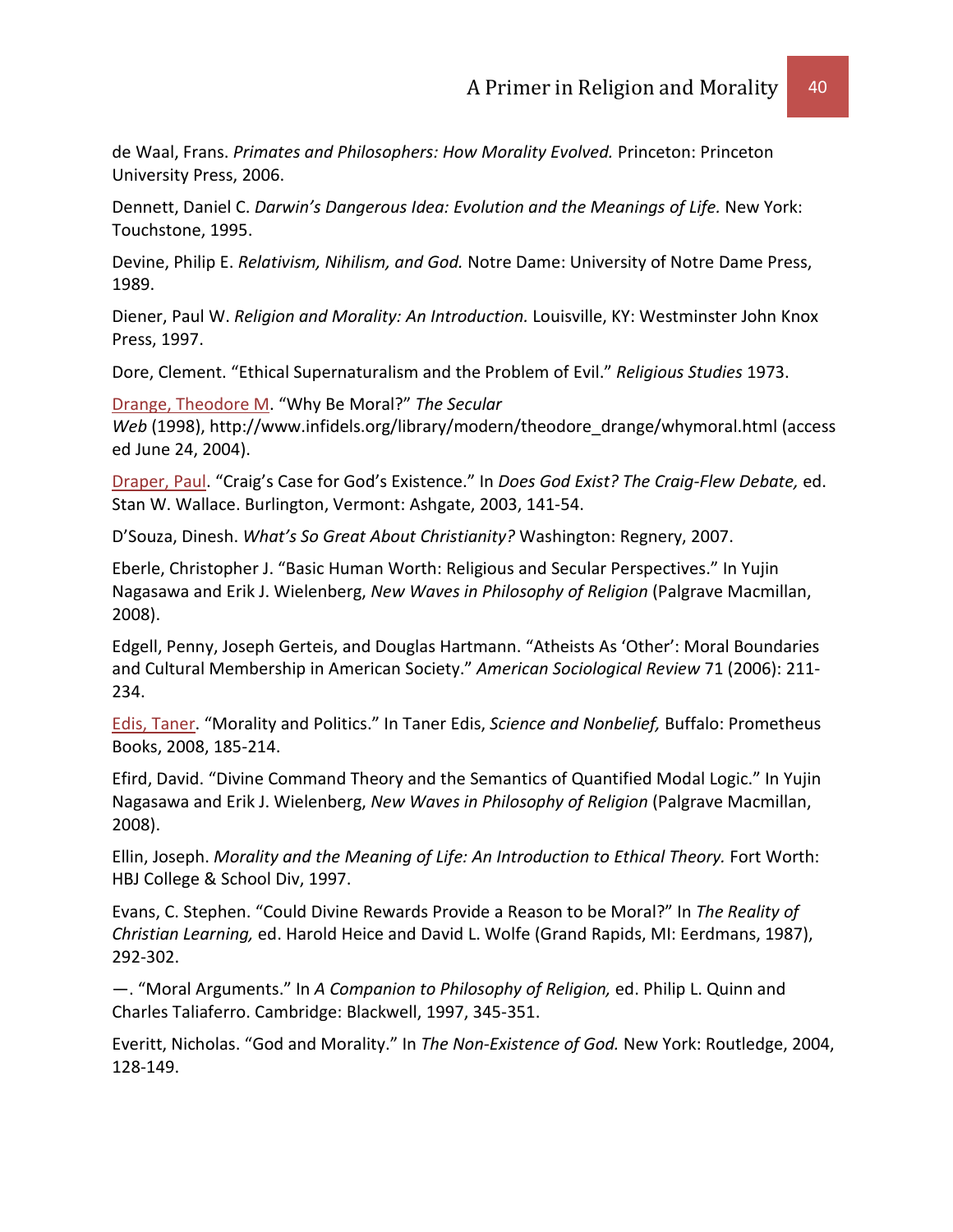Ewing, A.C. "The Autonomy of Ethics." In *Prospect for Metaphysics,* ed. Ian T. Ramsey. London: George Allen & Unwin, 1961, 40-41.

—. "Ethics and Belief in God." *Hibbert Journal* 39 (1940-1941): 376.

[Fales, Evan.](http://www.infidels.org/library/modern/evan_fales/) ["Despair, Optimism, and Rebellion.](http://www.infidels.org/library/modern/evan_fales/despair.html)" *The Secular Web* (2005), http://www.infidels.org/library/modern/evan\_fales/despair.html. Also published in Robert B. Stewart, ed., *The Future of Atheism: Alister McGrath and Daniel Dennett in Dialogue* (Minneapolis, MN: Fortress Press, 2008): 97-112.

—. "A Law Requires a Lawgiver," under submission.

—. "Naturalistic Ethical Realism." In Keith Loftin, ed., *God and Morality: Four Views* (Intervarsity Press), forthcoming.

—. "Satanic Verses: Moral Chaos in Holy Writ," "Reply to Alvin Plantinga," and "Comment on Christopher Seitz." In Michael Bergmann, Michael Murray, and Michael Rea, eds., *Divine Evil? The Moral Character of the God of Abraham,* Oxford: Oxford University Press, forthcoming. Feynman, Richard. "Where the Two Worlds Tangle: There Is a Conflict in Metaphysics—but Not in Ethics." In *Science and Religion: Are They Compatible?,* ed. Paul Kurtz. Buffalo: Prometheus, 2003, 213-16.

Firth, Roderick. "Ethical Absolutism and the Ideal Observer." *Philosophy and Phenomenological Research* 12 (1952): 317-345.

—. "Reply to Professor Brandt." *Philosophy and Phenomenological Research* 15 (1955): 414-21.

Fisher, Carlton. "Because God Says So." In *Christian Theism and the Problems of Philosophy,* ed. Michael Beaty, Carlton Fisher, and Mark Nelson. Macon, Georgia: Mercer University Press, 1998, 355-377.

[Flew, Antony.](http://www.infidels.org/library/modern/antony_flew/) "The 'Religious Morality' of Mr. Patterson Brown." *Mind* 74 (1965): 578-81.

Foot, Philippa. "Moral Arguments." *Mind* 67 (1958): 502-513. Reprinted in Philippa Foot, *Virtues and Vices,* Oxford: Basil Blackwell, 1978.

Frame, John. *Apologetics to the Glory of God: An Introduction.* Phillipsburg: Presbyterian and Reformed, 1994, 93-102.

Frankena, William. "Love and Principles in Christian Ethics." In *Faith and Philosophy,* ed. Alvin Plantinga. Grand Rapids: Eerdmans, 1964.

Friedman, R.Z. "Does the 'Death of God' Really Matter?—A Critique of Kai Nielsen's Humanistic Ethics." *International Philosophical Quarterly,* 23 (1983): 321-332.

Gamwell, Franklin I. "Religion and the Justification of Moral Claims." *Journal of Religious Ethics* 11 (1983): 35-61.

Gaus, Gerald. *Value and Justification: The Foundations of Liberal Theory.* New York: Cambridge University Press, 1990.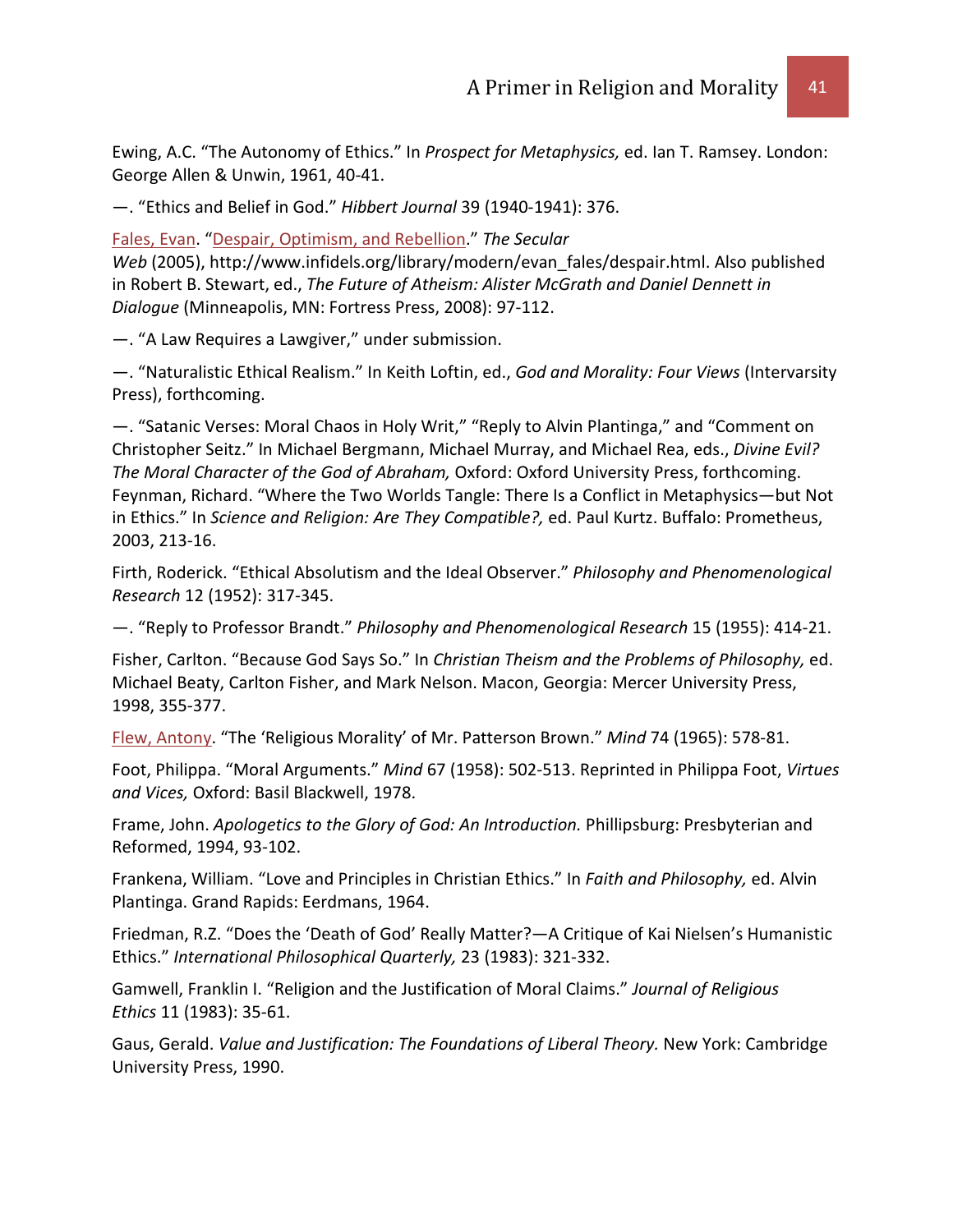Ganssle, Gregory E. "Necessary Moral Truths and the Need for Explanation." *Philosophia Christi* Series 2, 2 (2000): 105-112.

Garcia, Robert K. and Nathan L. King. *Is Goodness without God Good Enough? A Debate on Faith, Secularism, and Ethics.* Lanham: Rowman & Littlefield, 2009.

Garner, Richard. "Gods and Religious Morality." In Richard Garner, *Beyond Morality.* Philadelphia: Temple University Press, 1994, 191-219.

Garrett III, L. Manning. "Review: Can We Be Good Without God? by Paul Chamberlain." *Books and the University* 2

(2000), http://www.samford.edu/schools/artsci/religion/BATU.htm (accessed June 24, 2004).

Gascoigne, Robert. "God and Objective Moral Values." *Religious Studies* 21 (1985): 531-549.

Gaskin, J.C.A. "The Limitations of Atheism." In J.C.A. Gaskin, *The Quest for Eternity: An Outline of the Philosophy of Religion.* New York: Penguin, 1984, 148-170.

Geach, Peter T. "The Moral Law and the Law of God." In Peter T. Geach, *God and Soul.* Routledge & Kegan Paul, 1969.

Geisler, Norman L. "Does God Exist?" *Ankerberg Theological Research Institute* n.d., under "Argument from moral

law," http://www.ankerberg.com/Articles/\_PDFArchives/theological dictionary/TD2W0899.pdf (accessed June 24, 2004).

—. "Review: Paul Kurtz, *The Ethics of Humanism*." *The Christian Research Journal* (Fall 1988): 28.

Geivett, R. Douglas. "A Neglected Aspect of the Problem of Evil." Paper presented at the Evangelical Philosophical Society meeting (Orlando, Fla.), 19 November 1998.

\*Glover, Jonathan. *Humanity: A Moral History of the Twentieth Century.* New Haven: Yale Nota Bene, 1999.

Goetz, Stewart and Charles Taliaferro. "Naturalism, Consciousness, and Values." In Stewart Goetz and Charles Taliaferro, *Naturalism (Interventions).* Grand Rapids: William B. Eerdmans, 2008.

Goldstick, D. "Monotheism's Euthyphro Problem." *Canadian Journal of Philosophy* 3 (1974): 585-89.

Gordon, Jeffrey. "Is the Existence of God Relevant to the Meaning of Life?" *The Modern Schoolman* 60 (May 1983): 227-46.

Gould, Stephen Jay. "Nonoverlapping Magisteria." In *Science and Religion: Are They Compatible?,* ed. Paul Kurtz. Buffalo: Prometheus, 2003, 191-205.

Gamwell, Franklin I. "Religion and the Justification of Moral Claims." *Journal of Religious Ethics* 11 (1983): 35-61.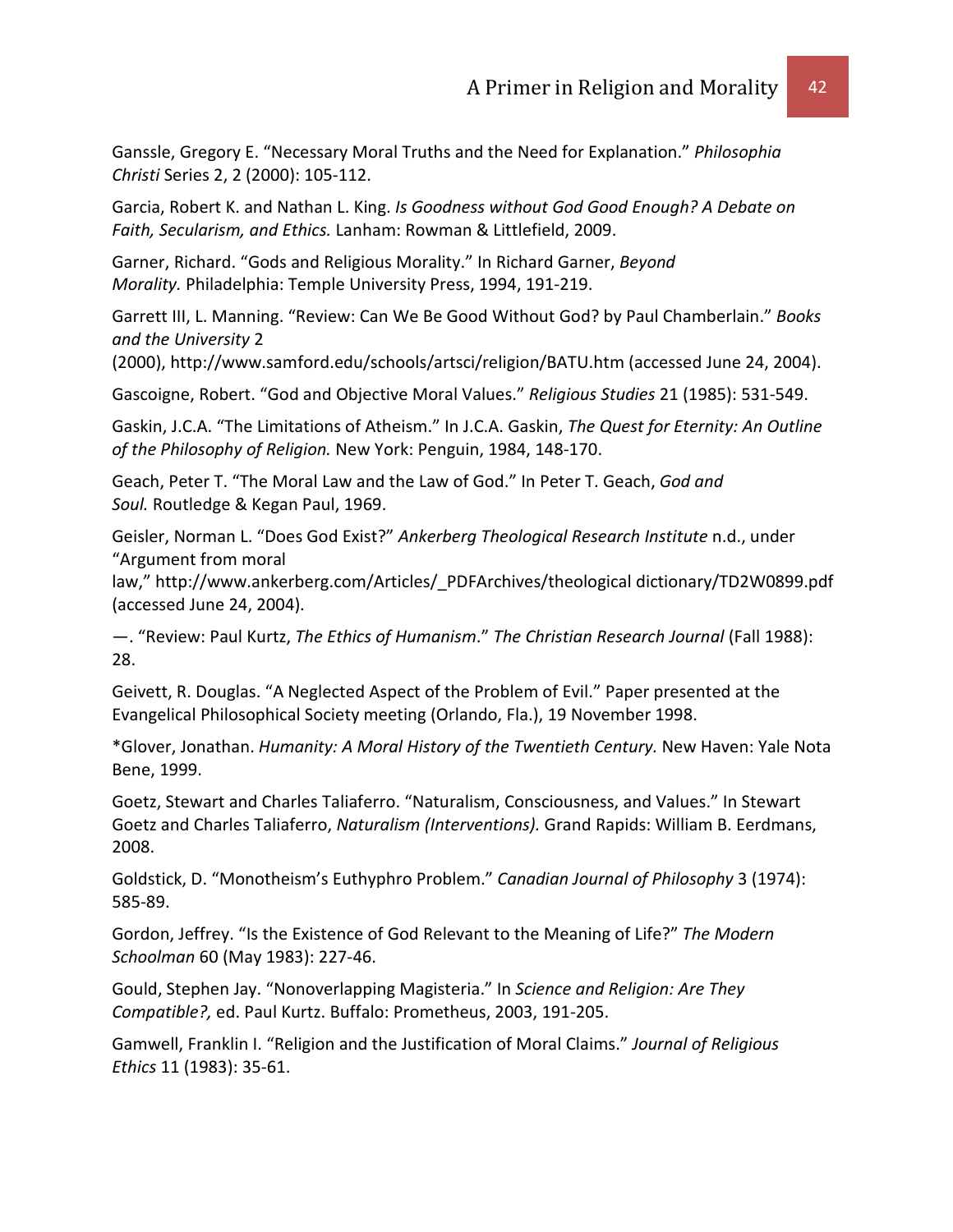Green, Ronald Michael. *Religious Reason: The Rational and Moral Basis of Religious Belief.* New York: Oxford University Press, 1978.

Griffin, David Ray. "The Holy, Necessary Goodness, and Morality." *The Journal of Religious Ethics* 8 (1980): 330-49.

Groothius, D. "Thomas Nagel's 'Last Word' on the Metaphysics of Rationality and Morality." *Philosophia Christi* Series 2, 1 (1999): 115-122.

[\\*Grünbaum, Adolf.](http://www.infidels.org/library/modern/adolf_grunbaum/) ["The Poverty of Theistic Morality.](http://www.infidels.org/library/modern/adolf_grunbaum/poverty.html)" In *Science, Mind and Art: Essays on Science and the Humanistic Understanding in Art, Epistemology, Religion and Ethics, in Honor of Robert S. Cohen.* Boston Studies in the Philosophy of Science, vol. 165. Dordrecht, The Netherlands: Kluwer Academic Publishers, 1995, 203-

242, http://www.infidels.org/library/modern/adolf\_grunbaum/poverty.html (accessed June 24, 2004).

Gula, Richard M. *Reason Informed by Faith: Foundations of Catholic Morality* (Paulist Press, 1989).

[\\*Guminski, Arnold T.](http://www.infidels.org/library/modern/arnold_guminski/) "The Moral Argument for God's Existence, The Natural Moral Law, and Conservative Metaphysical Naturalism." *University of Colorado Theology Forum* (2004), http://www.colorado.edu/philosophy/TheoForum/gum.pdf (accessed June 24, 2004).

Hackett, Stuart C. "The Value Dimension of the Cosmos: A Moral Argument." In *Philosophy of Religion: A Reader and Guide,* ed. William Lane Craig. Rutgers University Press, 2002.

Hales, Steven D. "A Proof of the Existence of Fairies." *Think* 16 (2008):45-48.

Hall, Everett. *What is Value?* New York: Humanities Press, 1952.

Hammond, John L. ["Divine Command Theories and Human Analogies.](http://www.jstor.org/stable/40015031)" *Journal of Religious Ethics* 14 (1986): 216-23.

Hanink, James G. and Gary R. Mar. "What Euthyphro Couldn't Have Said." *Faith and Philosophy* 4 (1987): 241-61.

Hare, John. *God's Call: Moral Realism, God's Commands, & Human Autonomy.* Grand Rapids: William B. Eerdmans, 2001.

—. "Kant on Recognizing Our Duties as God's Commands." *Faith and Philosophy* 17 (2000): 459- 478.

—. *The Moral Gap.* New York: Oxford University Press, 1996.

—. *Why Bother Being Good? The Place of God in the Moral Life.* Downers Grove: Intervarsity Press, 2000.

Hare, R.M. *Essays on Religion and Education.* New York: Oxford University Press, 1992.

—. *The Language of Morals.* Oxford, 1952.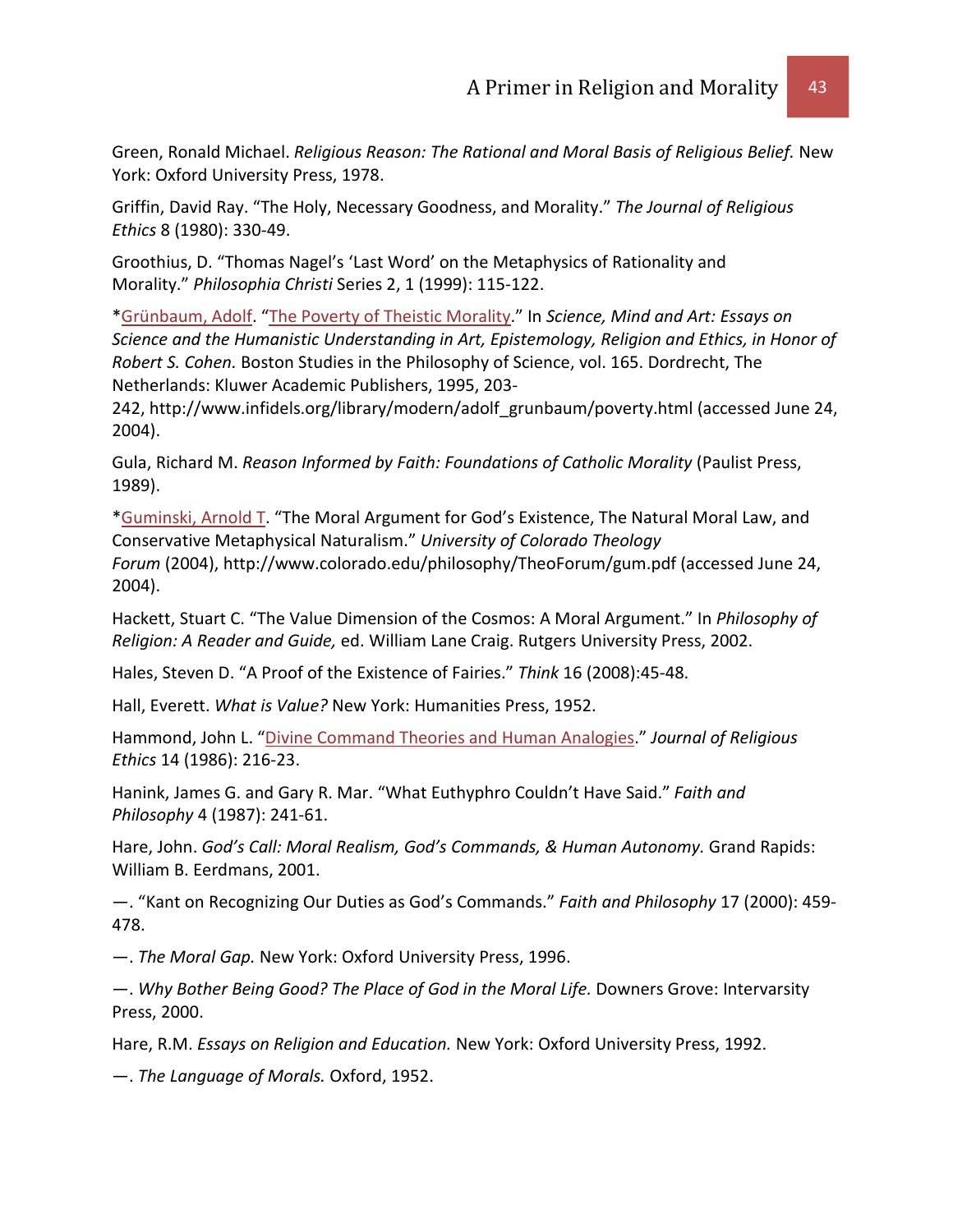—. "Ontology in Ethics." In *Morality and Objectivity: A Tribute to J.L. Mackie,* ed. Ted Honderich. London: Routledge and Kegan Paul, 1985, 39-53.

—. "Some Confusions about Subjectivity." In *Freedom and Morality,* ed. J. Bricke. University of Kansas, 1976.

Harris, Michael J. *Divine Command Ethics: Jewish and Christian Perspectives.* New York: RoutledgeCurzon, 2003.

Harman, Gilbert. "Moral Explanations of Natural Facts: Can Moral Claims Be Tested against Moral Reality?" *Southern Journal of Philosophy* 24, supplement (1986): 57-68.

Harrison, Jonathan. "Comments on Professor Firth's Ideal Observer Theory." *Philosophy and Phenomenological Research* 17 (1956): 257-58.

Hazlitt, Henry. *The Foundations of Morality.* Princeton, NJ: Van Nostrand, 1964.

Helm, Paul, ed. *Divine Commands and Morality.* New York: Oxford University Press, 1981.

Hick, John. "Arguments for the Existence of God." In his *Philosophy of Religion,* 4th ed. Prentice Hall, 1989, 15-29.

Hildebrand, Dietrich von. *Christian Ethics.* New York: David McKay Company, 1953.

Holloway, Richard. *Godless Morality: Keeping Religion Out of Ethics.* Edinburgh: Canongate, 1999.

Hourani, George F. *Reason and Tradition in Islamic Ethics.* New York: Cambridge University Press, 2007.

Hurka, Thomas. "Why God is Irrelevant to Morality." In Thomas Hurka, *Principles: Short Essays on Ethics.* Harcourt Brace Canada, 1994, 67-70.

Idziak, Janine Marie. "Divine Commands Are the Foundation of Morality." *Contemporary Debates in Philosophy of Religion,* ed. Michael L. Peterson and Raymond J. Vanarragon. Malden, Massachussetts: Blackwell, 2004, 290-298.

—. "Divine Command Ethics." In *A Companion to Philosophy of Religion,* ed. Philip L. Quinn and Charles Taliaferro. Cambridge: Blackwell, 1997, 453-459.

—. *Divine Command Morality: Historical and Contemporary Readings.* New York and Toronto: Edwin Mellen, 1980.

\*—. "In Search of 'Good Positive Reasons' for an Ethics of Divine Commands: A Catalogue of Arguments." *Faith and Philosophy* 6 (1989): 47-64. Reprinted in *Readings In Christian Ethics, Volume 1: Theory and Method,* ed. David K. Clark and Robert V. Rakestraw. Grand Rapids, Baker Book House, 1994, 50-61.

—. "Reply to Boyd and VanArragon." *Contemporary Debates in Philosophy of Religion,* ed. Michael L. Peterson and Raymond J. Vanarragon. Malden, Massachussetts: Blackwell, 2004, 310-312.

Jacobs, Jonathan. "Theism, Blame and Perfection." *The Heythrop Journal* 41.2 (2000): 141-153.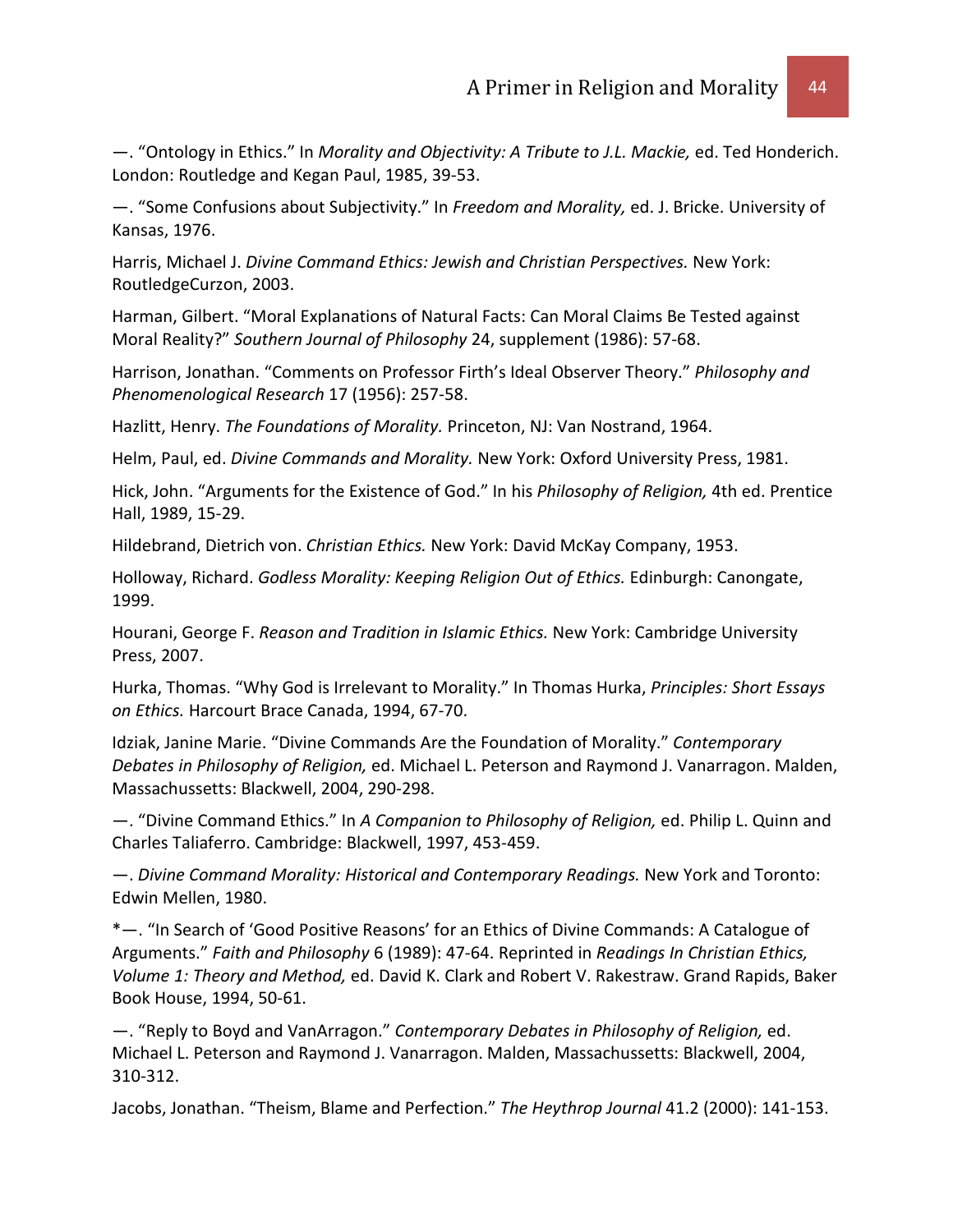Jackson, Timothy P. 1999. "Naturalism, Formalism, and Supernaturalism: Moral Epistemology and Comparative Ethics." *Journal of Religious Ethics* 27 (1999): 477-506.

Johnson, Alan. "Is There a Biblical Warrant for Natural-Law Theories?" *Journal of the Evangelical Theological Society* 25 (June 1982): 185-99.

Johnson, Phillip E. "Nihilism and the End of Law" *First Things* 31 (1993): 19-25.

Jordan, Matthew Carey. "Divine Attitudes and the Nature of Morality: A Defense of a Theistic [Account of Deontic Properties.](http://etd.ohiolink.edu/view.cgi?acc_num=osu1243652774)" Ph.D. dissertation, Ohio State University, 2009.

—. "Metaphysical Naturalism and Some Moral Realisms." *Philo: A Journal of Philosophy* 14 (2011): 5-24.

—. "Some Metaethical Desiderata and the Conceptual Resources of Theism." *Sophia* 50 (2011): 39-55.

—. "Theistic Ethics: Not as Bad as You Think." *Philo: A Journal of Philosophy* 12 (2009): 31-45.

Joske, W.D. "Philosophy and the Meaning of Life." *Australasian Journal of Philosophy* 52 (August 1974): 93-104.

Joyce, G.H. "Moral Arguments for the Existence of God." In *A Modern Introduction to Philosophy,* ed. Paul Edwards and Arthur Pap, revised edition. New York: Free Press, 1972, ???- ??.

Joyce, Richard. "Darwinian Ethics and Error." *Biology and Philosophy* 15 (2000): 713-732.

\*—. *The Evolution of Morality.* Boston: The MIT Press, 2001.

—. "Review of Paul Bloomfield's Moral Reality," *Mind* 112 (2003).

—. *The Myth of Morality.* New York: Cambridge University Press, 2001.

\*—. "Theistic Ethics and the Euthyphro Dilemma" *Journal of Religious Ethics* 30 (2002): 49-75.

Kavka, Martin and Randi Rashkover. ["A Jewish Modified Divine Command Theory"](http://www.blackwell-synergy.com/links/doi/10.1111%2Fj.1467-9795.2004.00170.x) Journal of *Religious Ethics* 32 (2004): 387-414.

Kaye, Sharon M. and Harry J. Gensler. "Is God the Source of Morality?" *God Matters: Readings in the Philosophy of Religion.* Longman, 2003, 481-487.

Kiernan-Lewis, Del. "Naturalism and the Problem of Evil." *Philo: A Journal of Philosophy* 10 (2007): 125-135.

King, J. Charles. "Life and the Theory of Value: The Randian Argument Reconsidered." In *The Philosophic Thought of Ayn Rand,* ed. Douglas J. Den Uyl and Douglas B. Rasmussen. Urbans, Illinois: University of Illinois Press, 1984, ???-??.

Kirkpatrick, Frank G. *A Moral Ontology for a Theistic Ethic: Gathering the Nations in Love and Justice.* Ashgate, 2003.

Klemke, E.D. "On the Alleged Inseparability of Religion and Morality." *Religious Studies* (1975): ??-??.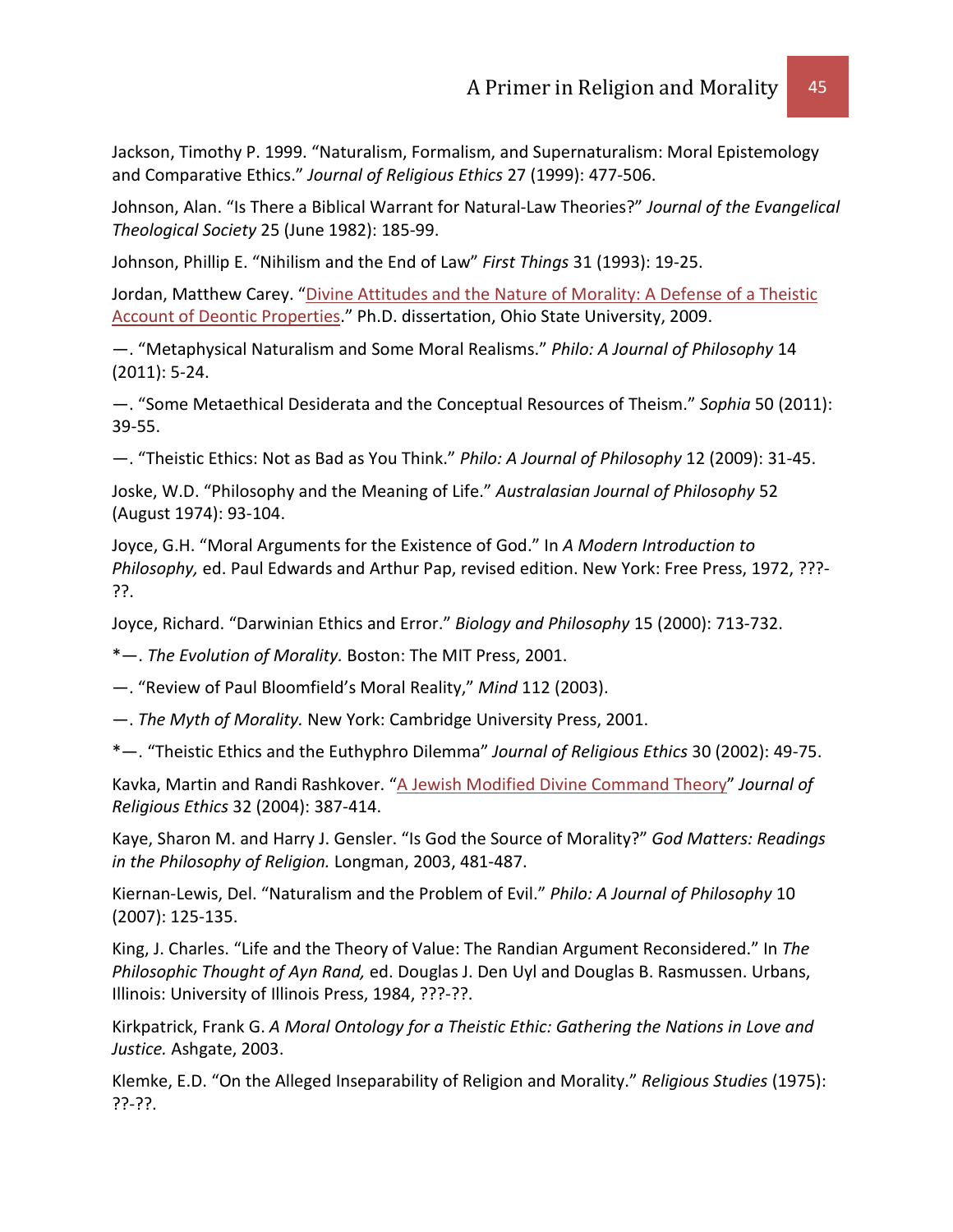—, ed. *The Meaning of Life.* 2nd ed. New York: Oxford University Press, 2000.

Kneale, William. "Objectivity in Morals." Philosophy 25 (1950), reprinted in *Readings in Ethical Theory,* ed. Wilfrid Sellars & John Hospers, New York: Appleton, 1952, 681-697.

\*Koons, Jeremy. ["Can God's Goodness Save the Divine Command Theory from](http://www9.georgetown.edu/faculty/koonsj/papers/Euthyphro.pdf)  [Euthyphro?"](http://www9.georgetown.edu/faculty/koonsj/papers/Euthyphro.pdf) *European Journal for Philosophy of Religion* 4 (2012): 177-195.

Kreeft, Peter and Ronald Tacelli. *Handbook of Christian Apologetics.* Downers Grove: InterVarsity Press, 1994.

Kretzmann, Norman. "Abraham, Isaac, and Euthyphro: God and the Basis of Morality." In *Hamartia: The Concept of Error in the Western Tradition,* ed. Donald Stump et al. New York: Edwin Mellen Press, 1983, 27-50.

Lackey, Douglas P. *God, Immortality, and Ethics: A Concise Introduction to Philosophy.* Belmont, CA: Wadsworth Pub. Co, 1990.

Layman, C. Stephen. "God and the Moral Order." *Faith and Philosophy* 19 (2002): 304-316.

\*—. *The Shape of the Good: Christian Reflections on the Foundations of Ethics.* Notre Dame: University of Notre Dame Press, 1991.

Le Poidevin, Robin. "Are God and Ethics Inseparable or Incompatible?" In Robin Le Poidevin, *Arguing for Atheism.* New York: Routledge, 1996, 73-87.

\*Lewis, C.S. *Mere Christianity.* 1952. Reprinted with foreword by Kathleen Norris. San Francisco: HarperSanFrancisco, 2001.

Linton, Ralph. "Universal Ethical Principles: An Anthropological View." In Ruth Anshen, ed., *Moral Principles of Action.* New York: Harper, 1952, 654-60.

—. "The Problem of Universal Values." In R. Spencer, ed., *Method and Perspective in Anthropology,* 1954, 145-68. Minneapolis: University of Minnesota Press.

Linville, Mark D. "Euthyphro and His Kin: The Kantian Dilemma for Divine Command Morality." In William Lane Craig and Mark S. McLeod (eds.), *The Logic of Rational Theism: Exploratory Essays,* Lewiston: The Edwin Mellen Press, 1990, 187-210.

—. "The Euthyphro Dilemma." Thesis from Trinity Evangelical Divinity School (Deerfield, IL, 1996).

—. *Is Everything Permitted? Moral Values in a World Without God.* Norcross, Georgia: Ravi Zacharias International Ministries, 2001.

\*—. "The Moral Argument." In William Lane Craig and J.P. Moreland, eds., *The Blackwell Companion to Natural Theology,* 2009.

—. "On Goodness: Human and Divine." *American Philosophical Quarterly* 27 (1990): 143-52.

Lovell, Steve. "C.S. Lewis and the Euthyphro Dilemma." *Theism.net* July 14, 2002, http://www.theism.net/article/29 (accessed June 24, 2004).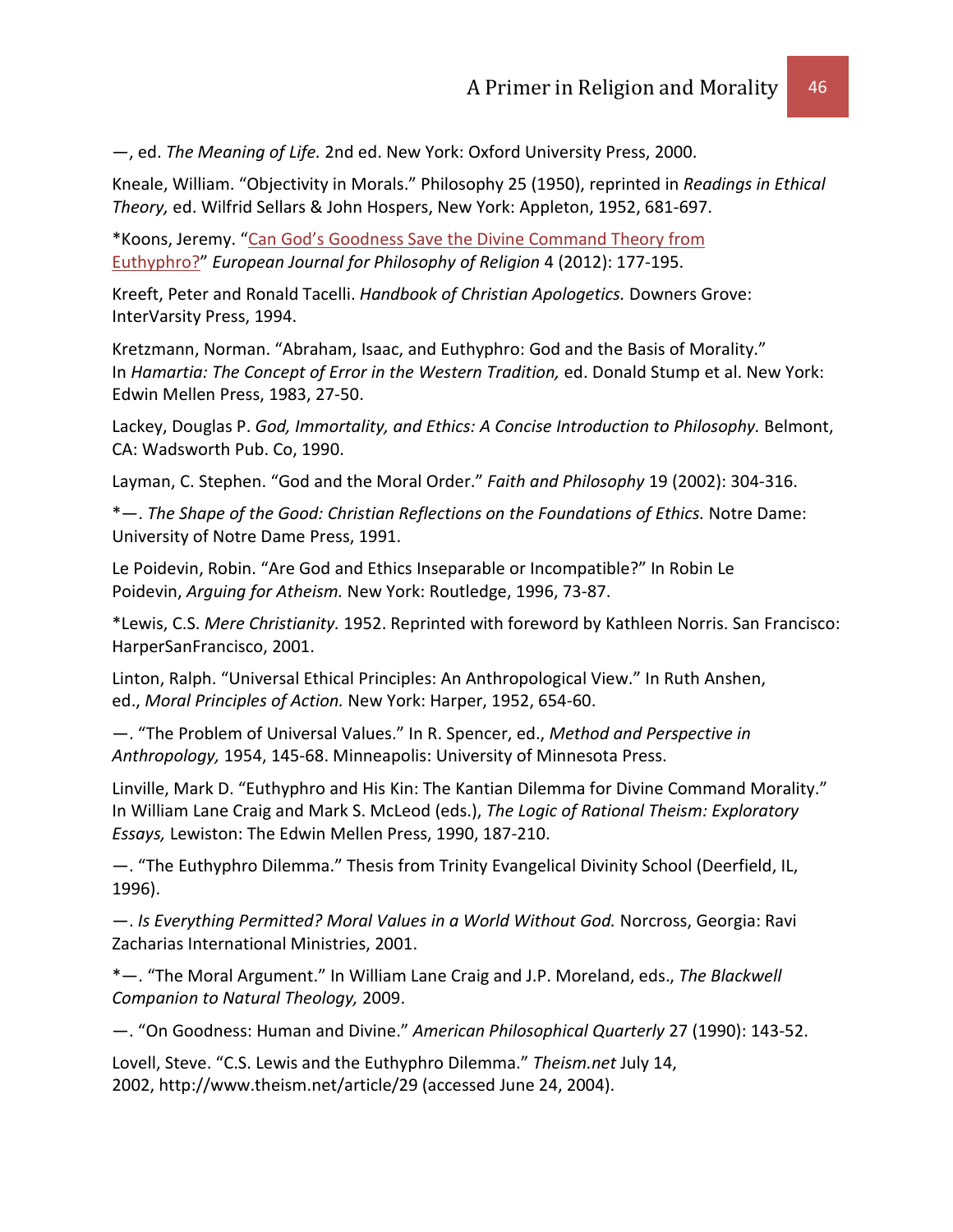—. "God and the Grounding of Morality: Defending Against Euthyphro." In *Philosophical Themes from C.S. Lewis,* Ph.D. dissertation, University of Sheffield, 2003. Republished electronically at http://myweb.tiscali.co.uk/annotations/content/euthyphro.pdf (accessed May 21, 2012).

Machan, Tibor. "Why It Appears that Objective Ethical Claims are Subjective." *Philosophia* 26 (1998).

Mackie, J.L. "The Law of the Jungle: Moral Alternatives and Principles of Evolution." *Philosophy* (1978): 455-464.

—. "Moral Arguments for the Existence of a God." In J.L. Mackie, *The Miracle of Theism,* New York: Oxford University Press, 1982, 102-118.

MacIntyre, Alasdair. "How Moral Agents Became Ghosts: Or, Why the History of Ethics Diverged from That of the Philosophy of Mind." *Synthese* 53: 295-312.

Maclagan, W.G. *The Theological Frontier of Ethics.* London: Allen & Unwin, 1961.

Maitzen, Stephen. "A Semantic Attack on Divine-Command Metaethics," *Sophia* 43 (2004): 15- 28.

\*—. "On God and Our Ultimate Purpose," *Free Inquiry* 31 (2011): 35-37.

—. "Ordinary Morality Implies Atheism," *European Journal for Philosophy of Religion* 2 (2010): 193-198.

Mann, William E. "Modality, Morality, and God," *Nous* 23 (1989): 83-99.

Martin, John D. "A Few Minutes with Dr. William Lane Craig." Interview of William Lane Craig by John D. Martin on March 30,

2004, *Boundless* n.d., http://boundless.org/departments/campus\_culture/a0000895.html (acce ssed June 24, 2004).

[Martin, Michael.](http://www.infidels.org/library/modern/michael_martin/) ["Atheism, Christian Theism, and Rape.](http://www.infidels.org/library/modern/michael_martin/rape.html)" *The Secular* 

*Web* 1997, http://www.infidels.org/library/modern/michael\_martin/rape.html (accessed June 24, 2004).

—. *Atheism, Morality, and Meaning.* Buffalo: Prometheus Books, 2002.

—. "Christian Ethics." In Michael Martin, *The Case Against Christianity.* Philadelphia: Temple University Press, 1991, 162-196.

—. "Comments on the Craig-Flew Debate." In *Does God Exist? The Craig-Flew Debate,* ed. Stan W. Wallace. Burlington, Vermont: Ashgate, 2003, 85-94.

—. ["Copan's Critique of Atheistic Objective Morality.](http://www.infidels.org/library/modern/michael_martin/copan.html)" *Philosophia Christi* Series 2, 2 (2000): 75- 89.

—. "Divine Command Theory." In Michael Martin, *The Case Against Christianity.* Philadelphia: Temple University Press, 1991, 229-251.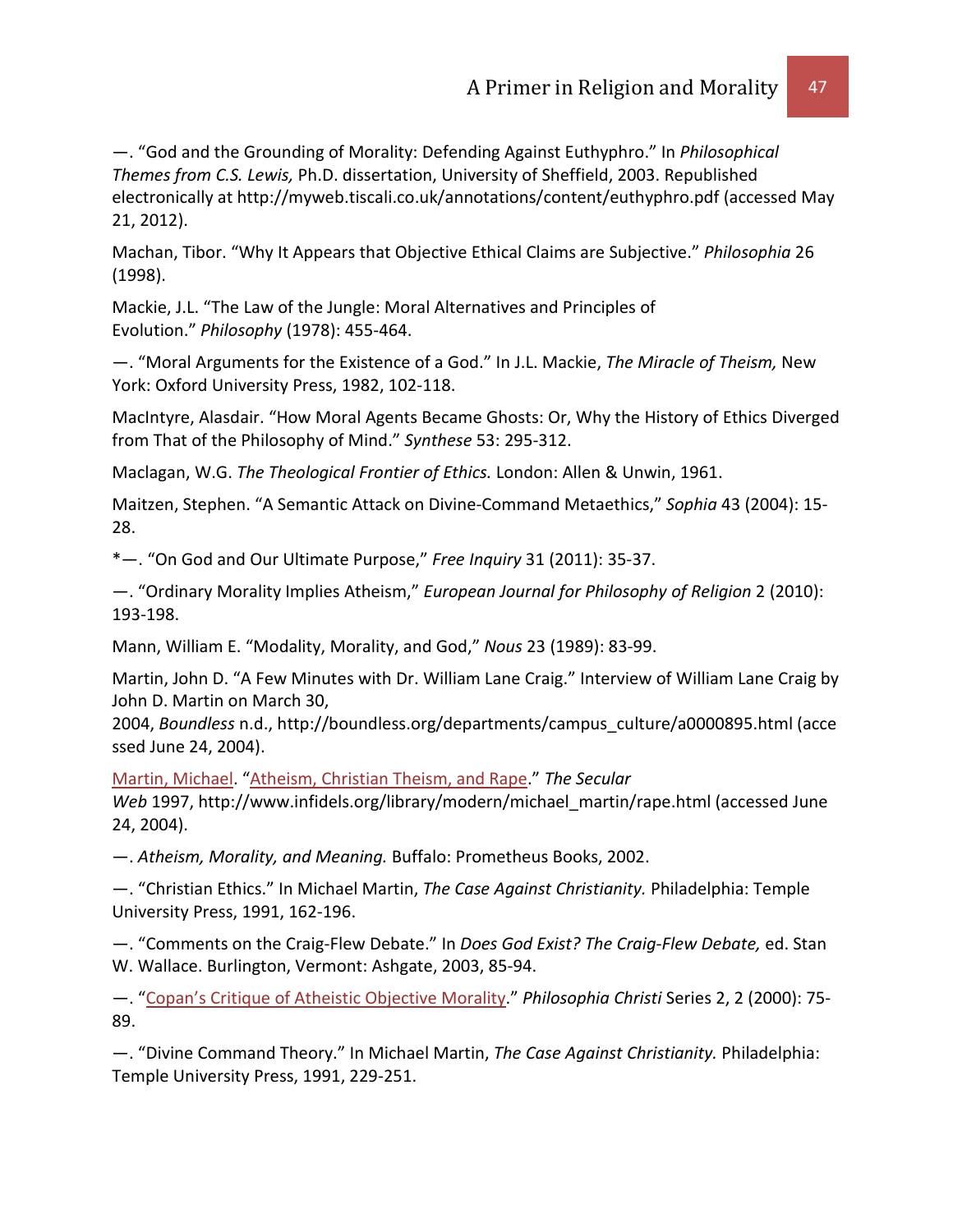—. "The Moral Argument." In Michael Martin, *Atheism: A Philosophical Justification.* Philadelphia: Temple University Press, 1990, 212-215.

—. ["The Naturalistic Fallacy and Other Mistaken Arguments of Paul Copan.](http://www.infidels.org/library/modern/michael_martin/nat_fallacy.html)" *The Secular Web* 2000, http://www.infidels.org/library/modern/michael\_martin/nat\_fallacy.html (accessed June 24, 2004).

Masters, Roger D. *Beyond Relativism: Science and Human Values.* Hanover, N.H.: University Press of New England, 1993.

—. "Obligation and the New Naturalism." *Biology and Philosophy,* 4 (1989): 17-32.

Mavrodes, George I. "Morality, Religion, and the Morality of Religion." In *Philosophie de la Religion Entre Ethique et Ontologie,* ed. M.M. Olivetti, Cedam, Milan, 1996, 491-499.

\*—. "Religion and the Queerness of Morality." In *Rationality, Religious Belief, and Moral Commitment,* ed. Robert Audi and William J. Wainwright. Ithaca: Cornell University Press, 1986, 213-26.

\*Mawson, T.J. "God's Creation of Morality." *Religious Studies* 38 (2002): 1-25.

—. "Omnipotence and Necessary Moral Perfection Are Compatible: A Reply to Morriston." *Religious Studies* 38 (2002): 215-223.

Mayberry, Thomas. "Standards and Criteria: Can God Be the Standard of the Good?" *Mind* 81 (1972).

Mayo, Bernard. "Objectivity in Morals." *Philosophy* 26 (1951).

McCloskey, H.J. "Towards an Objectivist Ethic." *Ethics* 73 (1962).

—. "A Difficulty for Some Non-Objectivist Metaethics." *Philosophical Studies* 14 (1963).

—. "The Right to Political Power and the Objectivity of Values." *Southern Journal of Philosophy* 15 (1977).

McNaughton, David. "Is God (Almost) a Consequentialist? Swinburne's Moral Theory." *Religious Studies* 38 (2002): 265-281.

Mendola, Joseph. "Objective Value and Subjective States." *Philosophy and Phenomenological Research* 50 (1990): 695-713.

Menzel, Paul T. "Divine Grace and Love: Continuing Trouble for a Logically Non-Dependent Religious Ethics." *Journal of Religious Ethics* 3 (1975): 255-269.

Metz, Thaddeus. "The Concept of a Meaningful Life." *American Philosophical Quarterly* 38 (2001): 137-53.

—. "Contributions Toward a Naturalist Theory of Life's Meaning." *Dialogue and Universalism* 8 (1998): 25-32. ISSN 1234-5792

—. "Could God's Purpose Be the Source of Life's Meaning?" *Religious Studies* 36 (2000): 304-11.

—. "The Immortality Requirement for Life's Meaning." *Ratio* 16 (June 2003): 161-177.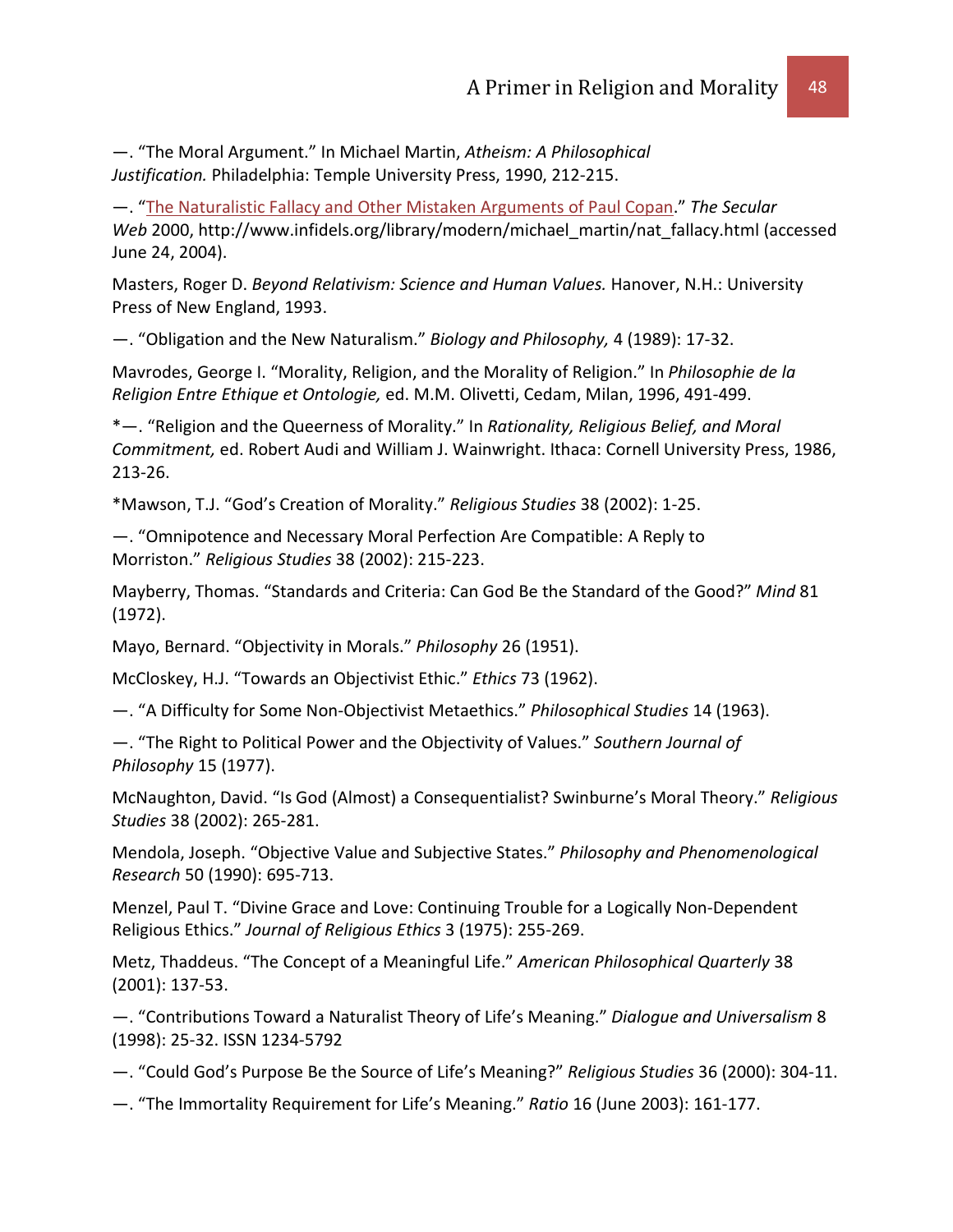—. "Imperfection as Sufficient for a Meaningful Life: How Much is Enough?" Yujin Nagasawa and Erik J. Wielenberg, *New Waves in Philosophy of Religion* (Palgrave Macmillan, 2008).

—. "Recent Work on the Meaning of Life." forthcoming in *Ethics* vol. 112, no. 4 (2002).

Miller, Christian. "Atheism and the Benefits of Theistic Belief," *Oxford Studies in Philosophy of Religion.* Oxford: Oxford University Press, forthcoming.

—. "Divine Desire Theory and Obligation." In Yujin Nagasawa and Erik J. Wielenberg, eds., *New Waves in Philosophy of Religion* (Palgrave Macmillan, 2008).

—. "Divine Will Theory: Desires or Intentions?" *Oxford Studies in Philosophy of Religion.* Oxford: Oxford University Press, 2009, 185-207.

—. "Divine Motivation Theory and Thick Evaluative Properties." Unpublished manuscript, 2007.

—. 'The Euthyphro Dilemma," In the *Blackwell International Encyclopedia of Ethics,* forthcoming.

—. "Some Concerns about Divine Intention Theory." Unpublished manuscript, 2007.

Miller, Christian, ed. Phillip Quinn. *Essays in the Philosophy of Religion.* Oxford: Oxford University Press, 2006. 328 pages.

Mitchell, Basil. Morality: *Religious and Secular.* Oxford: Oxford University Press, 1980.

Mizonni, John. "Evolutionary Ethics: A Crack in the Foundations of Ethics?" http://www.bu.edu/wcp/Papers/TEth/TEthMizz.htm

Moreland, J.P. "Ethical Egoism and Biblical Self-Interest." *The Westminster Theological Journal* 59 (Fall 1997): 257-268.

—. "The Ethical Inadequacy of

Naturalism." *Afterall.net,* http://www.afterall.net/index.php/papers/24 (accessed June 25, 2004). Originally published in *Promise* (May/June 1996): 36-39.

—. "Ethics Depend on God." In J.P. Moreland and Kai Nielsen, *Does God Exist? The Debate Between Theists & Atheists.* Buffalo: Prometheus, 1993, 111-126.

\*—. "God and the Meaning of Life." In J.P. Moreland, *Scaling the Secular City: A Defense of Christianity.* Grand Rapids, Michigan: Baker, 1987, 105-132.

—. "Reflections on Meaning in Life Without God." *Trinity Journal* NS 9 (Spring, 1988): 3-18. ISSN 0360-3032.

Moreland, J.P. and William Lane Craig. *Philosophical Foundations for a Christian Worldview.* Downers Grove: InterVarsity Press, 2003.

Morey, Robert A. "Atheism and Absolutes." 2003, http://www.faithdefenders.com/sermons/hu1.html (accessed June 24, 2004).

Morris, Thomas V. "Duty and Divine Goodness." In Thomas Morris, *Anselmian Explorations* (Notre Dame: University Press, 1987), 26-41.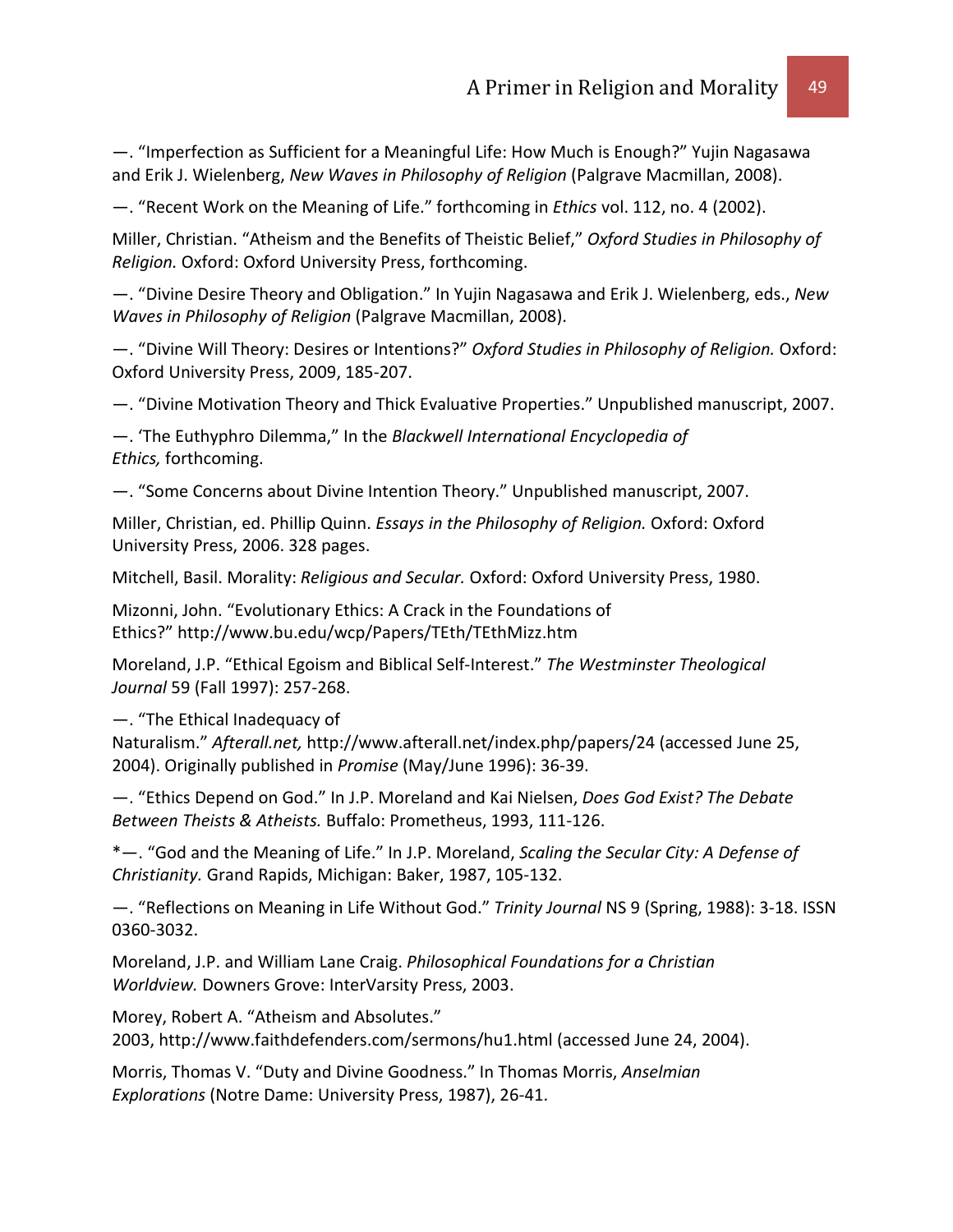\*Morriston Wes. "Did God Command Genocide? A Challenge to the Biblical Inerrantist" *Philosophia Christi* 11 (2009): 7-26.

—. "Ethical Criticism of the Bible: The Case of Divinely Mandated Genocide" *Sophia,* forthcoming.

—. "God and the Ontological Foundation of Morality." *Religious Studies* (2011).

—. ["The Moral Obligations of Non--Believers: A Special Problem for Divine Command](http://www.springerlink.com/content/e0508310x71k61k2/fulltext.pdf)  [Metaethics,](http://www.springerlink.com/content/e0508310x71k61k2/fulltext.pdf)" *International Journal for the Philosophy of Religion* 65 (2009): 1-10.

—. "Must There Be a Standard of Moral Goodness Apart from God?" *Philosophia Christi* Series 2: 3 (2001): 127-138.

—. "Omnipotence and Necessary Moral Perfection: Are They Compatible?" *Religious Studies* 37 (2001): 143-160.

\*—. "What if God Commanded Something Terrible?" *Religious Studies* 45 (2009): 249-267.

—. "What's So Good About Moral Freedom? God's 'Essential Goodness' and the Free Will Defense" *The Philosophical Quarterly* 50 (2000): 344-358.

Mouw, Richard. *The God Who Commands.* Notre Dame: University of Notre Dame Press, 1990.

Murphy, Jeffrey. *Evolution, Morality and the Meaning of Life.* Totowa, NJ: Rowman and Littlefield, 1982.

Murphy, Mark. "Divine Authority and Divine Perfection." *International Journal for Philosophy of Religion* 49 (2001): 155-177.

—. "Divine Command, Divine Will, and Moral Obligation." *Faith and Philosophy* 15 (1998): 3-27.

—. *An Essay on Divine Authority.* Cornell: Cornell University Press, 2002.

—. "Finnis on Nature, Reason, God." *Legal Theory* (2008).

—. *God and Moral Law: On the Theistic Explanation of Morality.* New York: Oxford University Press, 2012.

—. "Morality and Divine Authority." *Oxford Handbook to Philosophical Theology.* Ed. Thomas Flint and Michael Rea. : Oxford University Press, 2008.

—. "Natural Law, Common Morality, and Particularity." *The Globalization of Ethics.* Ed. William Sullivan and Will Kymlicka. : Cambridge University Press, 2007: 134-150

—. "Reply to Almeida." *Religious Studies* 40 (2004): 335-339.

—. "The Renunciation of Conscience ." *Religion in the Liberal Polity.* Ed. Terence Cuneo. : University of Notre Dame Press, 2005.

—. "The Simple Desire-Fulfillment Theory." *Noûs* 33 (1999): 247-72.

*\**—. "Theism, Atheism, and the Explanation of Moral Value." *Is Goodness without God Good Enough?.* Ed. Nathaniel King and Robert Garcia. : Rowman & Littlefield, 2008.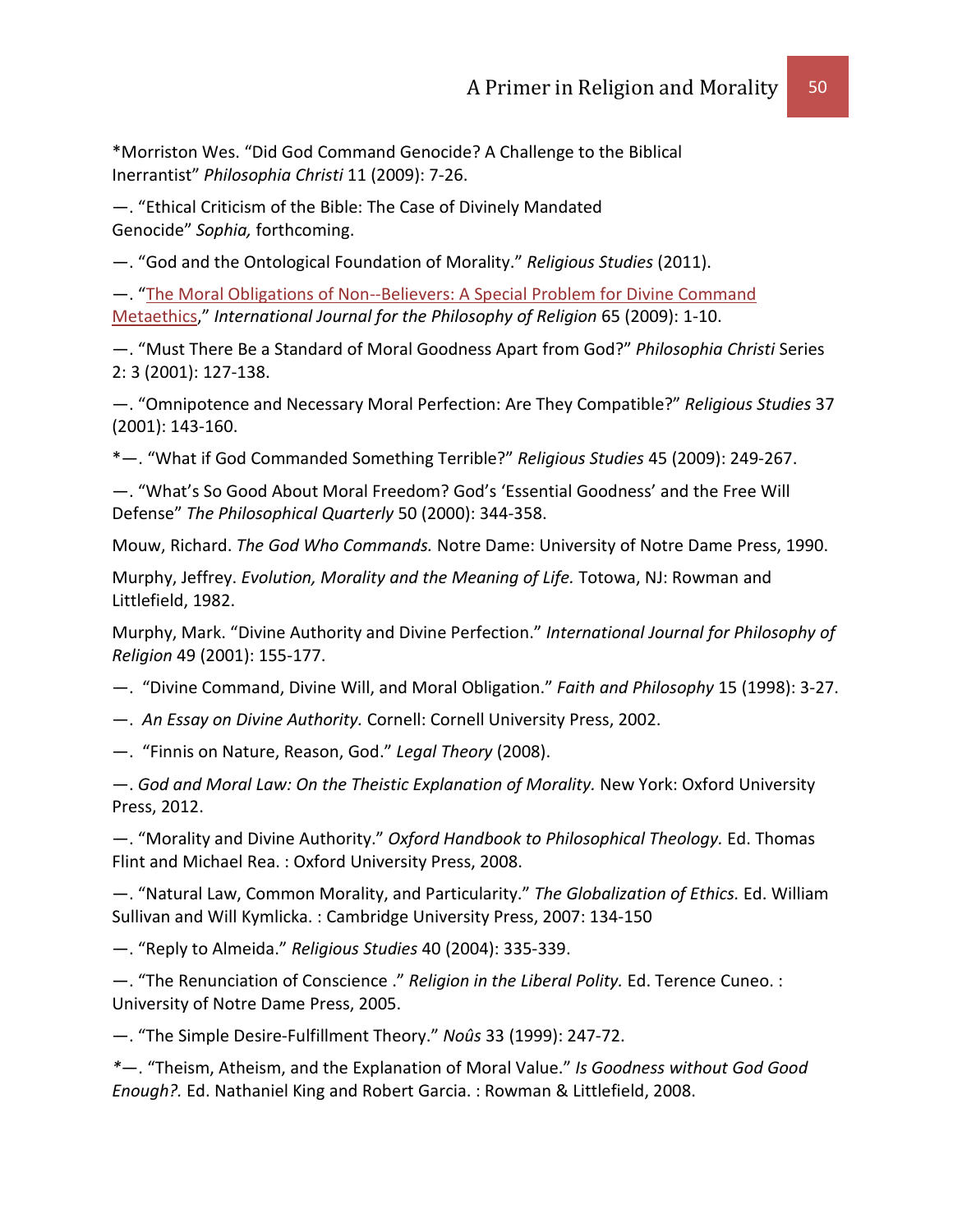—. "Theological Voluntarism." *Stanford Encyclopedia of* 

*Philosophy,* 2002, http://plato.stanford.edu/entries/voluntarism-theological/ (accessed June 24, 2004).

—. "Thomistic and Other Ethical Naturalisms." *Value, Ethics, and Practice in the Thomistic and Analytical Traditions.* Ed. John Haldane. : University of Notre Dame Press, 2007.

\*—. "A Trilemma for Divine Command Theory." *Faith and Philosophy* 19 (2002): 22-31.

Murray, Michael J. "Do Objective Ethical Norms Need Theistic Grounding?", http://www.fandm.edu/departments/philosophy/staticpages/Murray/Ethical\_M urray.pdf (accessed June 24, 2004).

Musschenga, Albert W., ed. *Does Religion Matter Morally?: the Critical Reappraisal of the Thesis of Morality's Independence from Religion.* Kampen, The Netherlands: Kok Pharos Pub. House, 1995.

Nagel, Thomas. "The Objective Basis of Morality." In Thomas Nagel, *What Does It All Mean?* New York: Oxford University Press, 1987, 59-75. Also in *Virtuous Persons, Vicious Deeds,* ed. Alexander E. Hooke. Mountain View, California: Mayfield, 1999, 73-78.

—. "Subjective and Objective." In Thomas Nagel, *Mortal Questions.* New York: Cambridge University Press, 1979.

[Narveson Jan.](http://www.infidels.org/library/modern/jan_narveson/) ["God.](http://www.infidels.org/library/modern/jan_narveson/god.html)" *Reason Papers* 22 (1997): 109-

118, http://www.infidels.org/library/modern/jan\_narveson/god.html (accessed June 25, 2004).

Navia, Luis E. and Eugene Kelly, eds. *Ethics and the Search for Values.* Promethean Press, 1981.

Nelson, Mark. "Morally Serious Critics of Moral Intuitions." *Ratio* 12 (1999), 54-79.

Nielsen, Kai. "Appealing to Reason." *Inquiry* 5 (1962): 65-84.

—. *Ethics Without God,* revised ed. Buffalo: Prometheus Books, 1990.

—. "Ethics Without God." In J.P. Moreland and Kai Nielsen, *Does God Exist?* The Debate Between Theists & Atheists. Buffalo: Prometheus, 1993, 97-110.

—. *God and the Grounding of Morality.* Ottawa: University of Ottawa Press, 1991.

—. "The 'Good Reasons' Approach and 'Ontological Justifications' of Morality." *Philosophical Quarterly* 9 (1959): 116-30.

—. "On Sticking with Secular Morality," *Religion and Irreligion,* ed. Hugo Meynell. Calbary, Alberta: University of Calgary Press, 1985.

—. "On 'The Meaning of Life'," *Religion and Human Purpose,* ed. C. Hovosz. Martinus Nijhoff, 1984.

—. "Religion and the Grounds of Moral Belief," *New Zealand Rationalist and Humanist* XXXVIII, 8 (May 1977). Also in *Religious Humanism* 11:1 (Winter 1977).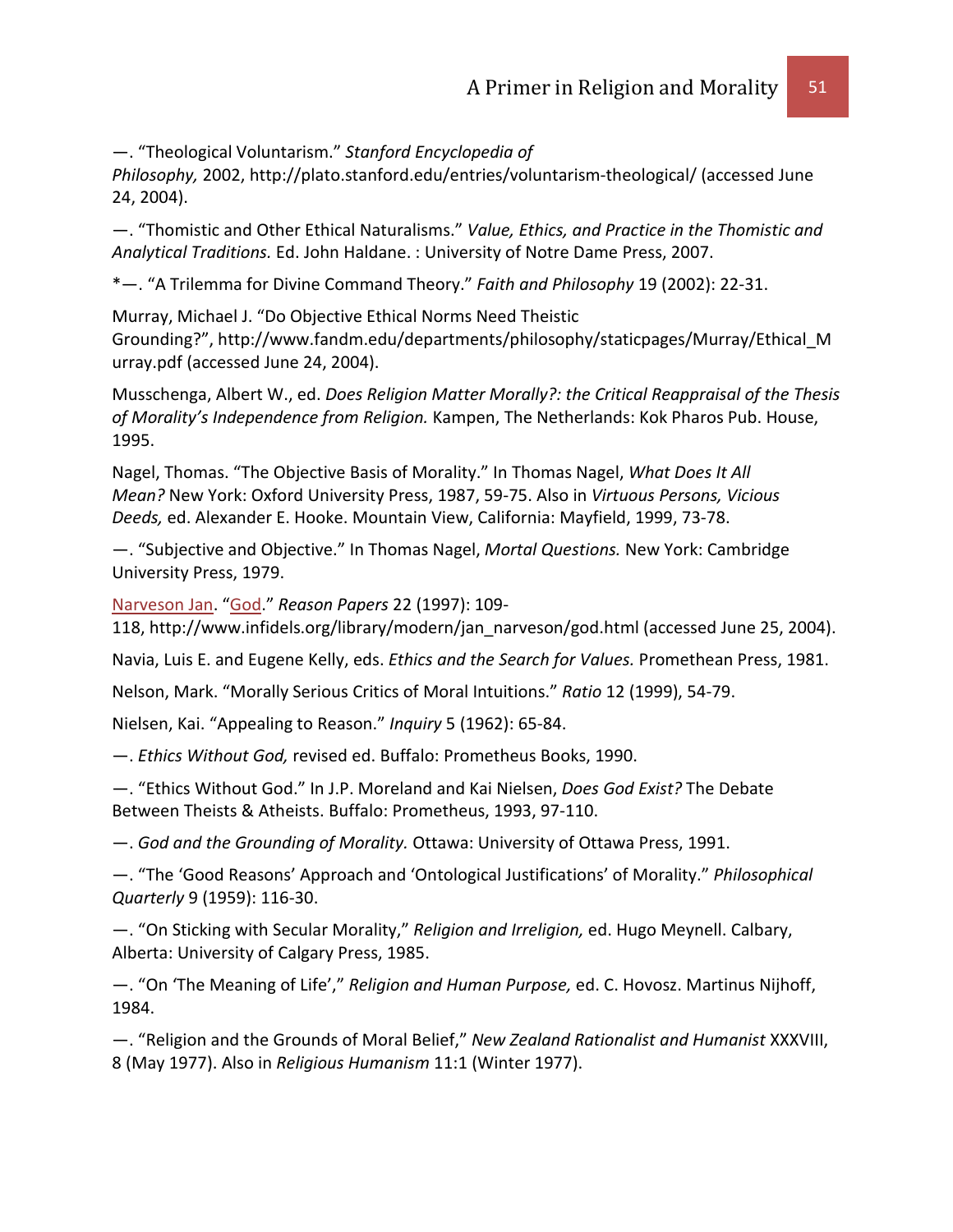—. "Some Remarks on the Independence of Morality from Religion," *Mind* 70 (April 1961). Reprinted in *Contemporary Philosophy and Christian Morality,* ed. I.T. Ramsay, London, 1966; in *Modern Critical Readings in the Philosophy of Religion,* ed. P. Angeles, *Basic Books;* and in *Readings in Ethics,* ed. W. Frankena and W. Granrose, New York: Prentice-Hall, 1974.

—. "Wanton Reason." *Philosophical Studies* 12 (Maynooth, Ireland), 1963: 66-91. ISSN 0554- 0739.

—. *Why Be Moral?* Buffalo: Prometheus Books, 1989.

Nobis, Nathan. "Not Just WWJD, but WWJDWJWD?" *Nathan Nobis' Page* 2001, http://courses.ats.rochester.edu/nobis/papers/zagzebski.htm (accessed June 25, 2004).

—. "Two 'Positive' Arguments for Virtue Ethics." *Nathan Nobis' Page* 2001, http://courses.ats.rochester.edu/nobis/papers/virtue.htm (accessed June 24, 2004).

Nowell-Smith, Patrick. "Religion and Morality." In *Encyclopedia of Philosophy,* ed. Paul Edwards. New York: Macmillan, 1967, 150-158.

—. "Morality: Religious and Secular." *The Rationalist Annual.* London: Pemberton Publishing Co., 1961.

Nozick, Robert. "The Basis of Value." In Robert Nozick, *Philosophical Explanations,* Cambridge: Harvard University Press, 1981, 552-570.

—. *Invariances: The Structure of the Objective World.* Cambridge, Mass: Harvard University Press, 2001.

Oderberg, David S. "Morality, Religion, and Cosmic Justice." *Philosophical Investigations* 34.2 (2011): ???-

??. http://www.reading.ac.uk/AcaDepts/ld/Philos/dso/papers/Morality,%20Religion%20&%20C osmic%20Justice.pdf (accessed June 18, 2011).

[Oppy, Graham.](http://www.infidels.org/library/modern/graham_oppy/) "Arguments from Morality." In Graham Oppy, *Arguing About Gods* (New York: Cambridge University Press, 2006), 352-376.

—. ["Is God Good by Definition?"](http://www.infidels.org/library/modern/graham_oppy/god.html) *Religious Studies* 28, 1992: 467-

474, http://www.infidels.org/library/modern/graham\_oppy/god.html (accessed June 24, 2004).

\*—. "Physical Eschatology." *Philo* 4 (Fall-Winter 2001): 148-168.

Osborne, Thomas M. ["Ockham as a Divine-Command Theorist"](http://www.jstor.org/stable/20008568) *Religious Studies* 41 (2005: 1-22.

Outka, Gene and J.P. Reeder, eds. *Religion and Morality: A Collection of Essays.* Anchor Books, 1973.

\*Owen, H.P. *The Moral Argument for Christian Theism.* London: Allen and Uwin, 1965.

[Parrish, Stephen E.](http://www.infidels.org/library/modern/stephen_parrish/) "A Critique of Objectivist Ethics," unpublished paper.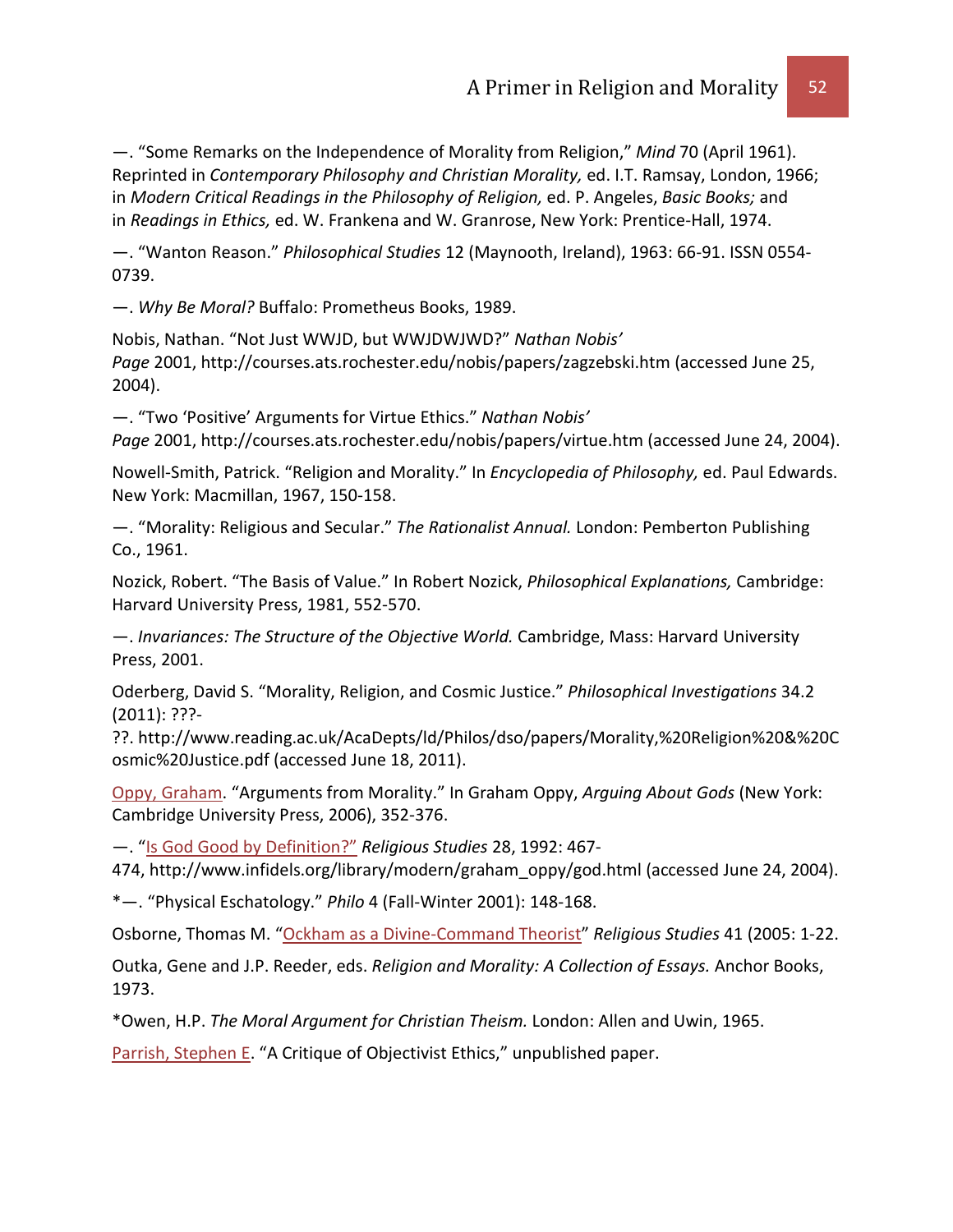[Parsons, Keith.](http://www.infidels.org/library/modern/keith_parsons/) "Why Be Moral?" *The Secular* 

Web 2001, http://www.infidels.org/library/modern/keith\_parsons/whymoral.html (accessed June 24, 2004).

Pearcy, Nancy R. "Naturalism on Trial" *First Things* 60 (February 1996): 62- 65, http://www.arn.org/docs/pearcey/np\_ftreviews0296.htm (accessed June 24, 2004).

Pennock, Robert T. "Naturalism, Creationism and the Meaning of Life: The Case of Phillip Johnson Revisited." *Creation/Evolution* 16 (1996), 10-30.

Peppers-Bates, Susan. ["Divine Simplicity and Divine Command Ethics"](http://www.pdcnet.org/collection/show?id=ipq_2008_0048_0003_0361_0369&file_type=pdf) *International Philosophical Quarterly* 48 (2008): 361-369.

Perry, R.B. *Realms of Value.* Harvard University Press, 1954.

Peterson, Michael, William Hasker, Bruce Reichenbach, and David Basinger. "The Moral Argument." In Peterson, Michael, William Hasker, Bruce Reichenbach, and David Basinger, *Reason & Religious Belief: An Introduction to the Philosophy of Religion.* New York: Oxford University Press, 1991, 85-87.

—. "Religious Ethics: The Relation of God to Morality." In Peterson, Michael, William Hasker, Bruce Reichenbach, and David Basinger, *Reason & Religious Belief: An Introduction to the Philosophy of Religion.* New York: Oxford University Press, 1991, 235-253.

Philipos, Milad Zekry. *C.S. Lewis' Moral Argument for the Existence of God.* Montgomery: E-Book Time, 2004.

Phillips, D.Z. ed. *Religion and Morality.* New York: St Martins Press, 1996.

Phillipse, Herman. "God, Ethics, and Evolution." In *God, Goodness, and Philosophy,* ed. Harriet A. Harris. Burlington: Ashgate, 2011, 131-166.

[Plantinga, Alvin.](http://www.infidels.org/library/modern/alvin_plantinga/) "Naturalism, Theism, Obligation and Supervenience." *The Ammonius Foundation* (2008), <http://www.ammonius.org/assets/pdfs/plantinga.pdf> (accessed November 3, 2011).

- . "Two Dozen (Or So) Theistic Arguments." Lecture given at the 33<sup>rd</sup> Annual Philosophy Conference, Wheaton College, October 23–24, 1986. Published in *Alvin Plantinga,* ed. Deane-Peter Baker, New York: Cambridge University Press, 2007, 210-227.

Pojman, Louis. "An Analysis of the Modified Divine Command Theory." In Louis Pojman, *Ethics: Discovering Right and Wrong.* Belmont, California: Wadsworth, 1999, 260-266.

—. "Ethics: Religious and Secular." *The Modern Schoolman* 70 (1992): 1-30.

—. "Religion and Ethics." In Louis P. Pojman, *Philosophy of Religion* (Mountain View: Mayfield, 2001), 154-70.

Post, John F. *The Faces of Existence: An Essay in Nonreductive Metaphysics.* Ithaca: Cornell University Press, 1987.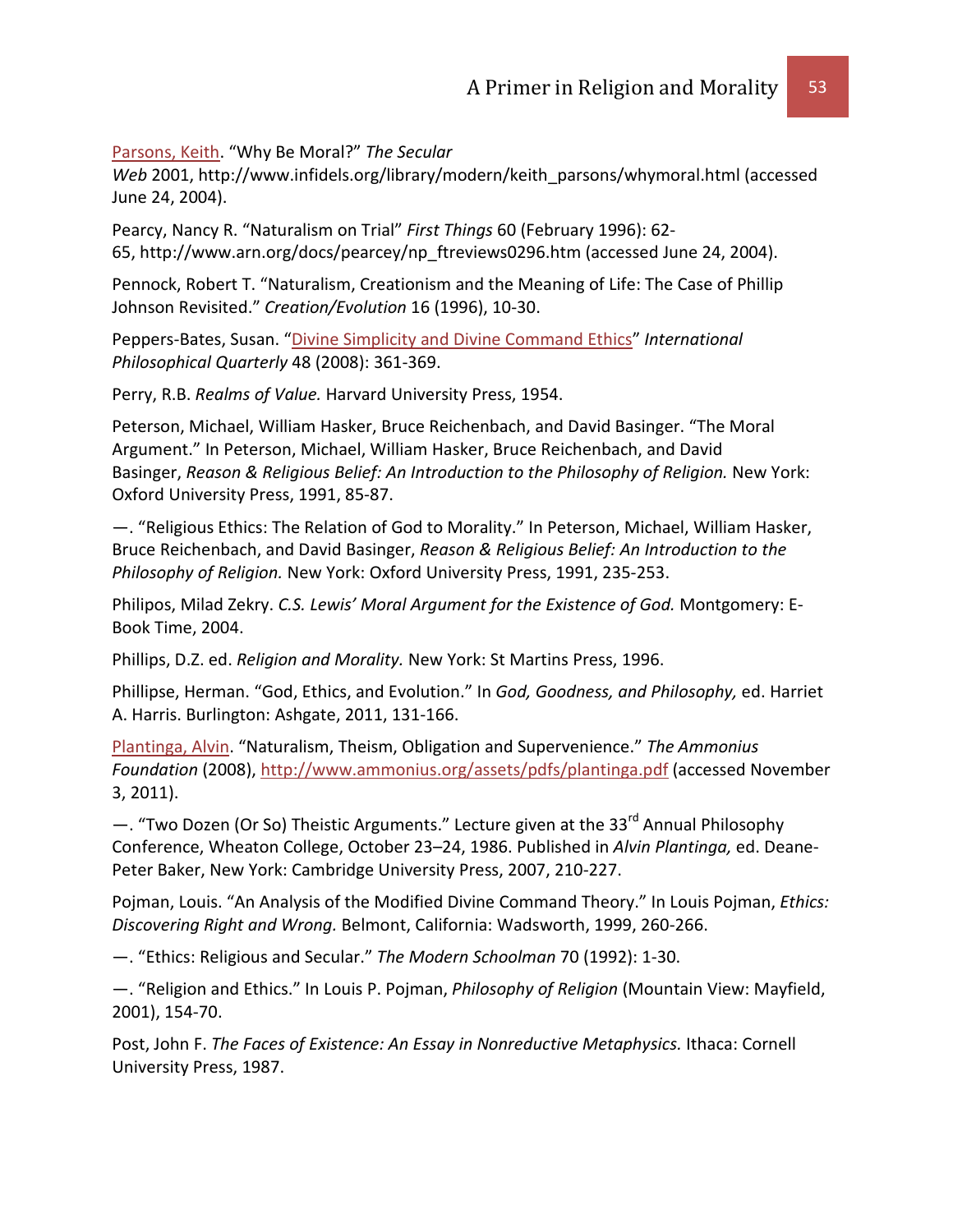Prager, Dennis and Jonathan Glover. *Can We Be Good without God?* (transcript of debate held at Oxford University on March 3, 1993).

Price, A.W. "Varieties of Objectivity and Values." *Proceedings of the Aristotelian Society* 82 (1982-1983): 103-19. ISSN 0066-7374.

Putnam, Hillary. *Ethics Without Ontology.* Cambridge: Harvard University Press, 2004.

Quinn, Philip. "An Argument for Divine Command Ethics." In Beaty 1990, 289-302.

—. *Divine Command and Moral Requirements.* Oxford: Clarendon Press, 1978.

—. "Divine Command Ethics: A Causal Theory." In Idziak 1979, 305-325.

—. "Divine Command Theory." In *The Blackwell Guide to Ethical Theory,* ed. Hugh Lafollette. Malden, Massachussetts: Blackwell, 2000, 53-73.

—. "Moral Obligation, Religious Demand, and Practical Conflict." In *Rationality, Religious Belief, and Moral Commitment,* eds. R. Audi and W. J. Wainwright. Ithaca: Cornell University Press, 1986, 195-212.

—. "On the Intrinsic Value of Human Persons." In *Persons: Human and Divine,* eds. Peter van Inwagen and Dean Zimmerman. New York: Oxford University Press, 2007, 237-260.

—. "The Primacy of God's Will in Christian Ethics." *Philosophical Perspectives* 6 (1992): 493-513.

—. "The Recent Revival of Divine Command Ethics." *Philosophy and Phenomenological Research* 50 (suppl.) (1990): 345-65.

—. "Religious Obedience and Moral Autonomy." *Religious Studies* 11 (1975): 265-281.

—. Quinn, Philip L. "Theological Voluntarism" in *The Oxford Handbook of Ethical Theory* (ed. David Copp, Oxford: Oxford University Press, 2006), 63-90.

[Rachels, James.](http://www.infidels.org/library/modern/james_rachels/) *Created from Animals: The Moral Implications of Darwinism.* New York: Oxford University Press, 1991.

—. "Does Morality Depend on Religion?" In James Rachels, *The Elements of Moral Philosophy,* 3rd ed. Boston: McGraw-Hill College, 1999, 53-69.

—. "Ethics and the Bible." *Think* Issue 1, Spring 2002.

\*—. ["God and Human Attitudes.](http://www.infidels.org/library/modern/james_rachels/autonomy.html)" *Religious Studies* 7 (1971): 325-37. Reprinted as "God and Human Attitudes" in James Rachels, *Can Ethics Provide Answers and Other Essays in Moral Philosophy.* Lanham, Rowman & Littlefield: 1997, 109-123.

Railton, Peter. "Aesthetic Value, Moral Value, and the Ambitions of Naturalism." In Aesthetics and Ethics: Essays at the Intersection, ed. Jerrold Levinson. Cambridge: Cambridge University Press, 1998, 59-105. Reprinted in Railton 2003, 85-130.

—. "Facts and Values." *Philosophical Topics* 14:2, Fall 1986: 5-31.

—. *Facts, Values, and Norms: Essays Towards a Morality of Consequences.* New York: Cambridge University Press, 2003.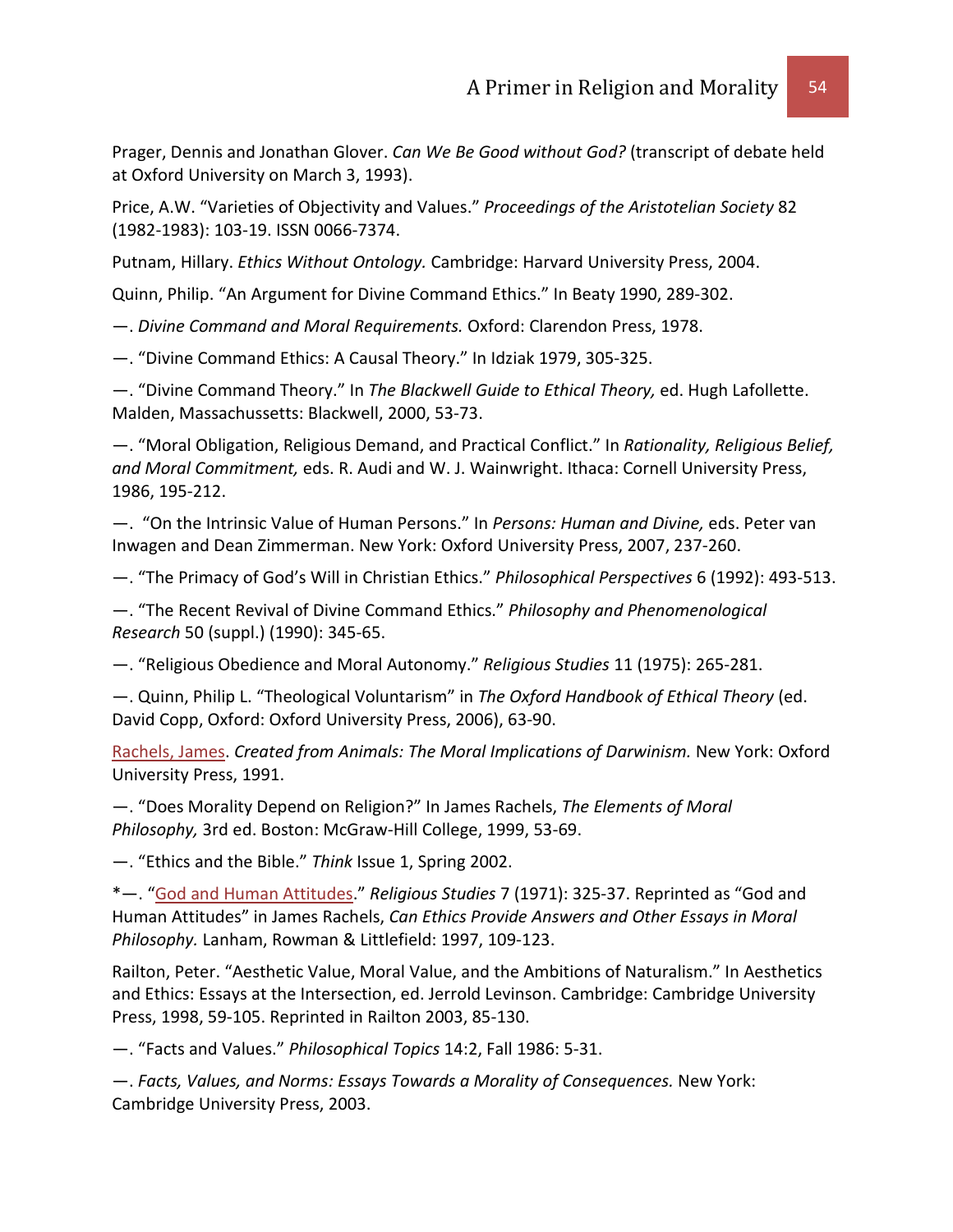—. "Marxism and Scientific Objectivity." Reprinted in R. Boyd, P. Gasper, and J.D. Trout (eds.), *The Philosophy of Science* (Cambridge: MIT Press, 1991).

—. "Moral Realism." *Philosophical Review* 95 (1986): 163-207. Republished in Stephen Darwall, Allan Gibbard, and Peter Railton, *Moral Discourse & Practice: Some Philosophical Approaches.* New York: Oxford University Press, 1997: 137-63.

—. "Naturalism and Prescriptivity." *Social Philosophy and Policy* 7 (1989): 151-74.

—. "Subjective and Objective." *Ratio* 8 new series (1995): 259-76.

—. "What the Non-Cognitivist Helps Us to See the Naturalist Must Help Us to Explain." In John Haldane and Crispin Wright, eds., *Reality, Representation and Projection.* New York: Oxford University Press, 1993, 279-300..

Ramsey, I.T., ed. *Christian Ethics and Contemporary Philosophy.* London, 1966.

Rashdall, Hastings. *The Theory of Good and Evil.* Oxford: Clarendon Press, 1907, 2:211-12.

Rea, Michael. "Naturalism and Moral Realism." In *Knowledge and Reality,* edited by Thomas Crisp, David VanderLaan, and Matthew Davidson. Dordrecht: Kluwer, 2004, http://www.nd.edu/~mrea/Online%20Papers/Naturalism%20and%20Moral%20Realism. pdf (accessed June 24, 2004).

Reeder, John P., Jr. "A Critique of Graber's Divine Command Theory of Ethics." *Journal of Religious Ethics* 3 (1975):157-63.

Rees, D.A. "The Ethics of Divine Commands." *Proceedings of the Aristotelian Society,* 1956-57.

Reichenbach, Bruce. "Boulders and Native Prairie: A Stewardship Ethic of Interests." *Ecology, Theology, and Judeo-Christian Environmental Ethics.* February 22,

2002. http://www.nd.edu/~ecoltheo/text\_reichenbach.htm (accessed June 24, 2004). Paper presented at the Ecology, Theology, and Judeo-Christian Environmental Ethics conference at the University of Notre Dame, February 22, 2002.

—. "The Divine Command Theory and Objective Good." In *Georgetown Symposium on Ethics: Essays in Honor of Henry Babcock Veatch,* ed. Rocco Porreco. Lanham, Maryland: University Press of America, 1984, 219-31.

Rescher, Nicholas. *Moral Absolutes: An Essay on the Nature and Rationale of Morality,* Studies in Moral Philosophy vol. 2 (New York: Peter Lang, 1989).

Rice, Hugh Ashton Lawrence. *God and Goodness.* New York: Oxford University Press, 2000.

Richter, Duncan. *Anscombe's Moral Philosophy.* Lanham, Maryland: Lexington Books, 2011.

—. *Ethics After Anscombe – Post 'Modern Moral Philosophy'*. Library of Ethics and Applied Philosophy, Volume 5. Kluwer Academic Publishers, 1999.

—. "The Incoherence of the Moral Ought." *Philosophy* 104 (January 1995): 69-85.

Ridley, Matt. *The Origins of Virtue: Human Instincts and the Evolution of Cooperation.* New York: Viking, 1996.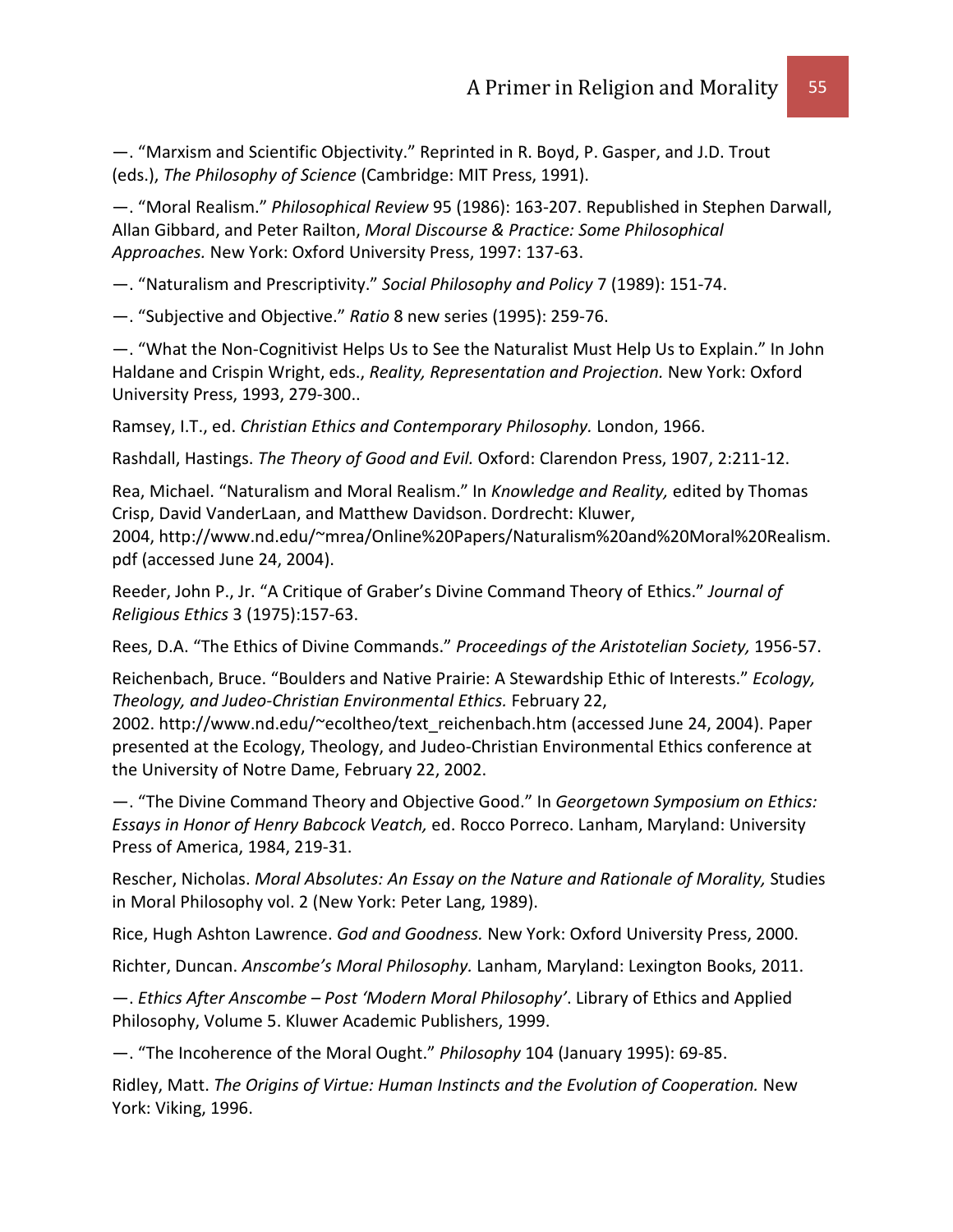Rissler, James D. "A Psychological Constraint on Obedience to God's Commands: The Reasonableness of Obeying the Abhorrently Evil." *Religious Studies* 38 (2002): 125-146.

Rist, John M. *On Inoculating Moral Philosophy Against God.* Milwaukee: Marquette University Press, 2000.

—. *Real Ethics: Rethinking the Foundations of Morality.* New York: Cambridge University Press, 2002.

[Robbins, J. Wesley.](http://www.infidels.org/library/modern/wesley_robbins/) "Secular Humanism, Christian Theism, and the Meaning of Life." *The Secular Web* 2000, http://www.infidels.org/library/modern/wesley\_robbins/moreland.html (accessed June 24, 2004).

Robbins, John. "Imagining Values: Objectivist Ethics." In John Robbins, *Without a Prayer: Ayn Rand and the Close of Her System.* The Trinity Foundation, 1997, 144-179.

Robinson, Richard. *An Atheist's Values.* Clarendon Press, 1964.

Rolston III, Holmes. *Genes, Genesis and God: Values and Their Origins in Natural and Human History.* New York: Cambridge University Press, 1999.

Rooney, Paul. *Divine Command Morality.* Brookfield: Avebury, 1996.

—. "Divine Commands and Arbitrariness." *Religious Studies* 31 (1995): 149-66.

—. "Divine Commands, Christian Platonism, and God's Nature." *Heythrop Journal* 37 (1996): 155-75.

\*Rottschaefer, William A. *The Biology and Psychology of Moral Agency.* New York: Cambridge University Press, 1998.

—. "Moral Learning and Moral Realism: How Empirical Psychology Illuminates Issues in Moral Ontology." *Behavior and Philosophy* 27 (1999): 19-49.

—. "Selection Explanations and the Scientific Naturalization of Ethics." *Scandinavian Journal of Cross-Cultural Ethics and Value Studies,* Issue 1, November

2002, http://www.nla.no/jvh/SJOCCEVS\_issue\_1.htm (accessed June 24, 2004).

Rottschaefer,W.A. and Martinsen, D. "Really Taking Darwin Seriously: An Alternative to Michael Ruse's Darwinian Metaethics." *Biology and Philosophy* 5 (1990): 149–173.

Ruse, Michael. *Darwinism Defended.* London: Addison-Wesley, 1982.

—. "Evolutionary Ethics: A Phoenix Risen." *Zygon* 21 (1986): 95-112.

—. "Evolutionary Theory and Christian Ethics: Are They in Harmony?" In Michael Ruse, *The Darwinian Paradigm.* London: Routledge, 1989, 251–72.

—. "Evolutionary Theory and the Search for Predecessors: Kant, Hume, and All the Way Back to Aristotle?" *Social Philosophy and Policy* 8 (1990): 59-85.

—. "Is Rape Wrong on Andromeda?" In Michael Ruse, *The Darwinian Paradigm.* London: Routledge, 1989, 209-246.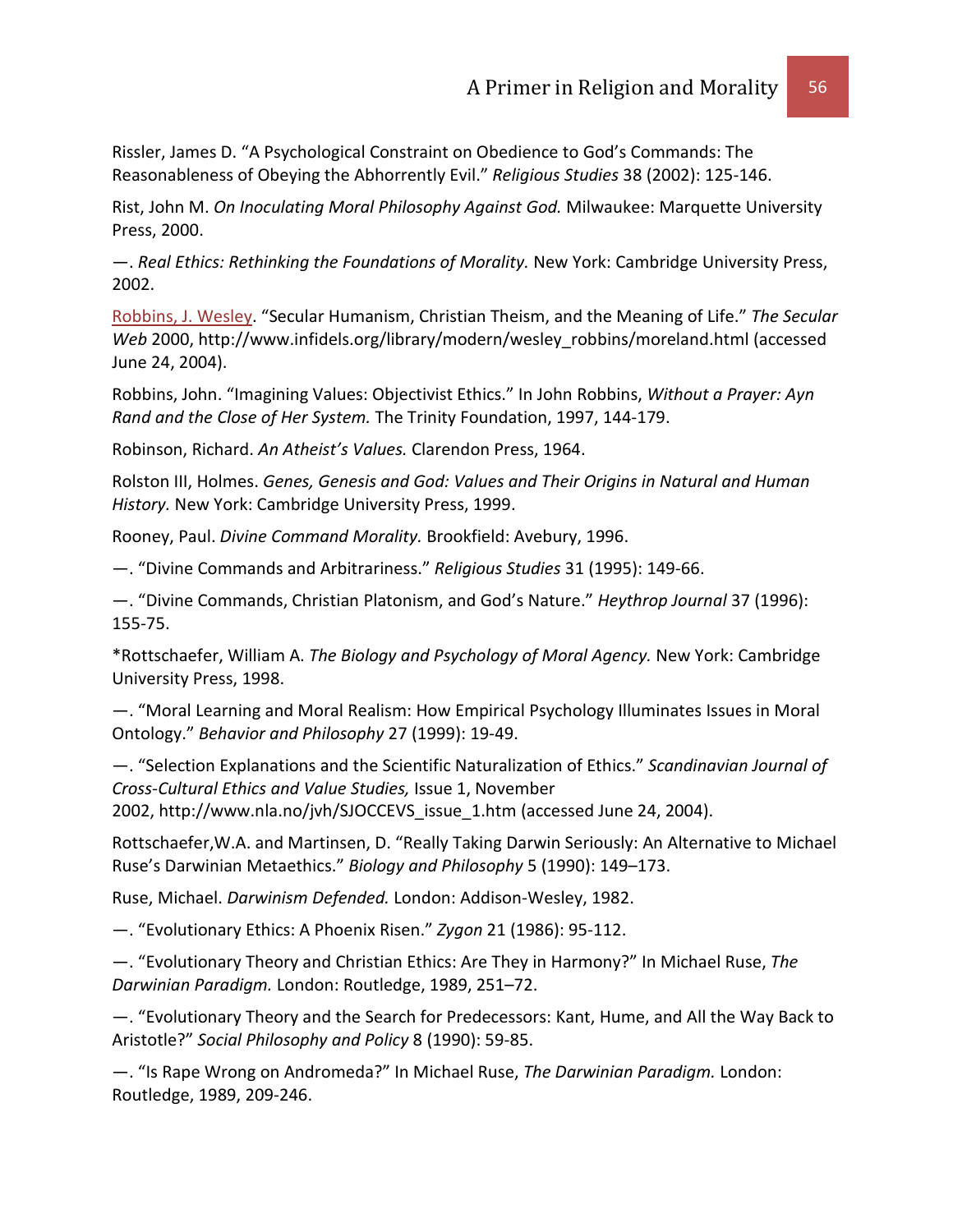—. "The Morality of the Gene." *Monist* 67 (1984): 176-199.

—. "The New Evolutionary Ethics." In *Evolutionary Ethics,* eds. Matthew H. Nitecki and Doris V. Nitecki. Albany: SUNY Press, 1993, 133-162.

—. "The Significance of Evolution." In *A Companion to Ethics,* ed. Peter Singer. Cambridge: Blackwell, 1991, 133-162.

—. *Taking Darwin Seriously.* Oxford: Basil Blackwell, 1986.

Ruse, Michael and E.O. Wilson. "Moral Philosophy as Applied Science." *Philosophy* 61 (1986): 173-192.

[Russell, Bertrand.](http://www.infidels.org/library/historical/bertrand_russell/) "A Free Man's Worship." In *Why I Am Not a Christian,* ed. Paul Edwards. New York: Simon and Schuster, 1957, 104-116.

—. "Notes on Philosophy, January 1960." *Philosophy,* April 1960, as quoted in *The Retreat to Commitment,* 2nd ed., p. xxv (Preface)

—. "Religion and Morals." In *Why I Am Not a Christian,* ed. Paul Edwards. New York: Simon and Schuster, 1957, 205-206.

\*Sagi, Avi and Daniel Statman. *Religion and Morality.* Trans. Batya Stein. Atlanta: Rodopi, 1995.

Sayre-McCord, Geoffrey, ed. *Essays on Moral Realism.* Ithaca: Cornell University Press, 1988.

[Schick, Theodore.](http://www.infidels.org/library/modern/theodore_schick/) ["Is Morality a Matter of Taste? Why Professional Ethicists Think That Morality](http://www.secularhumanism.org/library/fi/schick_18_4.html)  [Is Not Purely 'Subjective.'"](http://www.secularhumanism.org/library/fi/schick_18_4.html) *Free Inquiry* 18 (Fall 1998): 32-33.

—. ["Morality Requires God … or Does It?"](http://www.secularhumanism.org/index.php?section=library&page=schick_17_3) *Free Inquiry* 17 (Spring 1997): 32-34.

Schneewind, J.B. "Comment." In *Goodness and Advice,* ed. Amy Gutman. Princeton: Princeton University Press, 2001, 126-131.

Searle, John R. *The Construction of Social Reality.* New York: Simon & Schuster, 1995, pp. 7-13.

Sessions, William Ladd. "Coherence, Proper Basicality, and Moral Arguments for Theism." *International Journal for Philosophy of Religion* 22 (1987): 119-137.

Shafer-Landau, Russ. *Whatever Happened to Good and Evil?* New York: Oxford University Press, 2004.

—. "Moral and Theological Realism: The Explanatory Argument." *Journal of Moral Philosophy* 4 (2007): 311-329.

Sharvy, Richard. "Euthyphro 9d-11b: Analysis and Definition in Plato and Others." *Nous* 6 (1972): 119-137.

\*Sinnott-Armstrong, Walter. *Morality Without God?* New York: Oxford University Press, 2009.

Smith, Michael. "Objectivity and Moral Realism: On the Significance of the Phenomenology of Moral Experience." In John Haldane and Crispin Wright, *Reality, Representation and Projection.* New York: Oxford University Press, 1993, 235-255.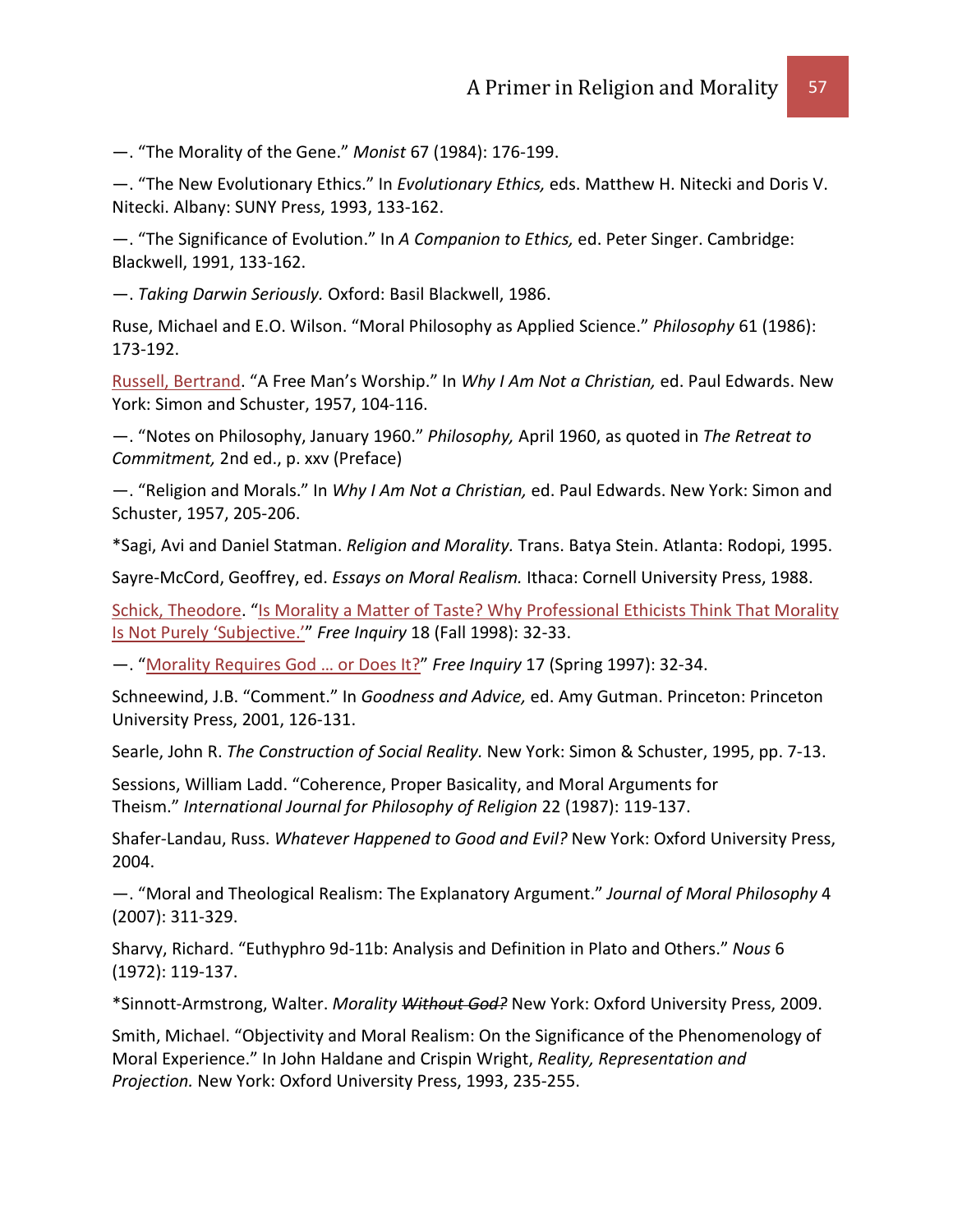[\\*Smith, Quentin.](http://www.infidels.org/library/modern/quentin_smith/) "Adams's Divine Command Ethics." In Quentin Smith, *Ethical and Religious Thought in Analytic Philosophy of Language.* New Haven: Yale University Press, 1998, 160-63.

—. "The Conceptualist Argument for God's Existence." *Faith and Philosophy* 11 (1994): 38-49.

—. "Moral Realism and Infinite Spacetime Imply Moral Nihilism." In *Time and Ethics: Essays at the Intersection* (ed. Heather Dyke, Kluwer Academic Publishers: 2003), 43-54.

Smith, Tara. *Viable Values: A Study of Life as the Root and Reward of Morality.* Lanham, Maryland: Rowman and Littlefield, 2001.

Sorley, William R. *Moral Values and the Idea of God,* 3rd ed. New York: Cambridge University Press, 1935.

—. *On the Ethics of Naturalism.* Edinburgh, London: W. Blackwood and Sons, 1885.

\*Stairs, Alan. "C.S. Lewis: The Moral Argument for God's Existence." 1998. http://brindedcow.umd.edu/236/lewis.html.

Stenmark, Mikael. *Scientism: Science, Ethics, and Religion.* Aldershot: Ashgate, 2001.

Stelzer, Steffen A.J. "Ethics." In Tim Winter, *The Cambridge Companion to Classical Islamic Theology,* New York: Cambridge University Press, 2008, 161-179.

Stout, Jeffrey L. *Ethics After Babel.* Boston: Beacon, 1988.

—. "Meta-ethics and the Death of Meaning: Adams' Tantalizing Closing." *Journal of Religious Ethics* 6 (1978): 1-18.

Sturgeon, Nicholas. "Moral Explanations." In David Copp and David Zimmerman (eds.), *Morality, Reason and Truth.* Totowa, New Jersey: Rowman and Allanheld, 1985, 49-78.

Sudduth, Michael Czapkay. "Is It Coherent to Suppose that God is both Morally Good and 'Above Morality'?" *Analytic Philosophy of* 

*Religion* 1994, http://www.homestead.com/philofreligion/files/GODANDMO.htm (accessed June 24, 2004).

[Sullivan, Stephen J.](http://www.infidels.org/library/modern/stephen_sullivan/) "Arbitrariness, Divine Commands, and Morality." *Philosophy of Religion* 33 (1993): 33-45.

—. "Christian Morality and Slave Morality." *Philo: A Journal of Philosophy* 11 (2008): 177-192.

—. *Moral Realism and Naturalized Metaethics.* Ph.D. Diss., Cornell University. Ann Arbor: University Microfilms.

—. "Robert Adams's Theistic Argument from the Nature of Morality." *Journal of Religious Ethics* 21.2 (Fall 1993): 303-312.

\*—. "Why Adams Needs to Modify His Divine-Command Theory One More Time." *Faith and Philosophy* 11 (1994): 72-81.

Sutherland, Stewart R. *Atheism and the Rejection of God: Contemporary Philosophy and the Brothers Karamazov.* Values and Philosophical Inquiry Series. Blackwell Publishing, 1977.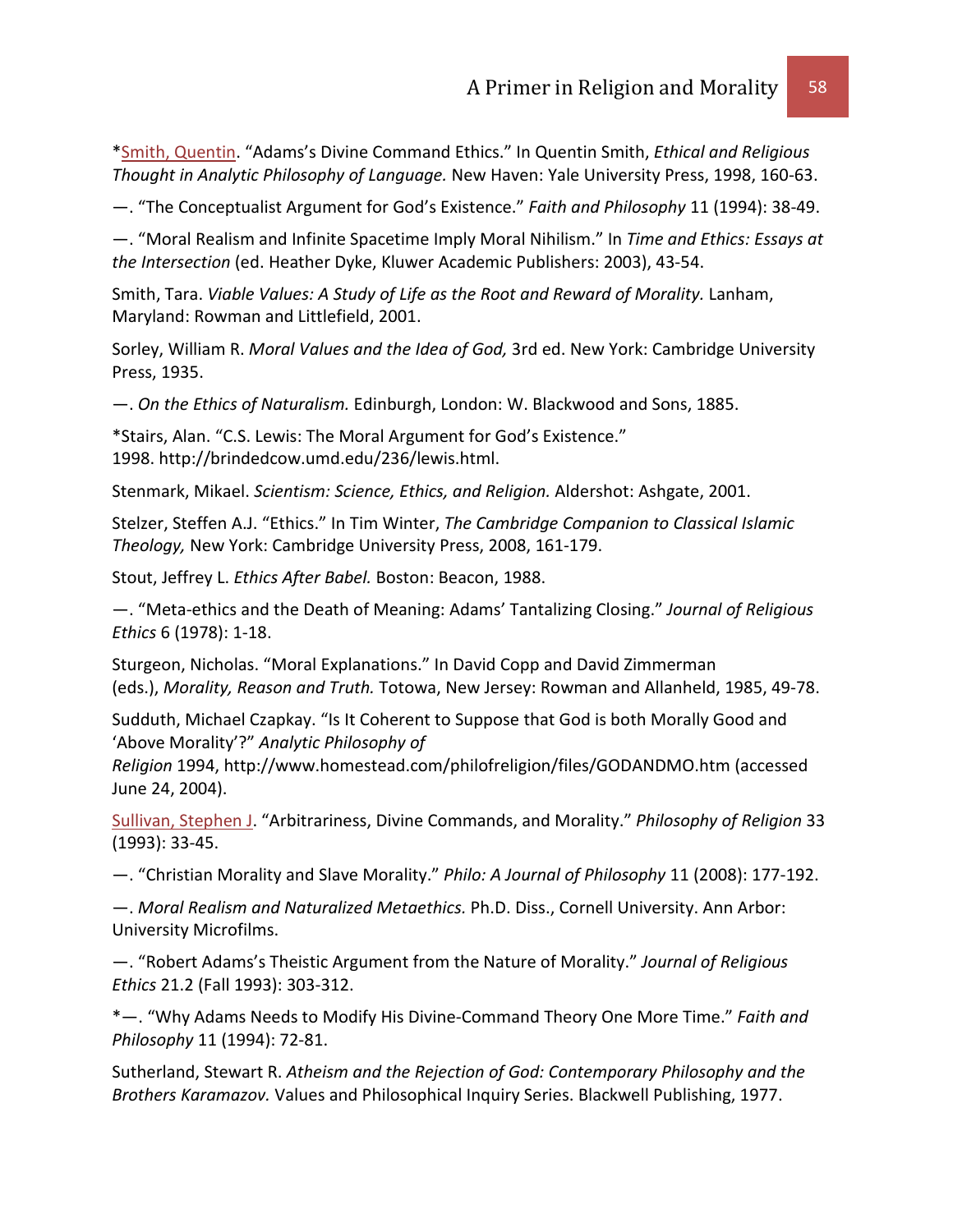Swinburne, Richard. "Arguments from Consciousness and Morality." In Richard Swinburne, *The Existence of God* (rev ed.). Oxford: Clarendon Press, 1990, 152-179.

—. "Duty and the Will of God." *Canadian Journal of Philosophy* 4 (1974): 213-26.

—. "God and Morality." In *Philosophie de la Religion Entre Ethique et Ontologie,* ed. M.M. Olivetti, Cedam, Milan, 1996.

—. "Morality and God." In *Revue Internationale de Philosophie* and (in Spanish) in (ed.) A.L. Cuenca, *Resistiendo al oleaje,* Cauderno Gris, 1999.

—. "The Objectivity of Morality." *Philosophy* 51 (1976): 5-20.

Tacelli, Ronald. "Moral Values in a World Without God." In *Values and Human Experience: Essays in Honor of Balduin Schwarz,* ed. Stephen Schwarz and Fritz Wenisch. New York: Peter Lang, 1999.

Talbott, Thomas B. "Quinn on Divine Commands and Moral Requirements." *International Journal for the Philosophy of Religion* 13 (1982): 193-208.

Taliaferro, Charles. "The Divine Command Theory of Ethics and the Ideal Observer." *Sophia* 22 (1983): 3-9.

—. "Relativising the Ideal Observer Theory." *Philosophy and Phenomenological Research* 49 (1988): 123-38.

Taylor, A.E. *Does God Exist?* London: Fontana, 1961.

*—. The Faith of a Moralist.* London: Macmillan, 1930.

Taylor, Richard. *Ethics, Faith, and Reason.* Englewood Cliffs, New Jersey: Prentice-Hall, 1985.

Taylor, Robert S. "Kant's Political Religion: The Transparency of Perpetual Peace and the Highest Good." *Review of Politics* 72 (2010): 1-24.

Thompson, Judith Jarvis. "Reply to Commentators." In *Goodness and Advice,* ed. Amy Gutman. Princeton: Princeton University Press, 147-179.

Tilley, John J. "Dismissive Replies to 'Why Should I Be Moral?'", forthcoming.

—. "Two (Faulty) Responses to the Challenge of Amoralism." *Twentieth World Congress of Philosophy* 1998, http://www.bu.edu/wcp/Papers/TEth/TEthTill.htm (accessed June 24, 2004).

Trethowan, Illtyd. *Absolute Value: A Study in Christian Theism*. Humanities, 1970.

—. "Moral Thinking as Awareness of God." In *Philosophy of Religion,* ed. Brian Davies. New York: Oxford University Press, 2000, 659-667.

Trueblood, David Elton. "The Evidence of Moral Experience." In *Philosophy of Religion.* New York: Harper, 1957, 106-117.

Tuggy, Dale. "Necessity, Control, and the Divine Command Theory." 2003, http://members.localnet.com/~tuggy/DCT.pdf (accessed June 24, 2004).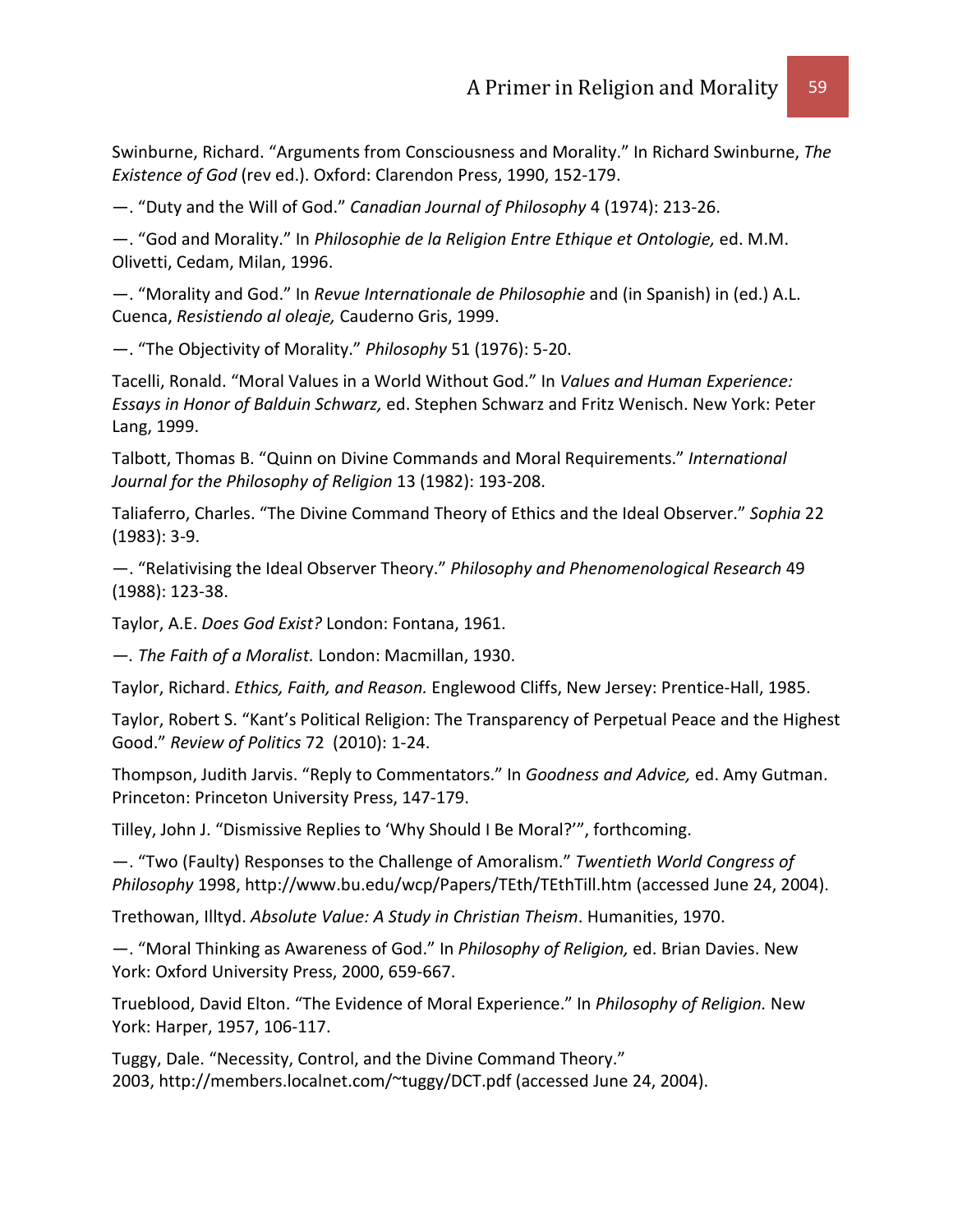Unwin, Nicholas. "Divine Hoorays: Some Parallels Between Expressivism and Religious Ethics." *Philosophy and Phenomenological Research* 77 (2008): 659-684.

Vacek, Edward Collins. "Divine-Command, Natural-Law, and Mutual-Love Ethics." *Theological Studies* 57 (1996): 633-53.

Veatch, H.B. *For an Ontology of Morals: A Critique of Contemporary Ethical Theory.* Evanston, Ill.: Northwestern University Press, 1971.

[Vuletic, Mark.](http://www.infidels.org/library/modern/mark_vuletic/) ["Is Atheism Consistent with Morality?"](http://www.infidels.org/library/modern/mark_vuletic/moral.html) *The Secular* 

*Web* 2001, http://www.infidels.org/library/modern/mark\_vuletic/moral.html (accessed June 24, 2004).

—. ["The Moral Foundations of Atheism and Christianity.](http://www.infidels.org/library/modern/mark_vuletic/mfound.html)" *The Secular* 

*Web* 1996, http://www.infidels.org/library/modern/mark\_vuletic/mfound.html.

Yandell, Keith E. "Ethics, Evils and Theism." *Sophia* (Australia) 8 (1969): 18-28.

\*Wainwright, William J. *Religion and Morality.* Burlington: Ashgate, 2005.

Ward, Keith. *Ethics and Christianity.* Allen & Unwin, 1970.

—. *The Nature of God* (Ithaca and London: Cornell University Press, 1989).

—. "Utilitarianism and Divine Command Theory" *American Philosophical Quarterly* 21 (1984): 311-16.

Westmoreland, Robert. ["Two Recent Metaphysical Divine Command Theories of](http://www.springerlink.com/content/pjg82231l74322q7/fulltext.pdf)  [Ethics"](http://www.springerlink.com/content/pjg82231l74322q7/fulltext.pdf) *International Journal for Philosophy of Religion* 39 (1996): 51-31.

\*Wielenberg, Erik J. *God and the Reach of Reason: C.S. Lewis, David Hume, and Bertrand Russell.* New York: Cambridge University Press, 2008.

—. "God, Morality, and Meaning in Cormac McCarthy's The Road," *The Cormac McCarthy Journal* 8:1 (2010), 1-16.

\*—. "In Defense of Non-Natural, Non-Theistic Moral Realism." *Faith and Philosophy* 29 (2009): 23-41.

\*—. "An Inconsistency in Craig's Defence of the Moral Argument." *European Journal for Philosophy of Religion* 4 (2012).

—. "Objective Morality and the Nature of Reality." *American Theological Inquiry* 3 (2010): 77-84

—. "On the Evolutionary Debunking of Morality." *Ethics* 120 (2010):441-464.

—. "Skeptical Theism and Divine Lies." *Religious Studies* 46 (2010): 509-523.

\*—. *Value and Virtue in a Godless Universe.* New York: Cambridge University Press, 2005.

Wierenga, Edward. "A Defensible Divine Command Theory." *Nous* 17 (2003): 387-407.

Willard, Dallas. "Naturalism's Incapacity to Capture the Good Will." *Philosophia Christi* Series 2: 4 (2002): 9-28.